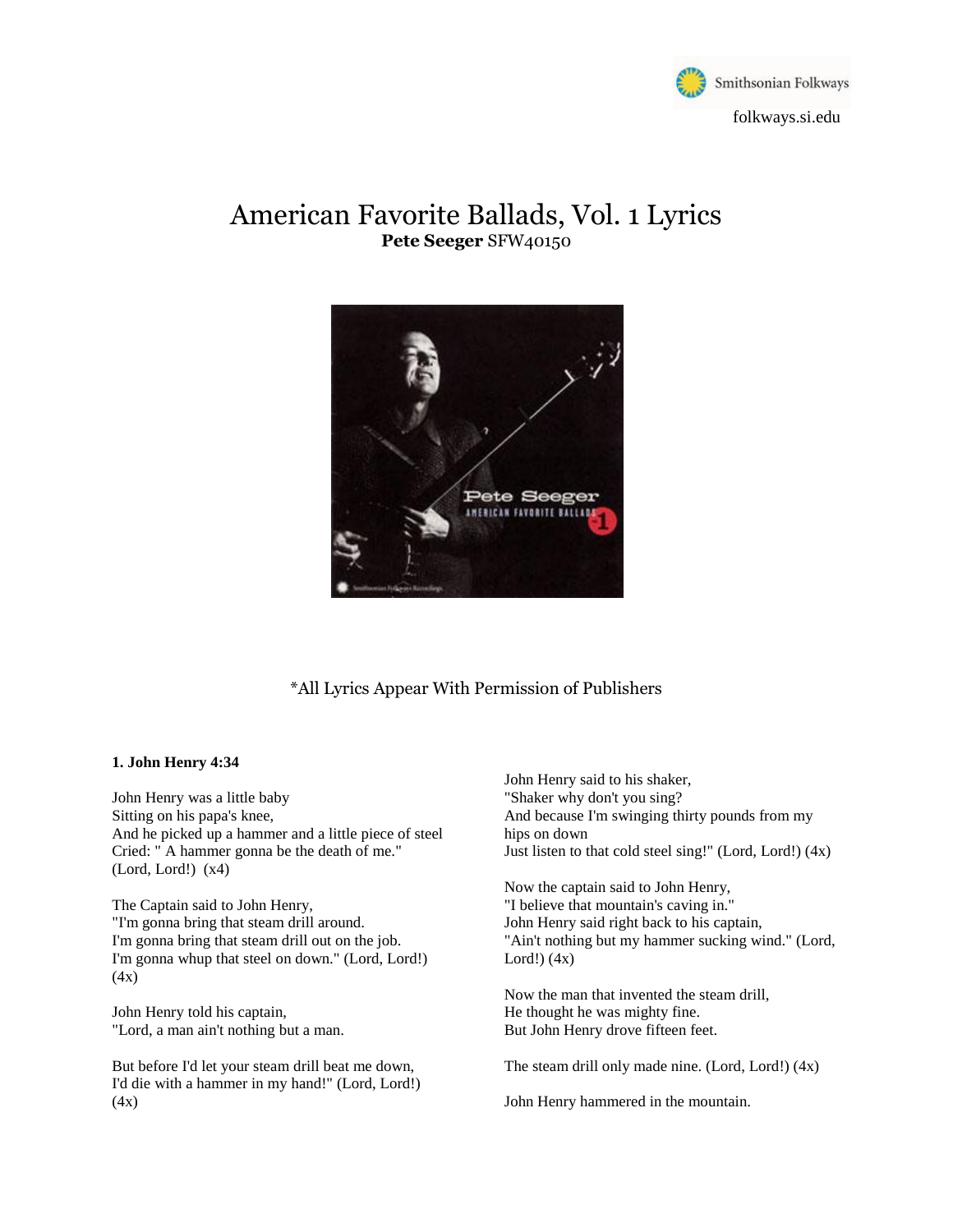

His hammer was striking fire. But he worked so hard it broke his poor heart. And he laid down his hammer, and he died. (Lord, Lord! $(4x)$ 

John Henry had a little woman. Her name was Polly Anne. John Henry took sick and had to go to bed. Polly Anne drove steel like a man. (Lord, Lord!) (4x)

So every Monday morning When the blue birds begin to sing, You can hear John Henry a mile or more. You can hear John Henry's hammer ring. (Lord, Lord! $(4x)$ 

### **2. Shenandoah 1:53**

Oh Shenandoah, I love your daughter, Wey hey, you rolling river. Oh Shenandoah, I love your daughter. Away, we're bound away, 'cross the wide Missouri.

Oh Shenandoah, I long to see you, Way hey, you rolling river. Oh Shenandoah, I'll not deceive you. Away, we're bound away, 'cross the wide Missouri.

For seven years, I've been a rover, Wey hey, you rolling river. For seven years, I've been a rover. Away, we're bound away, 'cross the wide Missouri.

#### **3. Blue Tailed Fly (Jimmie Crack Corn) 2:37**

When I was young, I used to wait On my master and serve him his plate, And pass the bottle when he got dry, And brush away the Blue Tail Fly.

### CHORUS:

Jimmy cracked corn, and I don't care. (3x) My master's gone away.

And when he'd ride in the afternoon, I'd follow with a hickory broom. The pony being rather shy When bitten by the Blue Tail Fly. (CHORUS)

One day he rode around the farm.

The flies so numerous, they did swarm. Once chanced to bite him on the thigh. The devil take a Blue Tail Fly.

### (CHORUS)

The pony jump, he toss, he pitch. He threw my master in the ditch. He died, and the jury wondered why. The verdict was the Blue Tail Fly.

### (CHORUS)

He lies beneath a 'simmon tree. His epitaph is there to see. "Beneath this stone, I'm forced to lie.

The victim of the Blue Tail Fly."

(CHORUS) 4. Black Girl 2:34

"Black girl, black girl, don't lie to me. Tell me where did you sleep last night?" "In the pines, in the pines, where the sun never shines. I shivered the whole night through."

"My husband was a railroad man. Died a mile and a half from town. His head was found in the driver's wheel, And his body, it never was found."

### **5. Skip to My Lou 1:29**

Lost my partner; what'll I do?  $(3x)$ Skip to my Lou my darling.

## CHORUS:

Gone again, skip to my Lou. (3x) Skip to my Lou my darling.

I'll get another one prettier than you.  $(3x)$ Skip to my Lou my darling.

### (CHORUS)

Little red wagon painted blue. (3x) Skip to my Lou my darling.

### (CHORUS)

Flies in the buttermilk two by two.  $(3x)$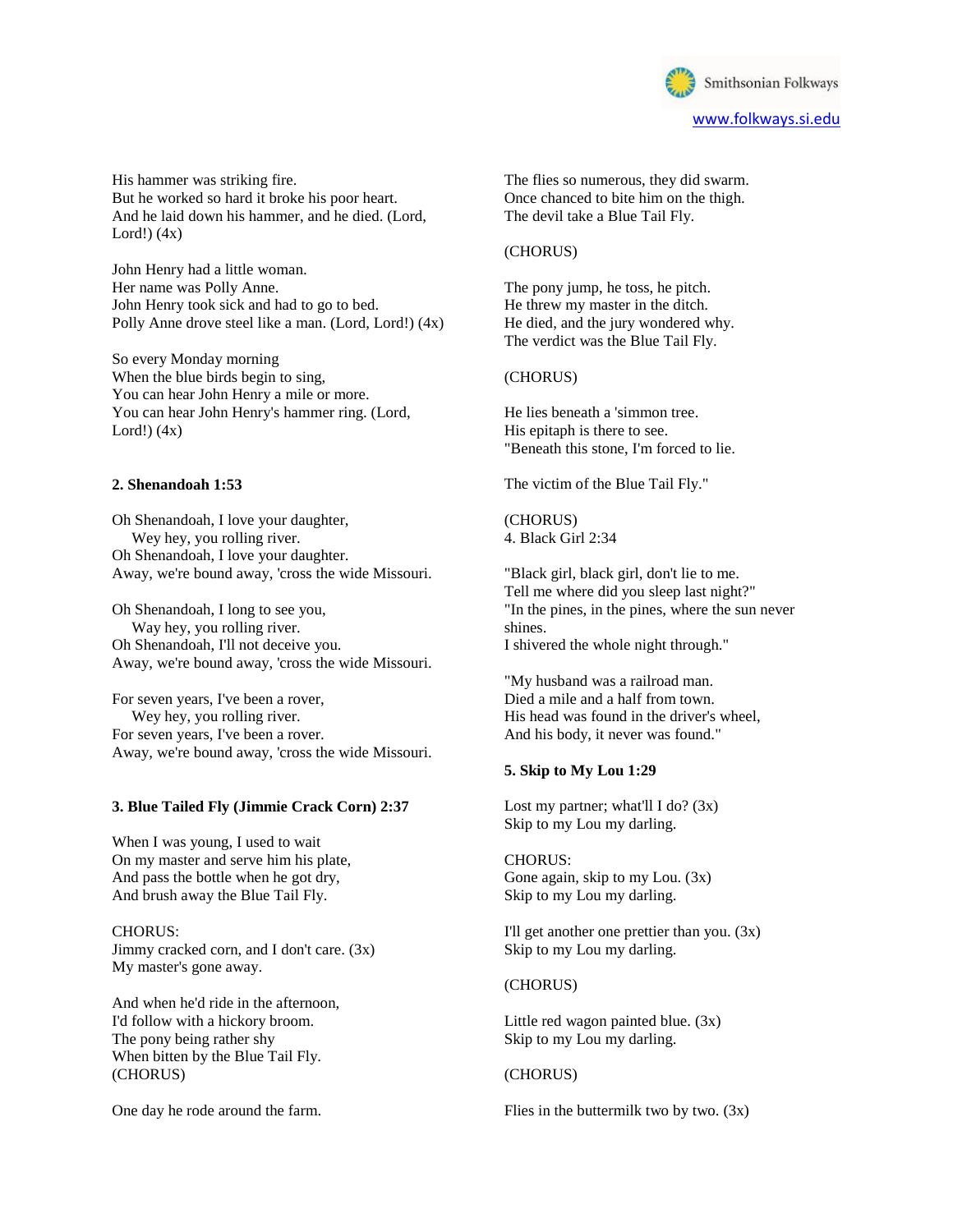

Skip to my Lou my darling.

### (CHORUS)

Flies in the sugar bowl, "Shoo fly shoo!"  $(3x)$ Skip to my Lou my darling.

### (CHORUS)

Learn more verses, but this'll have to do  $(3x)$ Skip to my Lou my darling.

### **6. Big Rock Candy Mountain 3:15**

One evening as the sun went down And the jungle fires were burning, Down the track came a hobo hiking. He said, "Boys I'm not turning. I'm headed for a land that's far away. Beside that crystal fountain, I'll see you all this coming fall In the Big Rock Candy Mountain."

In the Big Rock Candy Mountain, it's a land that's fair and bright. The handouts grow on bushes, and you sleep out every night. The box-cars all are empty, and the sun shines every day. I'm bound to go Where there ain't no snow And the wind don't blow In the Big Rock Candy Mountain.

### CHORUS:

Oh the buzzing of the bees in the cigarette trees By the soda-water fountain Where lemonade springs, where the blue-bird sings In the Big Rock Candy Mountain.

In the Big Rock Candy Mountain you never change socks. Little streams of alky-hol comes trickling down the rocks. Oh the shacks all have to tip their hats, and the railroad bulls are blind. There's a lake of stew And ginger ale too. And you paddle all around it In a big canoe In the Big Rock Candy Mountain.

(CHORUS)

In the Big Rock Candy Mountain, all the cops have wooden legs. The bull-dogs all have rubber teeth, and the hens lay soft-boiled eggs. The box-cars all are empty, and the sun shines every day. I'm bound to go Where there ain't no snow Where the sleet don't fall And the wind don't blow In the Big Rock Candy Mountain.

### (CHORUS)

In the Big Rock Candy Mountain, all the jails are made of tin. You can slip right out again as soon as they put you in. There ain't no short handle shovels, no axes, saws nor picks. I'm bound to stay Where you sleep all day Where they hung the jerk That invented work In the Big Rock Candy Mountain.

### (CHORUS)

### **7. Clementine 3:07**

In a cavern, in a canyon, excavating for a mine, Lived a miner, forty-niner and his daughter Clementine.

Oh my darling, oh my darling, oh my darling, Clementine You are lost and gone forever, dreadful sorry Clementine.

Light she was and, like a fairy, and her shoes were number nines.

Herring boxes without topses, sandals were for Clementine

Drove she ducklings, to the water, every morning just at nine. Stubbed her toe against a splinter, fell into the foaming brine.

Ruby lips above the water, blowing bubbles soft and fine.

But alas I was no swimmer, so I lost my Clementine.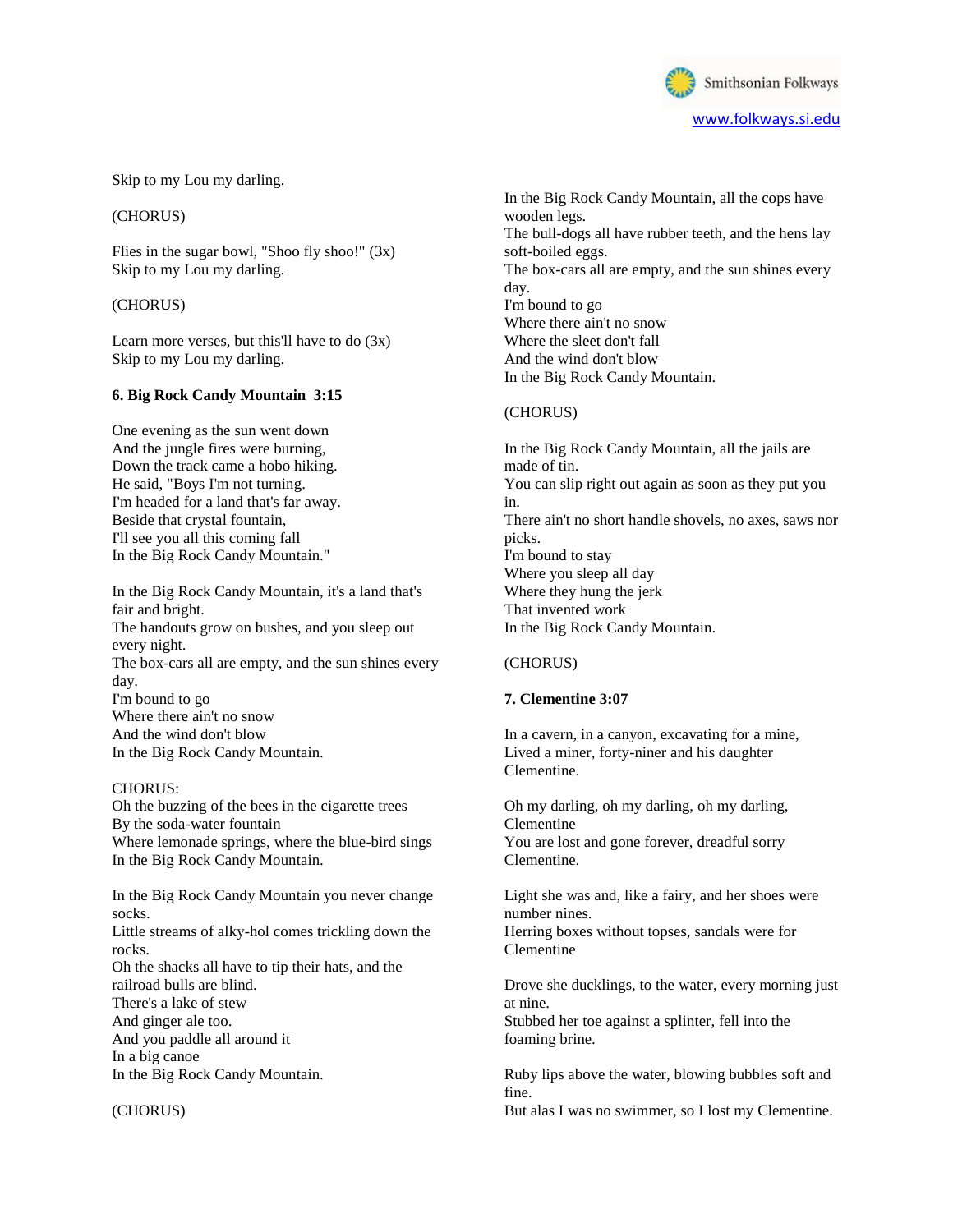

There's a churchyard, on the hillside, where the flowers grow and twine. There grow roses, 'mongst the posies, fertilized by Clementine.

### **8. Yankee Doodle 1:41**

Yankee Doodle went to town Riding on a pony. Stuck a feather in his hat And called it macaroni.

CHORUS:

Yankee Doodle, keep it up, Yankee Doodle dandy. Mind the music and the step And with the girls be handy.

### **9. Home on the Range 1:54**

Oh give me a home where the buffalo roam Where the deer and the antelope play, Where seldom is heard a discouraging word And the skies are not cloudy all day.

### CHORUS:

Home, home on the range Where the deer and the antelope play Where seldom is heard a discouraging word And the skies are not cloudy all day.

How often at night when the heavens are bright With the lights of the glittering stars, I stood there amazed, and I asked as I gazed: Does their glory exceeds that above?

### (CHORUS)

### **10. John Brown's Body 2:59**

John Brown's body lies a-molderin' in the grave,  $(3x)$ But his soul goes marching on.

CHORUS: Glory, glory hallelujah, (3x) But His soul goes marching on.

The stars above in Heaven are a-lookin' kindly down  $(3x)$ On the grave of old John Brown.

### (CHORUS)

He captured Harper's Ferry with his nineteen men so true. He frightened Old Virginia till she trembled through and through. They hanged him for a traitor, themselves the traitor's crew. But his soul goes marching on.

### (CHORUS)

Well, he's gone to be a soldier in the army of the Lord.  $(3x)$ But His soul goes marching on.

### (CHORUS)

Mine eyes have seen the glory of the coming of the Lord. He's trampling out the vintage where the grapes of wrath are stored. He's loosed the fateful lightning of His terrible swift sword. His truth is marching on.

### (CHORUS)

### **11. Goodnight Irene 3:43**

Irene goodnight. Irene goodnight. Goodnight Irene. Goodnight Irene. I'll see you in my dreams.

Sometimes I live in the country. Sometimes I live in town. Sometimes I take a great notion To jump into the river and drown.

I asked your mother for you. She told me you was too young. I wished to God I'd never seen your face. I 'm sorry you were ever born.

You caused me to weep. You caused me to morn. But the very last words I heard her say Was, "Please sing me one more song."

### **12. Swing Low Sweet Chariot 2:38**

Swing low, sweet chariot, coming for to carry me home.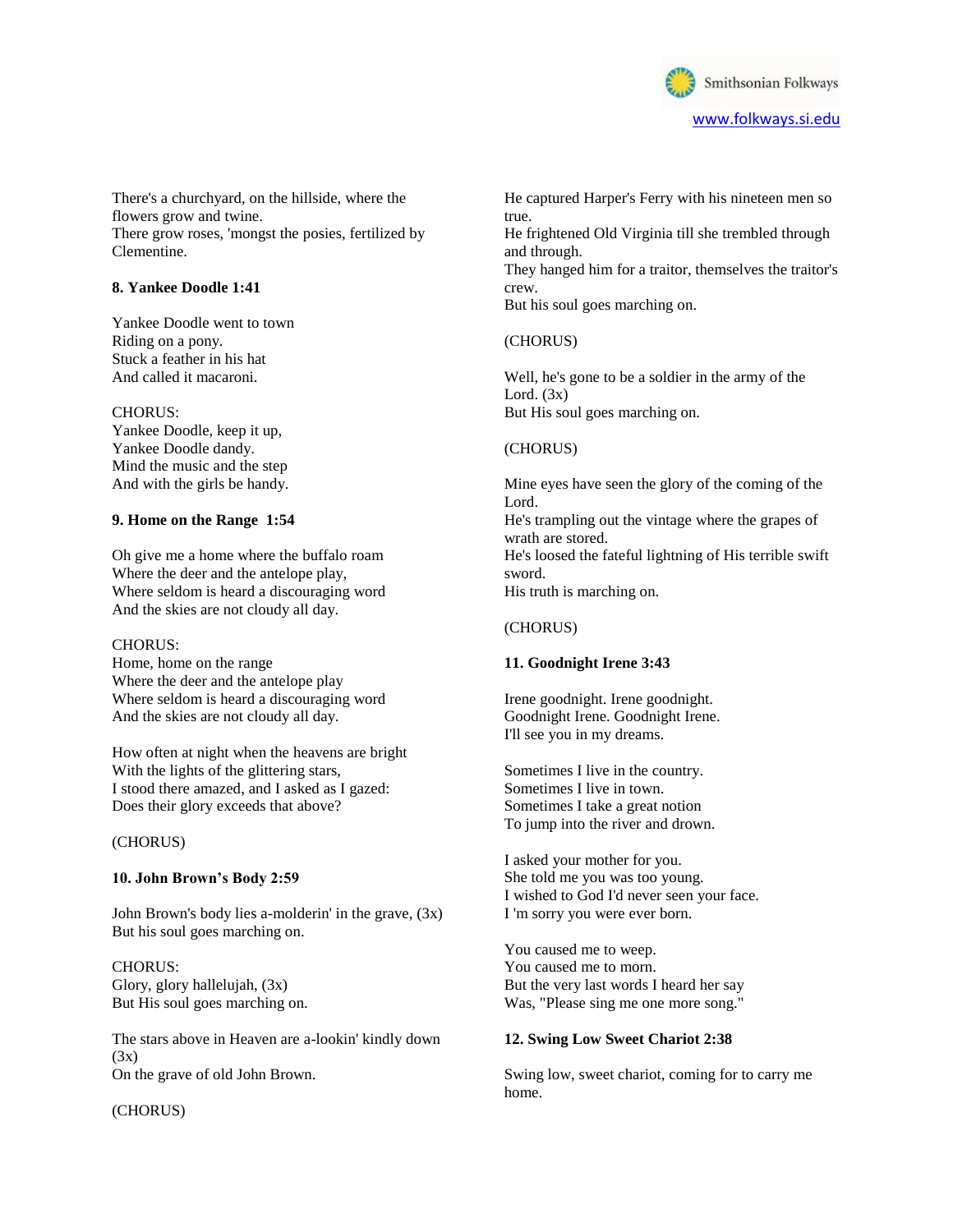

Swing low, sweet chariot, coming for to carry me home.

I looked over Jordan and what did I see, coming for to carry me home.

A band of angels coming after me, coming for to carry me home.

If you get there before I do, coming for to carry me home,

Tell all my friends, I'm coming there too, coming for to carry me home

### **13. Oh, Susanna 1:17**

I come from Alabama with my banjo on my knee. I'm going to Louisiana, my true love for to see. It rained all night the day I left, the weather it was dry.

The sun so hot, I froze to death. Susanna don't you cry

Oh, Susanna, don't you cry for me. I come from Alabama with my banjo on my knee.

I had a dream the other night when everything was still.

I dreamed I saw Susanna a-coming down the hill. A red rose was in her cheek; a tear was in her eye. I said to her, "Susanna girl, Susanna, don't you cry."

### **14. Wayfaring Stranger 1:14**

I'm just a poor wayfaring stranger, A-traveling through this world of woe. But there's no sickness, toil or danger In that bright world to which I go.

I'm going there to see my father. I'm going there no more to roam. I'm just a-going over Jordan. I'm just a-going over home.

### **15. Oh, Mary Don't You Weep 2:35**

If I could, I surely would Stand on the rock where Moses stood.

REFRAIN: Pharaoh's army got drowned, Oh Mary, don't you weep.

Mary wore three links of chain.

Every link was Freedom's name.

### (REFRAIN)

One of these nights about twelve o'clock This old world is gonna reel and rock.

### (REFRAIN)

Moses stood on the Red Sea shore Smotin' the water with a two by four.

### (REFRAIN)

### **16. Down in the Valley 3:47**

Down in the valley, valley so low Hang your head over, hear the wind blow. Hear the wind blow love; hear the wind blow. Hang your head over; hear the wind blow.

Roses love sunshine; violets love dew. Angels in Heaven, know I love you Know I love you dear, know I love you. Angels in Heaven know I love you.

Build me a castle forty feet high, So I can see him as he rides by. As he rides by love, as he rides by, So I can see him as he rides by.

Write me a letter, send it by mail. Send it in care of Birmingham jail, Birmingham jail love, Birmingham jail. Send it in care of Birmingham jail,

Down in the valley, valley so low Hang your head over; hear the wind blow. Hear the wind blow love; hear the wind blow. Hang your head over; hear the wind blow.

### **17. Wabash Cannonball 3:05**

I stood on the Atlantic Ocean, on the wide Pacific shore. Heard the queen of the flowing mountains to the south-bell by the door. She's long tall and handsome; she's loved by one and all. She's a modern combination called the Wabash Cannon Ball.

CHORUS: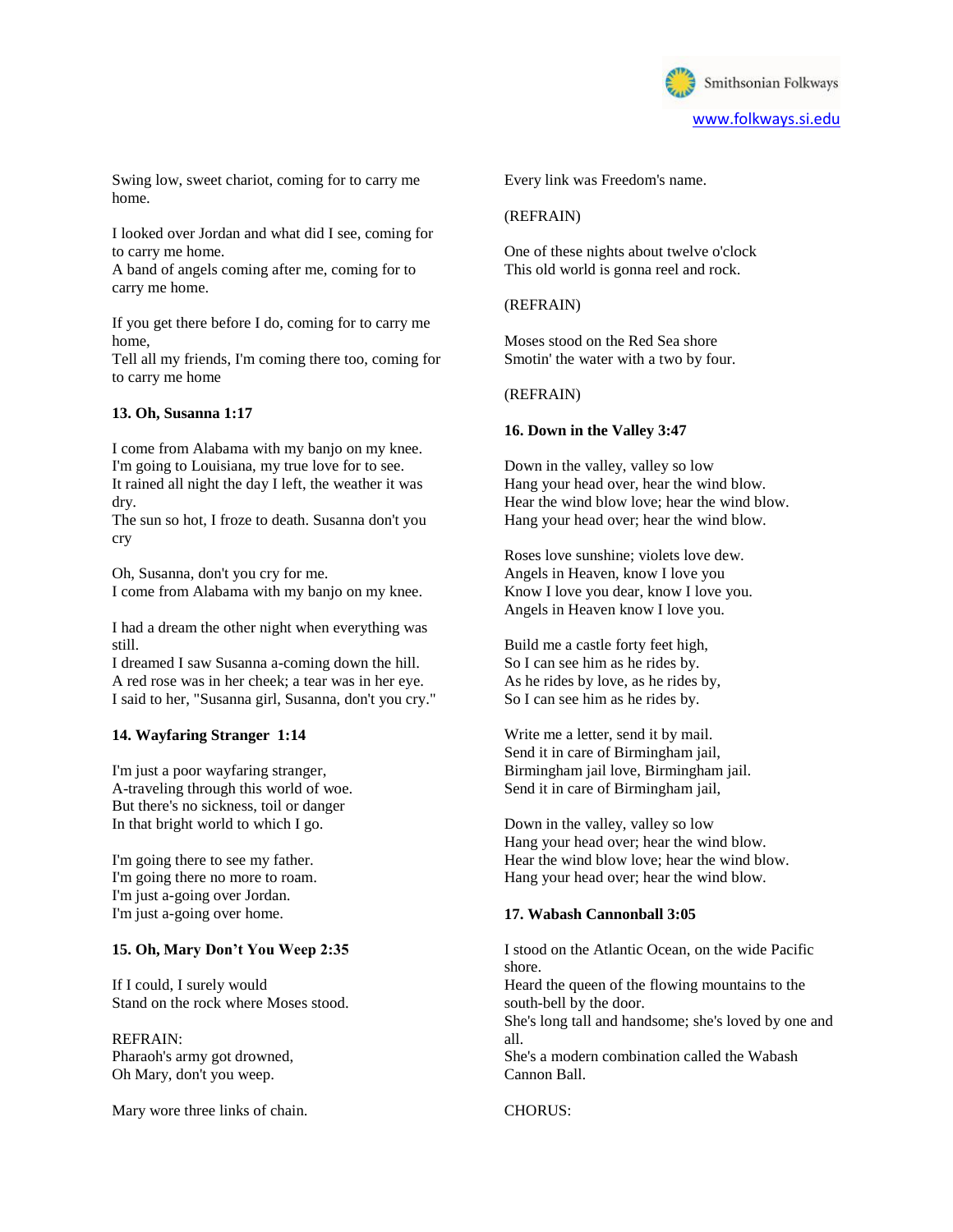

Listen to the jingle, rumble and the roar. Riding through the woodlands to the hills and by the shore.

Hear the mighty rush of the engine; hear the lonesome hobo squall.

Riding through the jungles on the Wabash Cannon Ball.

Now the eastern states are dandies, so the western people say.

From New York to St. Louis with Chicago by the way,

From the hills of Minnesota where the rippling waters fall,

No chances can be taken on the Wabash Cannon Ball.

### (CHORUS)

Now here's to Danny Claxton, may his name forever stand.

Will he be remembered through the parts of all our land?

When his earthly race is over, and the curtain round him falls,

We'll carry him on to victory on the Wabash Cannon Ball.

### **18. On Top of Old Smoky 2:18**

On top of Old Smoky, all covered with snow I lost my true lover from courting too slow. For courting is pleasure, but parting is grief. And a false hearted lover is worse than a thief.

Say a thief will just rob you and take what you have. But a false-hearted lover will lead you to the grave. And the grave will decay you and turn you to dust. Not one boy in a hundred a poor girl can trust.

They'll hug you and kiss you and tell you more lies Than the cross-ties on the railroad or the stars in the skies.

So come all you young maidens, and listen to me: Never place your affection on a green willow tree.

For the leaves they will wither, and the roots they will die.

You'll all be forsaken and never know why. On top of Old Smoky, all covered with snow I lost my true lover from courting too slow.

### **19. Frankie and Johnny 4:31**

Frankie and Johnnie were lovers. Oh my good Lord they could love! Swore they'd be true to each other Just as true as the stars above. He was her man, but he was doing her wrong.

Frankie she was a good woman As everybody knows. Spent a hundred dollars Just to buy her man some clothes. He was her man, but he was doing her wrong.

Frankie went down to the corner Just for a bucket of beer. Said: "Mister Bartender, Has my loving Johnny been here? He was my man, but he's a-doing me wrong."

"Now I don't want to tell you no stories, And I don't want to tell you no lies. I saw your man about an hour ago With a gal named Nellie Bligh. He was your man, but he's a-doing you wrong."

Frankie she went down to the hotel. Didn't go there for fun. Underneath her kimono

She carried a forty-four gun. He was her man, but he was doing her wrong.

Frankie looked over the transom To see what she could spy. There sat Johnny on the sofa Just loving up Nellie Bligh. He was her man, but he was doing her wrong.

Now the first time that Frankie shot Johnny He let out a awful yell. Second time she shot him There was a new man's face in hell. He was her man, but he was doing her wrong.

"Oh roll me over easy. Roll me over slow. Roll me over on the right side, For the left side hurts me so." He was her man, but he was doing her wrong.

Sixteen rubber-tired carriages, Sixteen rubber-tired hacks, They take poor Johnny to the graveyard.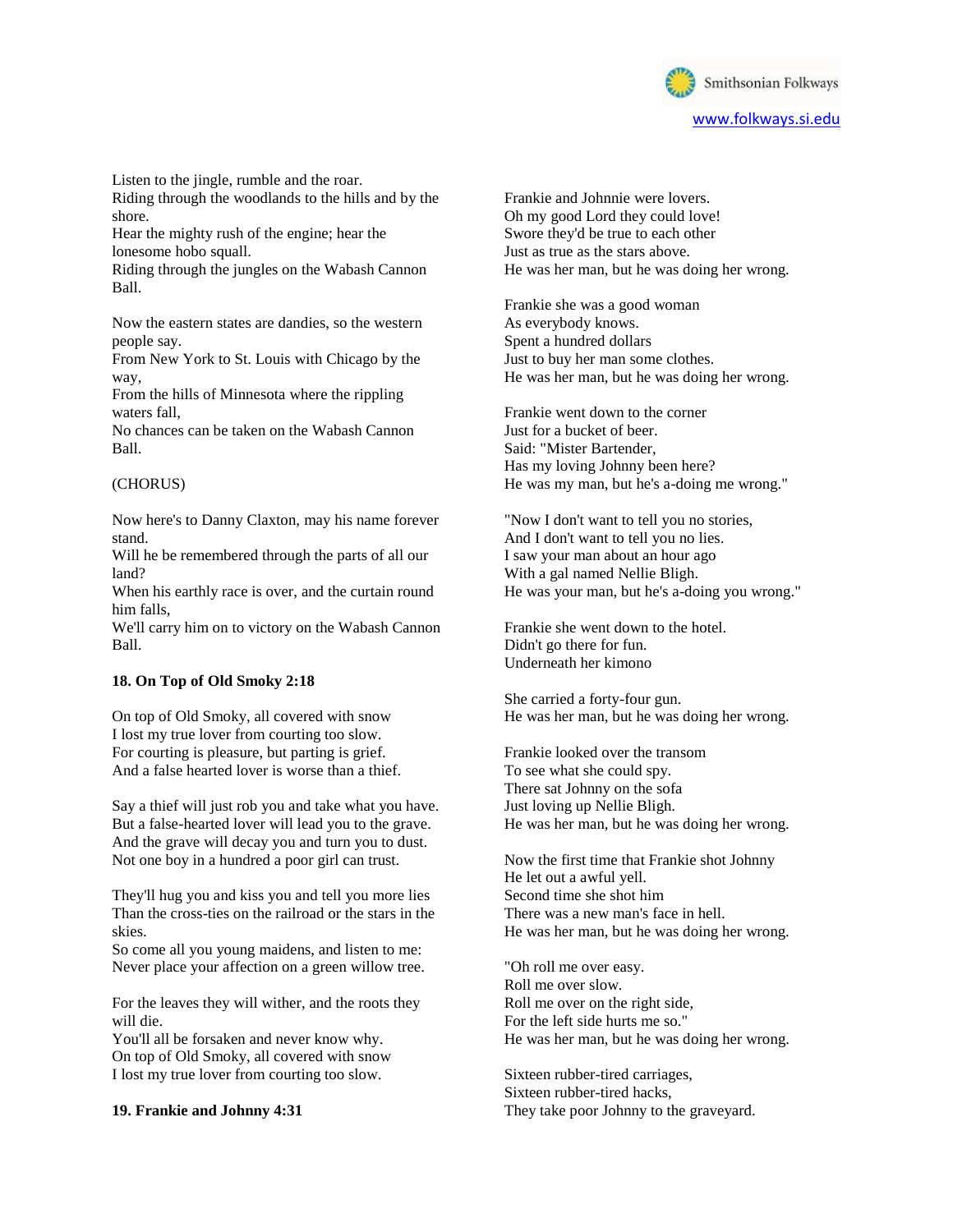

They ain't gonna bring him back. He was her man, but he was doing her wrong.

Frankie looked out on the jailhouse To see what she could see. All she could hear was her two-string beau Crying "Nearer my God to Thee." He was her man, but he was doing her wrong.

Frankie said to the sheriff, "What do you reckon they'll do?" Sheriff he said, "Frankie, It's the electric chair for you." He was her man, but he was doing her wrong.

This story has no moral. This story has no end. This story only goes to show That there ain't no good in men! He was her man, but he was doing her wrong.

### **20. I Ride an Old Paint 3:30**

I ride an old paint, and I lead an old dan. I'm going to Montana to throw the houlihan. They feed them in the coolies; they water in the draw. Their tails are all matted; their backs are all raw.

### CHORUS:

Ride around little dogies, ride around them slow For Fiery and Snuffy are raring to go.

Old Bill Jones had a daughter and a son. Son went to college, and the daughter went wrong. His wife got killed in a pool-room fight. Still he keeps singing from morning to night.

### (CHORUS)

When I die, take my saddle from the wall Put it on my pony, lead him out of his stall. Tie my bones to his back, turn our faces to the west, And we'll ride the prairie that we love the best.

### (CHORUS)

### **21. Wreck of the Old 97 1:55**

Oh they handed him his orders at Monroe, Virginia Saying, "Pete, you're way behind time. This is not '38,' it is 'Old 97' You must set her into Spencer on time."

He looked round his cab at his black, greasy fireman Saying, "Shovel on a little more coal! And when we cross that White Oak Mountain, You can watch 'Old 97' roll."

It's a mighty rough road from Lynchburg to Danville, And Lima's on a three-mile grade. It was on that grade that he lost his airbrake. You can see what a jump she made.

He was going round the bend making ninety 90 miles an hour. The whistle broke into a scream. And they found him in the wreck with his hand on the throttle And scalded to death by the steam.

Come ladies, you must take warning. From this time never more, Never speak harsh words to your true loving husbands. They may leave you never to return.

### **22. Wagoner's Lad 1:25**

"My horses ain't hungry; they won't eat your hay. So fair you well Polly; I'm going away. Your parents don't like me; they say I'm too poor.

They say I'm not worthy to enter your door."

"My parents don't like you; you're poor I am told. But it's your love I'm wanting not silver or gold." "Then come with me Polly; we'll ride till we come To some little cabin. We'll call it our home."

Sparking is pleasure, but parting is grief. And a false hearted lover is worse than a thief. A thief will just rob you and take what you have. But a false hearted lover will lead you to the grave.

### **23. Old Dan Tucker 2:20**

Now old Dan Tucker was a fine old man, Washed his face in a frying pan, Combed his hair with a wagon wheel, And died with a toothache in his heel.

### CHORUS:

Get out the way old Dan Tucker. You're too late to get your supper. Get out the way old Dan Tucker. You're too late to get your supper.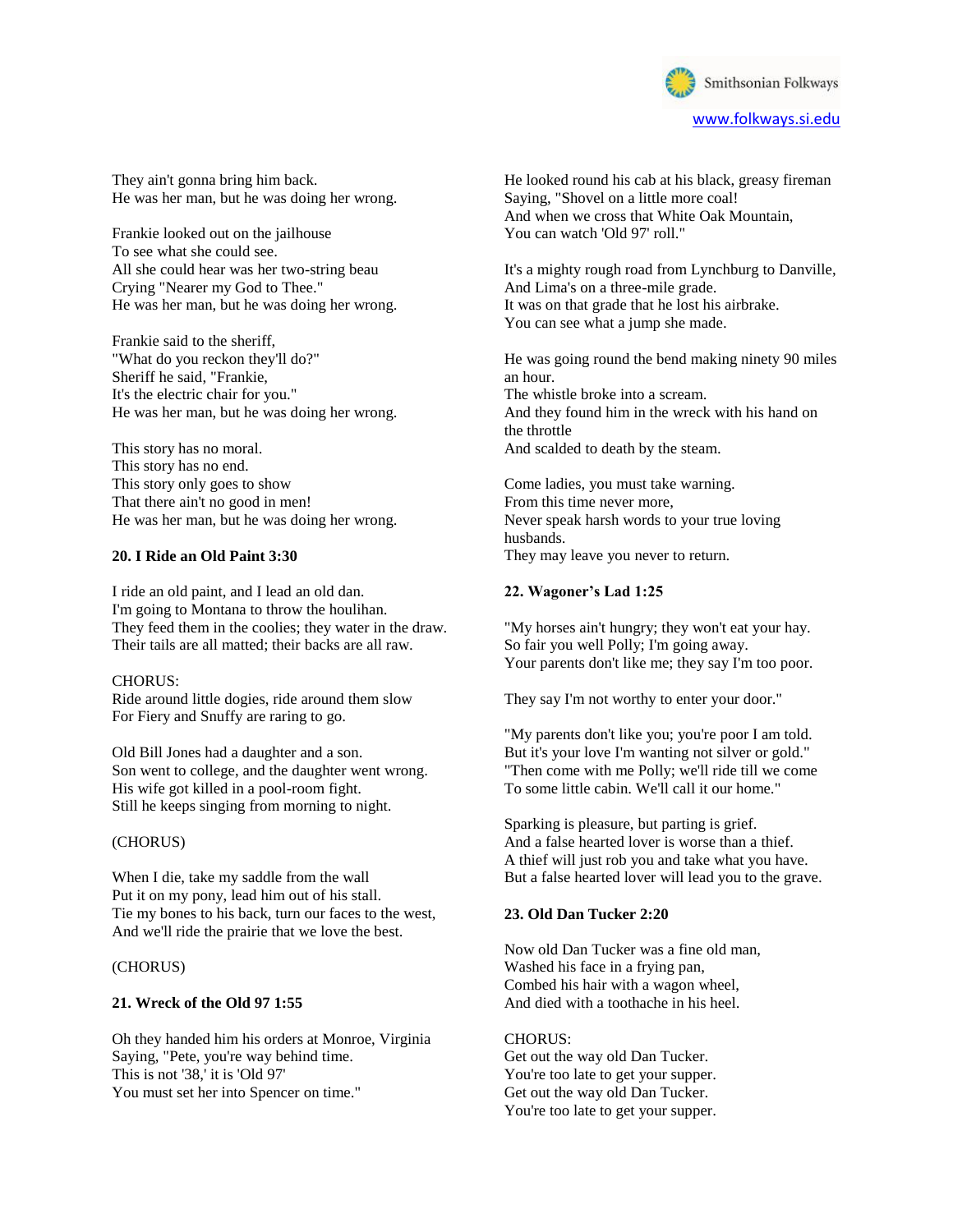

Now old Dan Tucker is come to town Riding on a Billy goat --- leading a hound. Hound dog bark, and the Billy goat jump. Landed Dan Tucker on top of the stump.

### (CHORUS)

Now old Dan Tucker he got drunk. Fell in the fire and kicked up a chunk.

Red hot coal got in his shoe, And oh my lawd how the ashes flew.

### (CHORUS)

Now old Dan Tucker is come to town, Swinging the ladies round and round First to the right and then to the left, Then to the girl that he loves best.

### (CHORUS)

### **24. I've Been Working on the Railroad 1:27**

I've been working on the railroad All the livelong day. I've been working on the railroad Just to pass the time away. Can't you hear the whistle blowing? Rise up so early in the morn. Can't you hear the captain shouting, "Dinah, blow your horn."

Dinah, won't you blow (2x) Dinah, won't you blow your horn. Dinah, won't you blow (2x) Dinah, won't you blow your horn.

Someone's in the kitchen with Dinah. Someone's in the kitchen I know. Someone's in the kitchen with Dinah Strumming on the old banjo.

Fee, fi, fiddle-i-o (3x)

Strumming on the old banjo.

### **25. Cielito Lindo 2:37**

De la Sierra Morena cielito lindo, vienen bajando Un par de ojitos negros, cielito lindo, de contrabando.

### CHORUS:

Ay, ay, ay ay! Canta y no llores. Porque cantando se allegran, cielito lindo, los corazones.

### TRANSLATION:

From the Sierra Morena arrives descending A pair of black eyes, of contraband

Ay ay ay ay, Sing and don't cry. Because singing gladdens the heart.

### **26. America the Beautiful 1:40**

Oh beautiful, for spacious skies For amber waves of grain For purple mountain's majesty Above the fruited plain. America, America, God shed His grace on thee And crown thy good with brotherhood From sea to shining sea.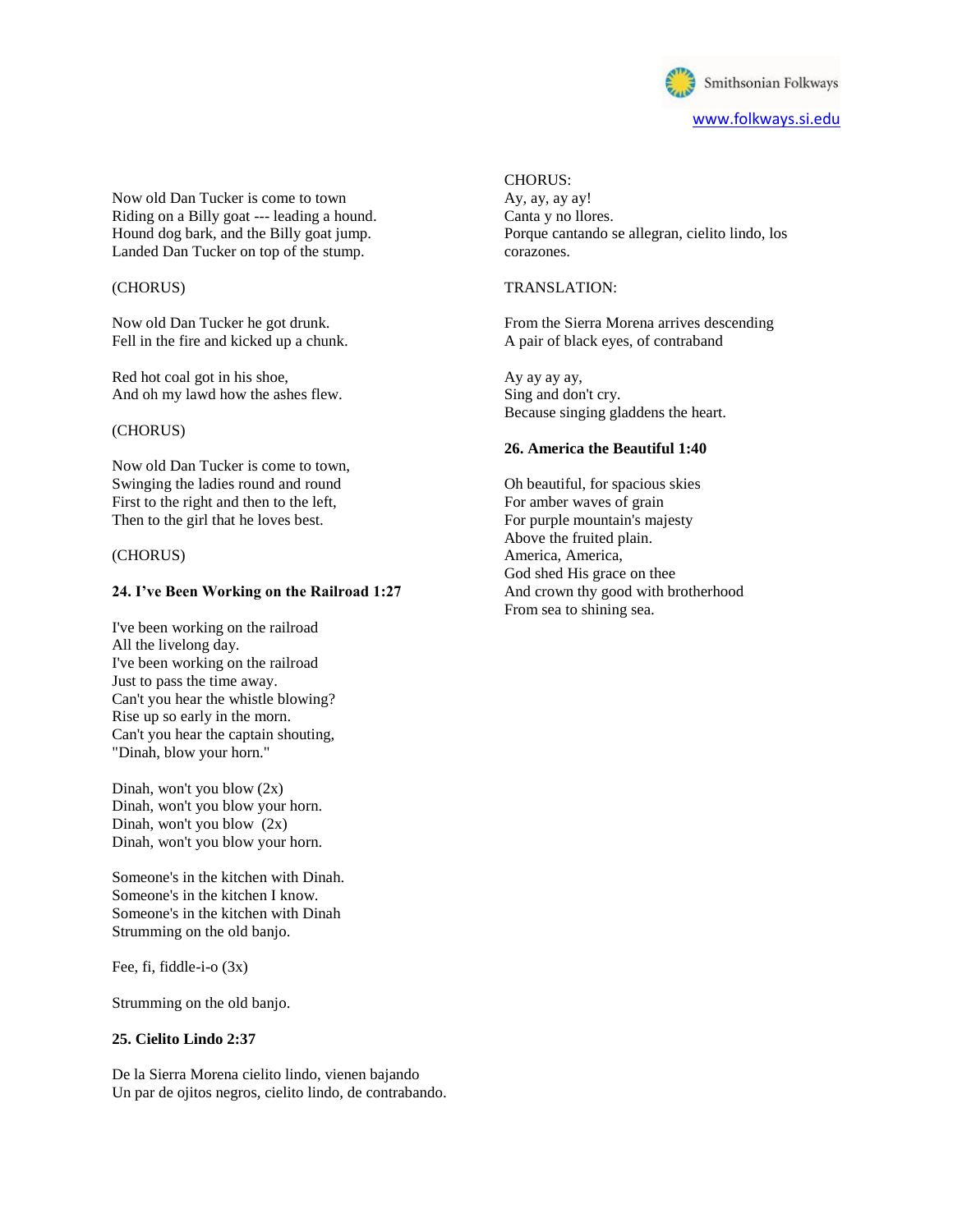

# American Favorite Ballads, Vol. 2 Lyrics **Pete Seeger** SFW40151



\*All Lyrics Appear With Permission of Publishers

## **1. Barbara Allen 2:53**

In Scarlet Town where I was born There was a fair maid dwelling. Made many a youth cry well-a-day. Her name was Barbara Allen.

It was in the merry month of May When green buds they were swelling, Sweet William came from the west country, And he courted Barbara Allen.

He sent his servant unto her To the place where she was dwelling. Said, "My master's sick, bids me call for you, If your name be Barbara Allen."

Well, slowly, slowly got she up, And slowly went she nigh him. But all she said as she passed his bed, "Young man, I think you're dying."

Then lightly tripped she down the stairs. She heard those church bells tolling; And each bell seemed to say as it toiled, "Hard-hearted Barbara Allen."

AOh Mother, Mother go make my bed, And make it long and narrow. Sweet William died for me today. I"ll die for him tomorrow."

They buried Barbara in the old churchyard. They buried Sweet William beside her. Out of his grave grew a red, red rose, And out of hers a briar.

## **2. Young Man Who Wouldn't Hoe Corn 1:37**

I'll sing you a song it's not very long. About a young man who wouldn't hoe corn. Strange to say, I cannot tell.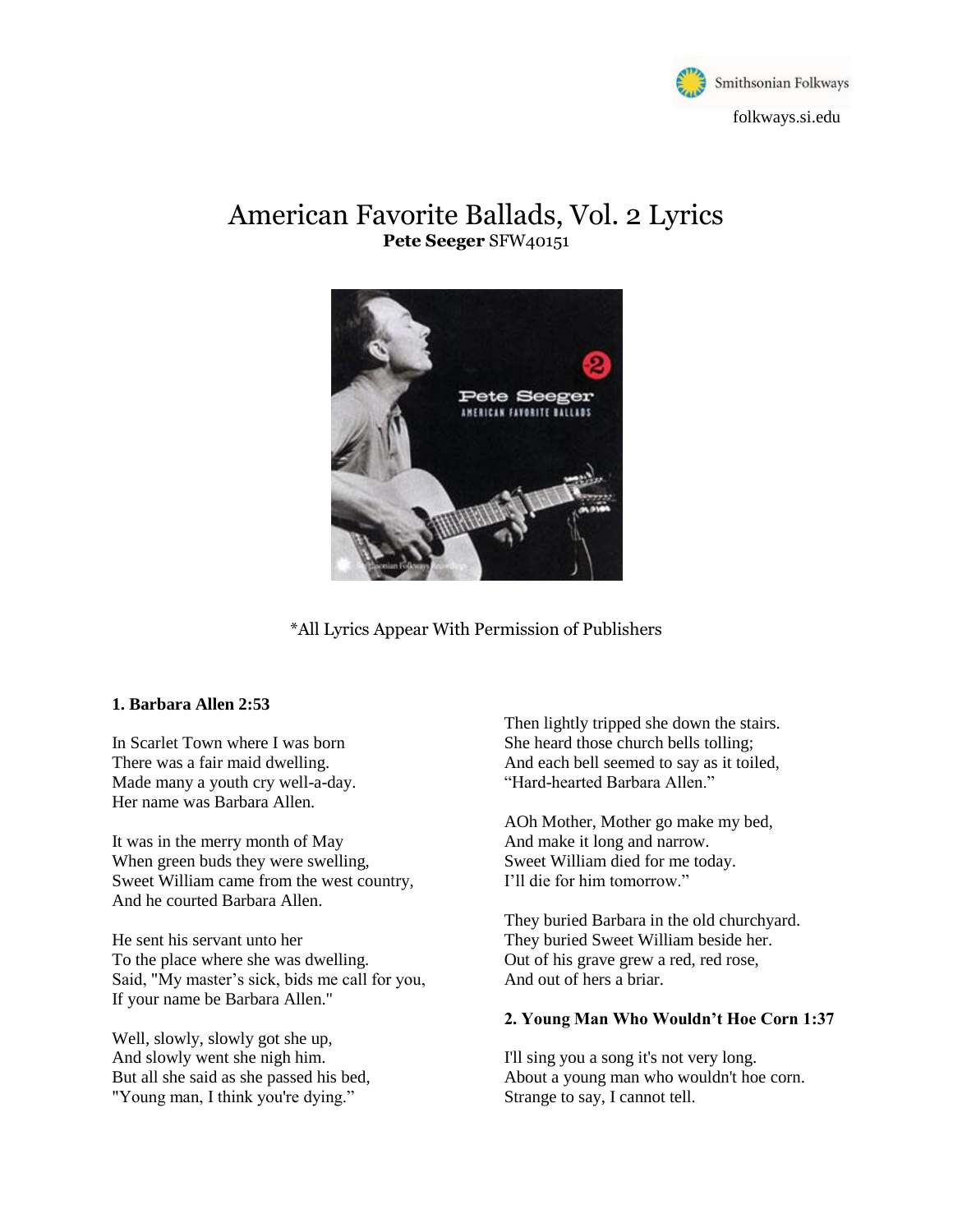

This young man was always well.

He planted his corn in the month of June And by July it was knee-high. First of September come a big frost, And all this young man's corn was lost.

He went to the fence and there peeked in. The weeds and the grass come up to his chin. The weeds and the grass they grew so high, It caused this young man for to sigh.

He went down to his neighbor's door Where he had often been before. Saying, "Pretty little miss, will you marry me? Pretty little miss, what do you say?"

"Here you are a-wantful for to wed, And cannot make your own cornbread. Single I am, and single I'll remain. A lazy man I'll not maintain."

Well, he went down to a pretty little widder. And I hope by heck that he don't get her. She gave him the mitten sure as you're born All because he wouldn't hoe corn.

### **3. Midnight Special 3:07**

One day, one day Sir I was walking along, And I heard that Special Singing a lonesome song.

CHORUS: Let the Midnight Special Shine her light on me. Let the Midnight Special Shine her ever-loving light on me.

Yonder come little Rosie. How in the world do you know? l can tell her by her apron And the dress she wore.

Umbrella on her shoulder, Piece of paper in her hand, She goes a-marching to the captain, Says, "I want my man."

## (CHORUS)

If you go down to Houston, Boy, you better walk right. You better not stagger, And you better not fight.

Sheriff Benson will arrest you. He'll take you down. And if the jury finds you guilty, You"re penitentiary bound.

### (CHORUS)

Now you wake up in the morning. You hear the ding-dong ring. You go a-marching to the table. You see the same damn thing.

Knife and fork are on the table, And nothing in my pan. You say anything about it, You're in trouble with the man.

## (CHORUS)

Now old Huddie Ledbetter, He was a mighty fine man. Huddie taught this song To the whole wide land.

But now he''s done with all his grieving, Whooping, hollering and a-crying. He"s done with all his studying About his great long time.

## (CHORUS)

### **4. House of the Rising Sun 2:38**

There is a house in New Orleans They call the Rising Sun. It's been the ruin of many a poor girl, And me, oh God, am one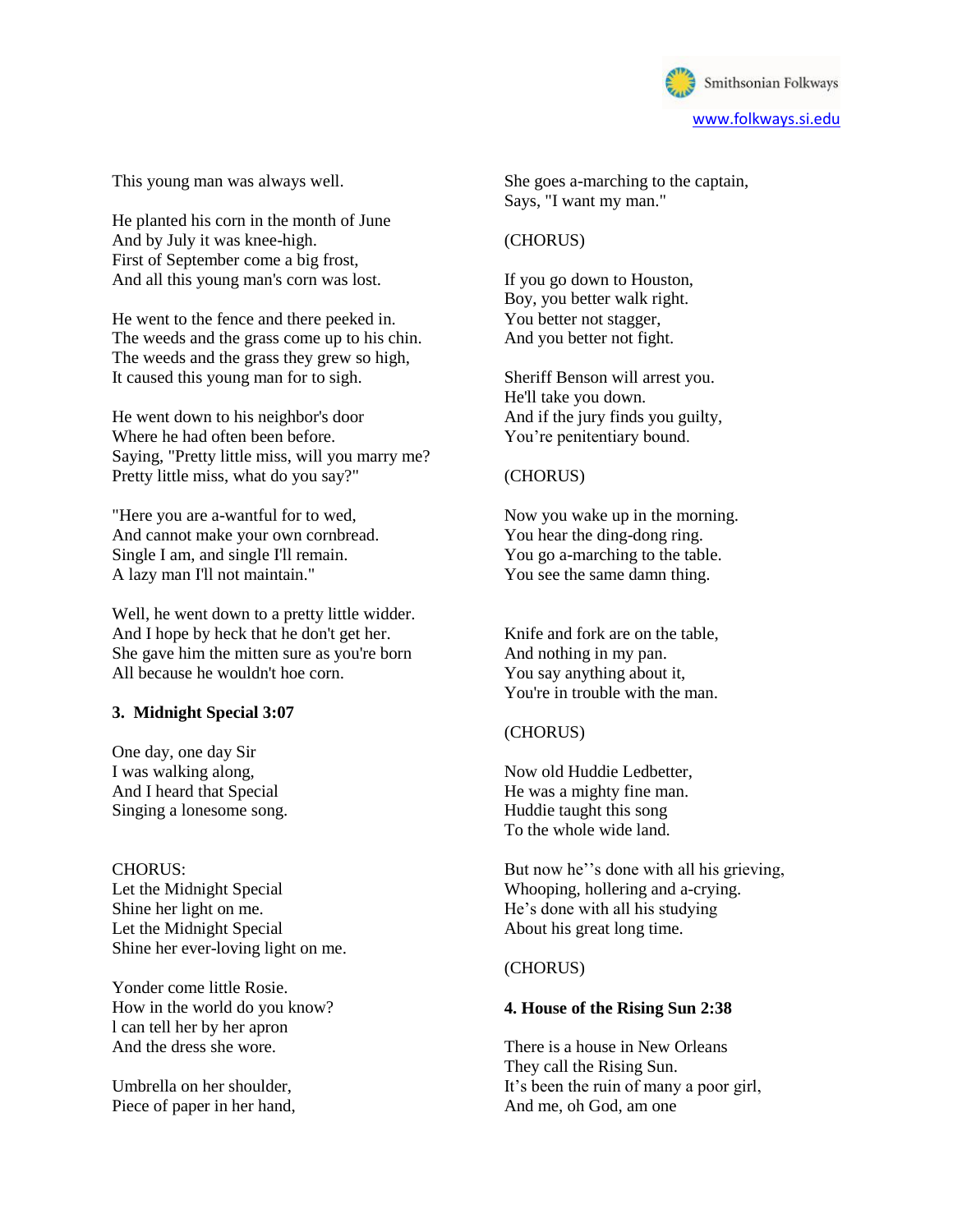

My mother, she's a tailor. She sews those new blue jeans. My husband, he's a gambling man Drinks down in New Orleans.

My husband, he's a gambler. He goes from town to town.

The only time he's satisfied Is when he drinks his liquor down.

Go tell my baby sister Never do like I have done. Shun that house in New Orleans They call the Rising Sun.

One foot on the platform. The other's on the train. I'm going down to New Orleans To wear the ball and chain.

Going back to New Orleans. My race is almost run. I'm going to spend the rest of my life Beneath that rising sun.

5. Careless Love 3:07 Love, oh love, oh careless love,  $(3x)$ You see what love has done to me.

I love my mama and papa too.  $(3x)$ I"d leave them both to go with you.

What, oh what will Mama say,  $(3x)$ When she learns I've gone astray?

Once I wore my apron low.  $(3x)$ I couldn"t scarcely keep you from my door.

Now my apron strings don't pin.  $(3x)$ You pass my door and you don't come in.

Don't you marry a railroad man. (2x) A railroad man will kill you if he can, And he"ll drink your blood, drink it like wine

### **6. Oh, What a Beautiful City 3:30**

Oh, what a beautiful city.  $(3x)$ Twelve gates to the city, Hallelujah!

### CHORUS:

Three gates in the north, three gates in the south, Three gates in the west, three gates in the east.There's twelve gates to the city, Hallelujah! My God done just what he said. There's twelve gates to the city, Hallelujah! He healed the sick and he raised the dead. There's twelve gates to the city, Hallelujah!

### (CHORUS)

When I get to heaven, going to sing and shout. There's twelve gates to the city, Hallelujah! Ain"t nobody there going to put me out. There's twelve gates to the city, Hallelujah!

### (CHORUS)

Who are those people dressed in red? There's twelve gates to the city, Hallelujah! It Must be the children that Moses led There's twelve gates to the city, Hallelujah (CHORUS)

## **7. Poor Boy 2:15**

Who"s gonna shoe your pretty little foot? Who"s gonna glove your hand? Who's gonna kiss your red ruby lips? Who"s gonna be your man?

Papa will shoe my pretty little foot. Mama will glove my hand. Sister's gonna kiss my red ruby lips. I don"t need no man.

I don"t need no man, poor boy. I don"t need no man. Sister's gonna kiss my red ruby lips. I don"t need no man.

Longest train I ever did see Was sixteen coaches long. The only girl I ever did love Was on that train and gone.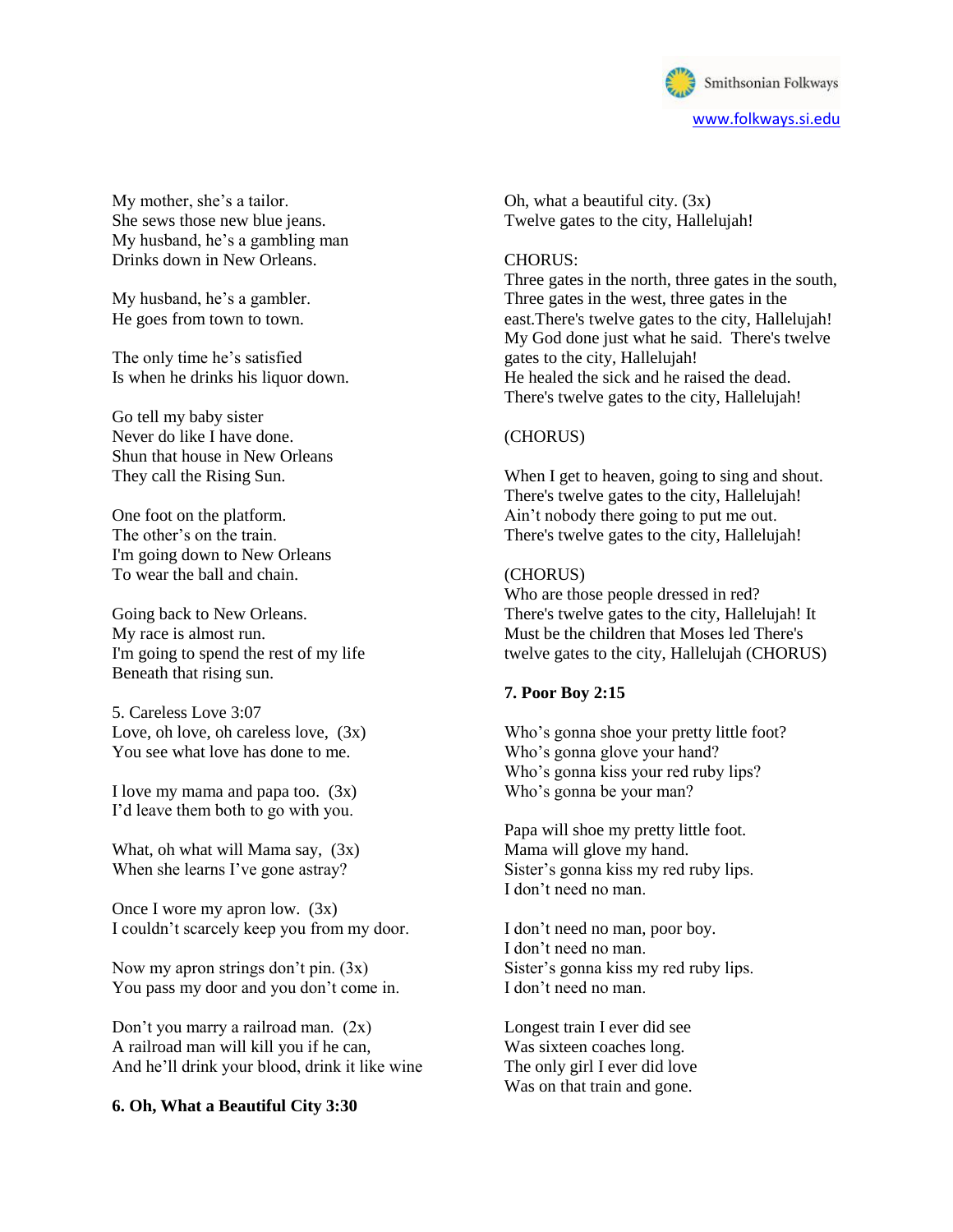

## **8. Sally Ann 1:30**

Did you ever see a muskrat, Sally Ann? Dragging his slick tail through the sand, Picking a banjo, Sally Ann? I"m gonna marry you, Sally Ann.

I"m gonna marry you, Sally Ann. (4x)

Make my living in sandy land.  $(3x)$ I"m gonna marry you, Sally Ann.

9. Riddle Song 2:28

I gave my love a cherry that had no stone. I gave my love a chicken that had no bone. I gave my love a story that had no end. I gave my love a baby that"s no crying.

How can there be a cherry that has no stone? How can there be a chicken that has no bone? How can there be a story that has no end? How can there be a baby that's no crying?

A cherry when it's blooming, it has no stone. A chicken when it's pippin", it has no bone. The story that I love you, it has no end. A baby when it's sleeping, it's no crying.

## **10. Go Tell Aunt Rhody 3:14**

Go tell Aunt Rhody (3x) That the old grey goose is dead.

The one she's been saving  $(3x)$ To make a feather bed.

Old gander's weeping (3x) Because his wife is dead.

And the goslings are mourning  $(3x)$ Because their mother's dead.

She died in the mill pond  $(3x)$ Standing on her head.

Go tell Aunt Rhody that the old gray goose is dead.

## **11. Water is Wide 3:37**

The water is wide; I cannot get over. Neither have I wings to fly. Give me a boat that can carry two. And both shall row, my love and I.

A ship there is, and she sails the sea. She's loaded deep as deep can be. But not so deep as the love I'm in. And I know not how I sink or swim.

I leaned my back up against some young oak, Thinking he was a trusty tree. But first he bended, and then he broke. And thus did my false love to me.

I put my hand into some soft bush, Thinking the sweetest flower to find. I pricked my finger to the bone, And left the sweetest flower alone.

Oh, love is handsome, and love is fine, Gay as a jewel when first it is new. But love grows old and waxes cold, And fades away like the summer dew.

## **12. The Fox 2:05**

The fox went out on a chilly night, Prayed for the moon to give him light. For he"d many a mile to go that night Before he reached the town-o. Town-o, town-o He"d many a mile to go that night Before he reached the town-o.

He ran till he came to a great big bin. The ducks and the geese were put therein. Said,"Couple of you will grease my chin Before I leave this town-o." Town-o, town-o " Couple of you will grease my chin Before I leave this town-o."

He grabbed the grey goose by the neck.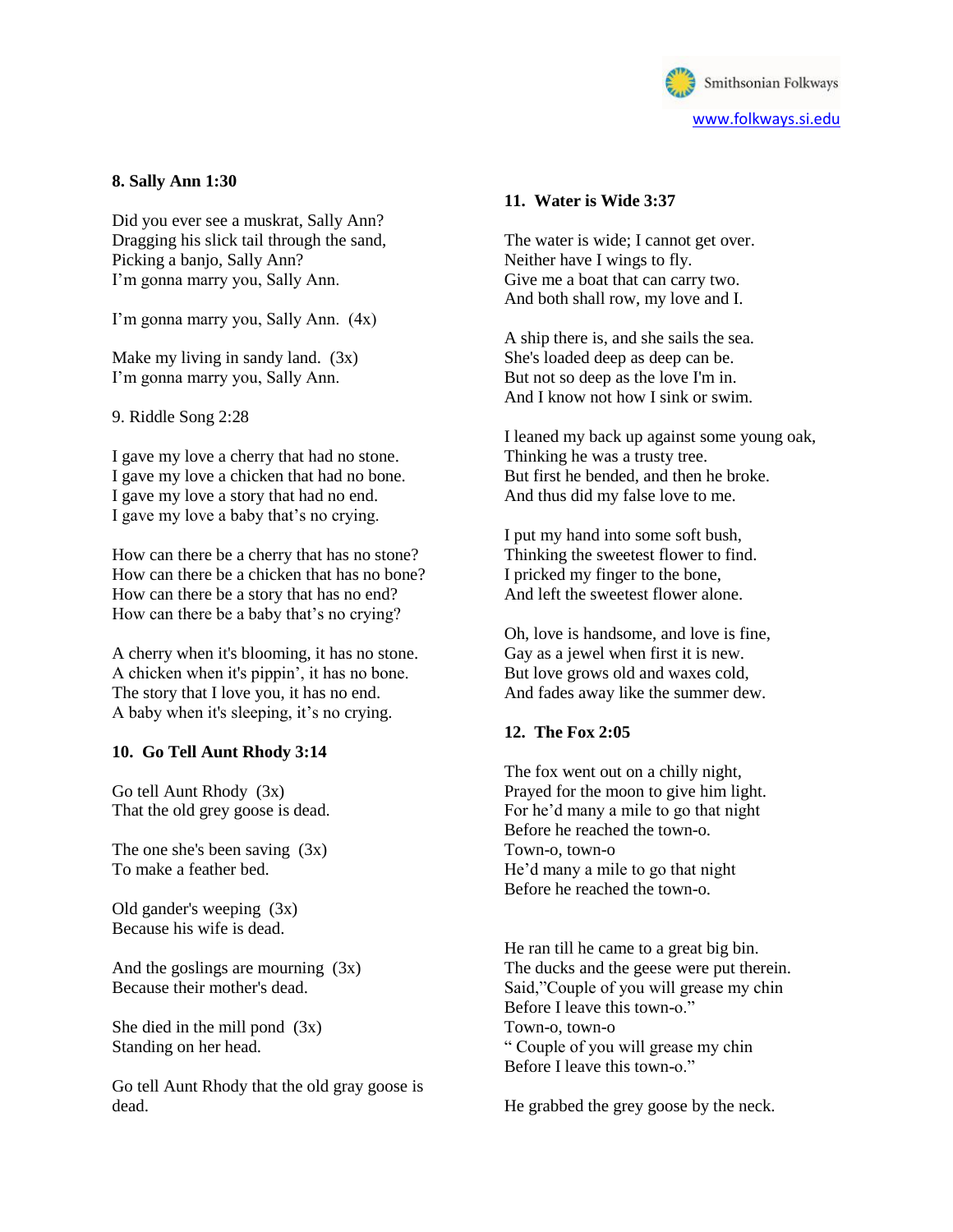

Slung the little one over his back. He didn"t mind their "quack, quack, quack," And the legs all dangling down-o. Down-o, Down-o He didn"t mind their "quack, quack, quack," And the legs all dangling down-o.

Old mother pitter-patter jumped out of bed. Out of the window, she cocked her head. Crying, "John, John, the grey goose is gone, And the fox is on the town-o." Town-o, town-o. "John, John, the grey goose is gone, And the fox is on the town-o."

John, he went to the top of the hill, Blew his horn both loud and shrill. The fox, he said, "Better flee with my kill. He'll soon be on my trail-o." Trail-o, trail-o.

"Better flee with my kill. He'll soon be on my trail-o."

He ran till he came to his cozy den. There were the little ones, eight, nine, ten.

They said, "Daddy, better go back again, "Cause it must be a mighty fine town-o. Town-o, town-o. "Daddy, better go back again, "Cause it must be a mighty fine town-o.

Then the fox and his wife without any strife Cut up the goose with fork and knife. They never had such a supper in their life, And the little ones chewed on the bones-o. Bones-o, bones-o.

They never had such a supper in their life, And the little ones chewed on the bones-o.

## **13. The Keeper and the Doe 2:12**

The keeper did a-hunting go. Under his cloak he carried a bow, All for to shoot the merry little doe Among the leaves so green-o.

The first doe, she did cross the plain. The keeper fetched her back again. Where she is now, she may remain Among the leaves so green-o.

The next doe she did cross the brook. The keeper fetched her back with his crook. Where she is now, you may go and look Among the leaves so green-o.

The next doe, she ran over the plain. But he with his hounds did turn her again. There he did hunt in a merry, merry vein Among the leaves so green-o.

### **14. Pretty Polly 3:41**

I courted pretty Polly the live-long night (2x) And left her next morning before it was light.

"Pretty Polly, pretty Polly, go away with me  $(2x)$ Before we get married some pleasure to see.

He led her over hills and the valley so deep  $(2x)$ Until pretty Polly, she commenced to weep.

He led her a little farther and what did they spy  $(2x)$ 

But a new-dug grave with a spade lying by.

"Oh Willy, oh Willy, I'm afraid of your way.  $(2x)$ 

I'm afraid you will lead my poor body astray."

"Pretty Polly, pretty Polly, you guessed just about right.  $(2x)$ I dug on your grave biggest part of last night."

She throw'd her arms around him and trembled with fear.  $(2x)$ "How can you kill a girl that was to you so dear?"

He stabbed her to the heart, her heart's blood it  $did flow. (2x)$ Into the grave pretty Polly did go.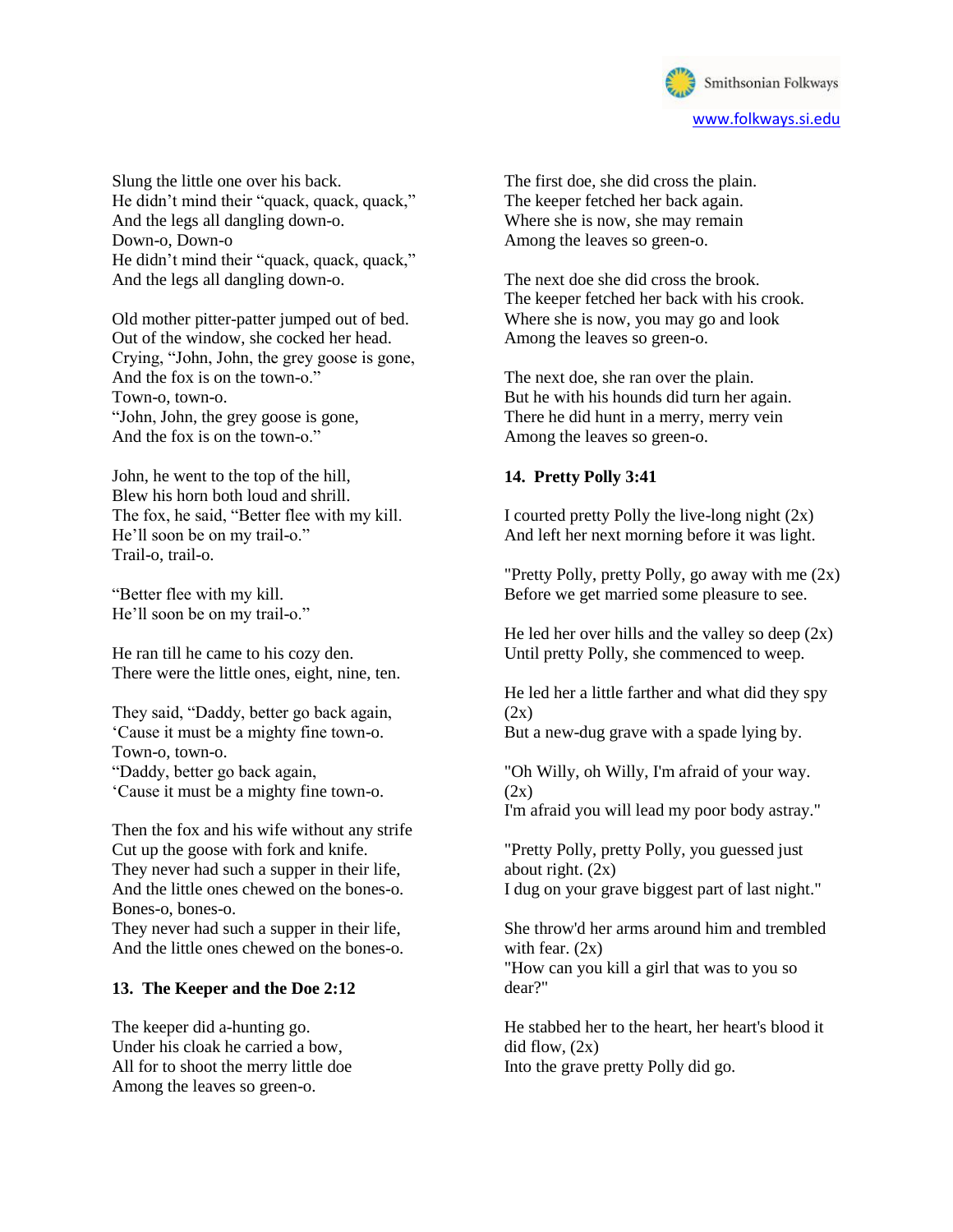

He throw'd a little dirt over her and started for home  $L2x$ )

Leaving nothing behind but the wild birds to moan.

## **15. Jesse James 4:33**

Jesse James was a lad. He killed many a man. He robbed the Glendale train. He took from the rich, and he gave to the poor.

He'd a hand and a heart and a brain.

Oh Jesse had a wife to mourn for his life Three children, they were brave; But that dirty little coward that shot Mr. Howard, He laid poor Jesse in his grave.

It was on a Saturday night, and the moon was shining bright, They robbed the Glendale train. With the agent on his knees, he delivered up the keys To these outlaws Frank and Jesse James.

The people held their breath when they heard of Jesse's death.

They wondered how he ever came to fall. Robert Ford, it was a fact, shot Jesse in the back While Jesse hung a picture on the wall.

Oh Jesse was a man, a friend of the poor. He'd never rob a mother or a child. He took from the rich, and he gave to the poor. So they shot Jesse James on the sly.

Well, this song was made up by Billy Gashade As soon as the news did arrive. He said there was no man with the law in his hand

Who could take Jesse James when alive.

## **16. Stagolee 2:16**

Stagolee was a bad man Everybody knows, Spent one hundred dollars Just to buy him a suit of clothes;

CHORUS: He was a bad man That mean old Stagolee.

Stagolee shot Billy de Lyons What do you think about that, Shot him down in cold blood Because he stole his Stetson hat;

## CHORUS:

Billy de Lyons said, Stagolee Please don't take my life, I've got two little babes And a darling, loving wife;

## CHORUS:

What do I care about your wife Your two little darling babes, You done stole my Stetson hat I'm bound to take your life;

## CHORUS:

The judge said, Stagolee, What you doing in here, You done shot Mr. Billy de Lyons You going to doe in the electric chair;

## CHORUS:

Twelve o'clock they killed him Head reached up high, Last thing that poor boy said My six-shooter never lied.

## CHORUS:

## **17. Black is the Color of My True Loves Hair 2:29**

Black, black, black is the color of my true love's hair,

Her face is something wondrous fair; The purest eyes and the daintiest hands. I love the ground on which she stands.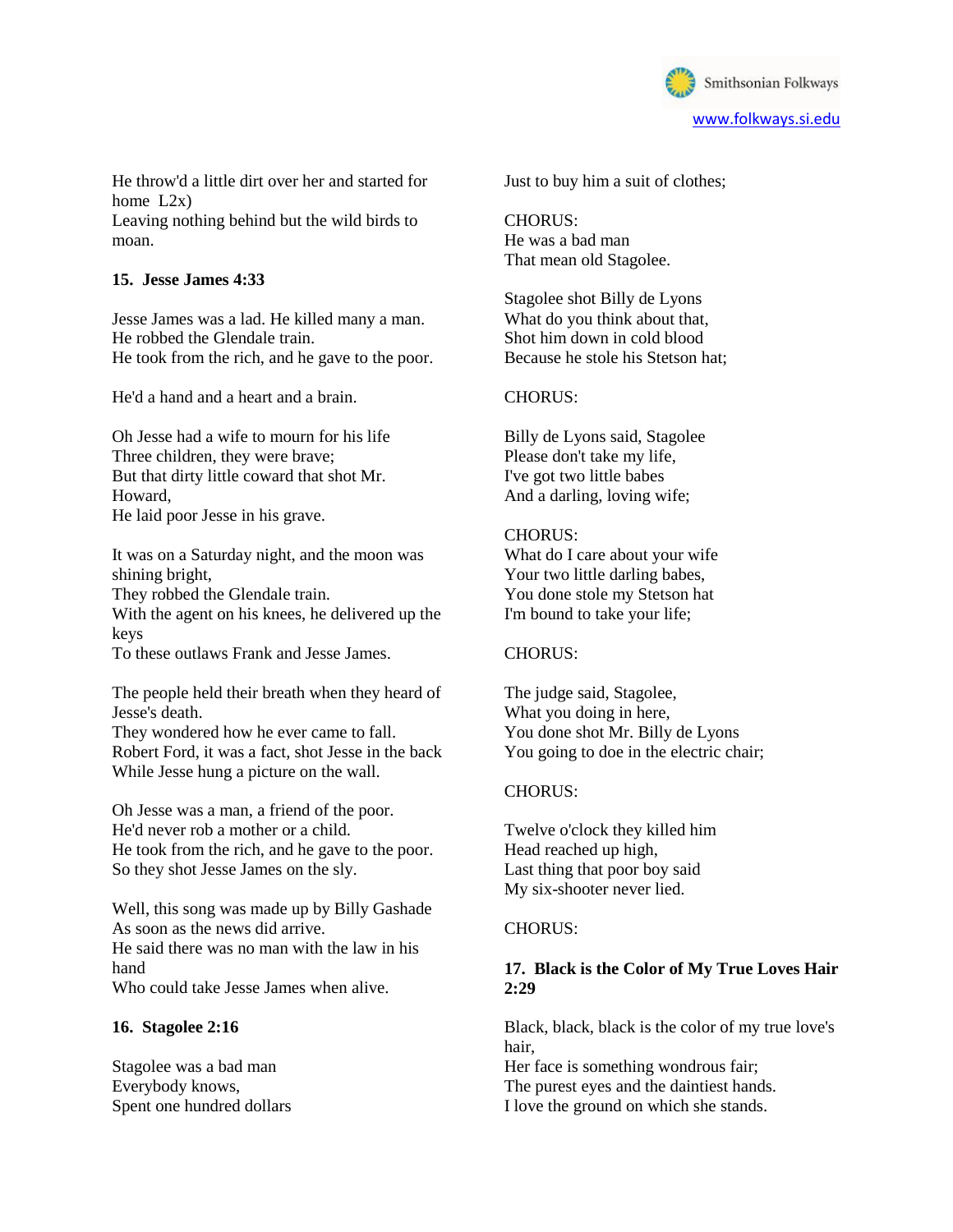

I know my love and well she knows, I'll follow her where'er she goes; I'll write her a letter containing these lines I'll suffer death a thousand times.

I'll go to trouble some to morn, to weep, But satisfied I'll never be; If she on earth no more would stay My life would quickly fade away.

## **18. Camptown Races 1:31**

Gwine to run all night, gwine to run all day, I bet my money on a bob-tailed nag, somebody bet

on the bay.

Oh, the Camptown lady sing this song, doo-da, doo-da,

Camptown race track's eight miles long, Oh, dee doo da day.

Oh, the long tailed Lilly and the big black horse, Come to a mud hole and they all cut across.

I went down South with my hat caved in, I come back North with a pocket full of tin.

## **19. Blow the Man Down 2:02**

### **CHORUS**

Oh, blow the man down bullies, blow the man down,

To me way! hey! - Blow the man down! Blow the man down, bullies, blow him away, Give me some time to blow the man down.

As I was a-walking down Paradise Street, To me way! hey! - Blow the man down! A pretty young damsel I chanced for to meet, Give me some time to blow the man down.

### (CHORUS)

She hailed me with her flipper, I took her in tow, To me way! hey! - Blow the man down!

Yard-arm to yard-arm, away we did go, Give me some time to blow the man down.

## (CHORUS)

As soon as that packet was clear of the bar, To me way! hey! - Blow the man down! The mate knocked me down with the end of a spar,

Give me some time to blow the man down.

### (CHORUS)

It's yard-arm to yard-arm, away you will sprawl, Way! hey! - Blow the man down! For kicking Jack Rogers commands the Black Ball Give me some time to blow the man down.

20. Froggie Went A Courtin' 2:53

Froggie went a-courtin' and he did ride, Ah-ha, ah-hah. Froggie went a-courtin' and he did ride, A sword and pistol by his side, Ah-hah, ah-hah.

Well, he rode down to Miss Mousie's door.. Where he'd often been beforeY

He took Miss Mousie on his knee. Said, "Miss Mousie will you marry me?"…

I'll have to ask my Uncle Rat… To see what he do say to that…

Without my Uncle Rat's consent… I would not marry the president…

Well, Uncle Rat laughed and shook his fat sides… To think his niece would be a bride..

Well, Uncle Rat rode off to town.. To buy his niece a wedding gown..

Well, where will the wedding supper be.. Way down yonder in the holler tree..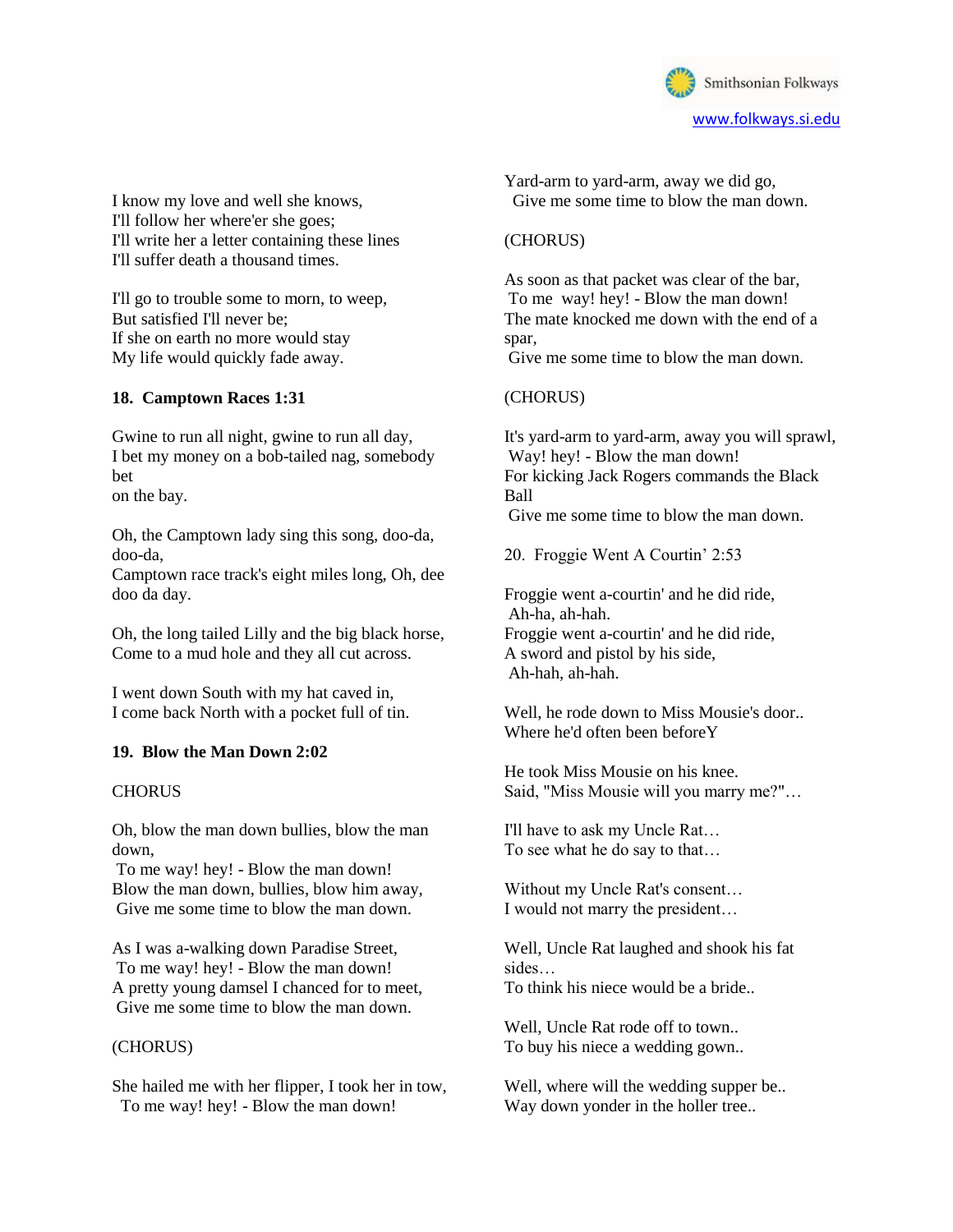

And what will the wedding supper be.. A fried mosquito and a roasted flea..

Well, first to come in were two little ants.. Fixin' around to have a dance.

And next to come was a bumblebee.. Balancing a fiddle on his knee..

And next to come was a big tom cat.. He swallowed the frog and the mouse and the rat…

And last come in was a big old snake.. He chased the party in the lake..

### **21. I Had a Rooster (Barnyard Song) 3:51**

I had a rooster and the rooster pleased me, I fed my rooster on a green berry tree; The little rooster went cockadoodle-do-de Doodle-de-doodle-de-doodle-de-day.

I had a cat and the cat pleased me. I fed my cat on a green berry tree; The little cat goes meouw, meouw, meouw, The little rooster goes cockadoodle-do-de Doodle-de-doodle-de-doodle-de-day.

I had a duck, etc. I had a pig, etc. I had a cow, etc. I had a lion, etc. I had a baby, etc.

### **22. Putting on the Style 2:46**

Young man in a carriage, Driving like he's mad, With a pair of horses He borrowed from his dad. He cracks his whip so lively Just to see his lady smile; But she knows he's only Putting on the style.

### CHORUS:

Putting on the agony Putting on the style; That's what all the young folks Are doing all the while. And as I look around me

I'm very apt to smile, To see so many people Putting on the style.

Sweet sixteen goes to church Just to see the boys;

Laughs and giggles At every little noise. She turns this way a little, Then turns that way a while, But everybody knows she's only Putting on the style.

### **CHORUS**

Young man in a restaurant, Smokes a dirty pipe, Looking like a pumpkin That's only half-way ripe. Smoking, drinking, chewing And thinking all the while That there's nothing equal To putting on the style.

### CHORUS:

Young man just from college, Makes a big display, With a great big jawbreak That he can hardly say; It can't be found in Webster's And won't be for a while. But everybody knows he's only Putting on the style.

### CHORUS:

Preacher in the pulpit, Shouting with all his might; Glory, Hallelujah!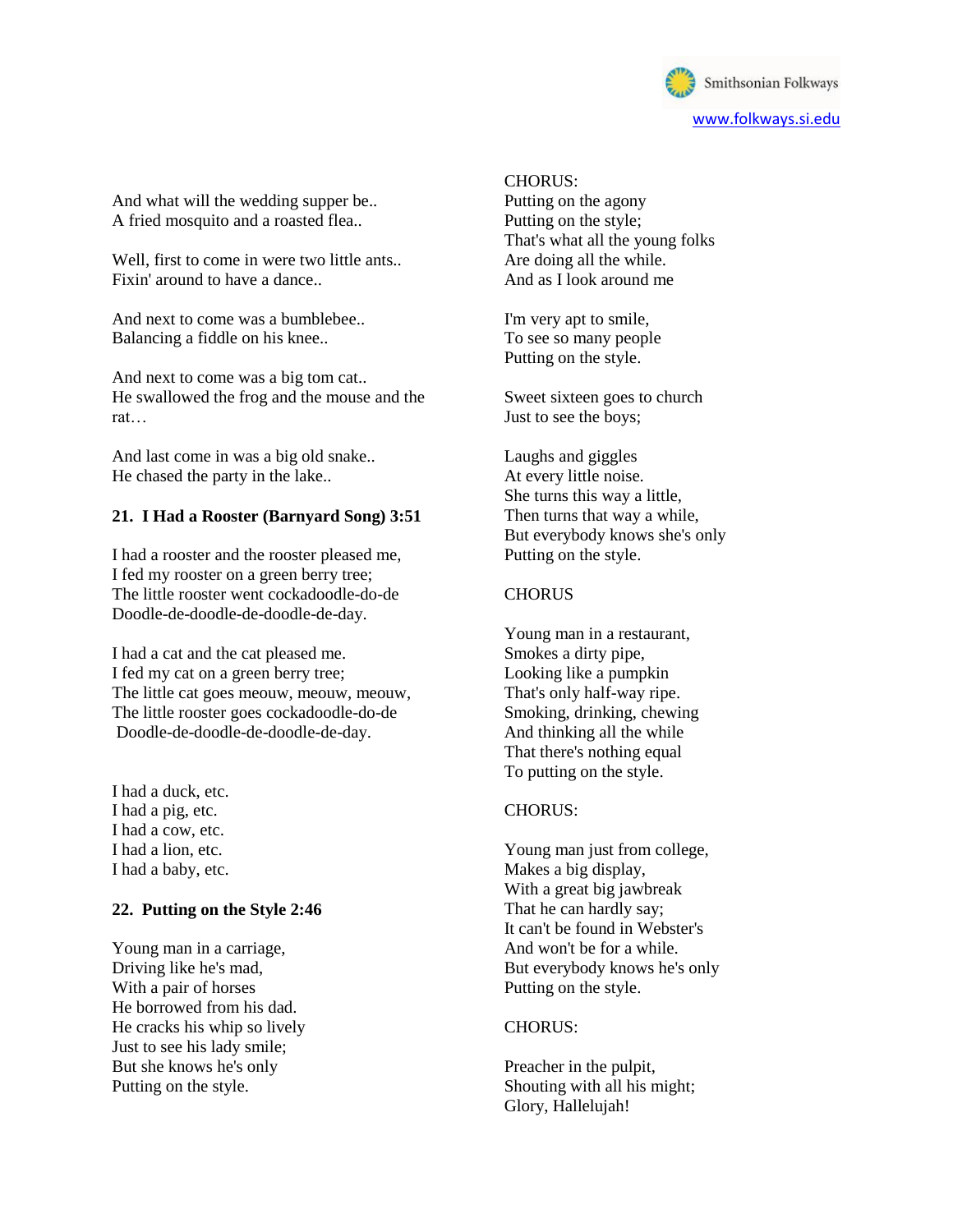

Put the people in a fright.

You might think it's Satan Coming up and down the aisle, But it's only preacher Putting on the style.

CHORUS:

## **23. Farmer's Curst Wife 2:53**

There was an old man lived over the hills If he ain't moved out he's living there still.

Come a fah-dee-ing ding, da dee-ing etc.

Well, the devil come up to him one day

Said one of your family I'm gonna take away.

Please don't take my eldest son There's work on the farm and it's got to be done.

O, it's not your eldest son I crave It's your scolding wife I'm going to take away.

Well, the old man jumped up with a start Saying you can take her with all my heart.

The devil picked her up upon his back He looked like an eagle scared off the wrack.

He carried her on about a mile down the road Saying olld woman, you're a helluva load.

He carried her down to the gates of hell Saying poke up the fire. we'll scorch her well.

There were two little devils with ball and chain Up with here foot and she kicked out their brains.

Nine little devils went climbing up the wall Saying take her back Daddy, she'll murder us all.

I get up next morning, I peeked out of the crack I seen the old devil dragging her back.

He said here's your wife, both sound and well If I had kept her there longer, she'd have torn up hell.

This only goes to show you what a woman can do

She can whup out the devil and her husband too.

It shows one advantage women have over men They can go down to hell and come back again.

24. Alabama Bound 2:19

I'm Alabama bound, (2x) And if the train don't stop and turn around, I'm Alabama bound.

Oh, don't you leave me here.  $(2x)$ But if you must go anyhow, leave me a dime for beer.

I'm Alabama bound, etc.

Oh, don't you be like me (2x) Drink your good sherry wine, and let the whiskey be. I'm Alabama bound, etc

## **26. Dink's Song 2:40**

If I had wings like Noah's dove, I'd fly up the river to the one I love, Fare thee well, oh honey, fare thee well.

That gal I love, she's long and tall. She moves her body like a cannonball.

One of these days, and it won't be long, You call my name, and I'll be gone.

One of these nights, was a drizzling rain, All around my heart was an aching pain.

If I had wings, like Noah's dove, I'd fly up the river, to the one I love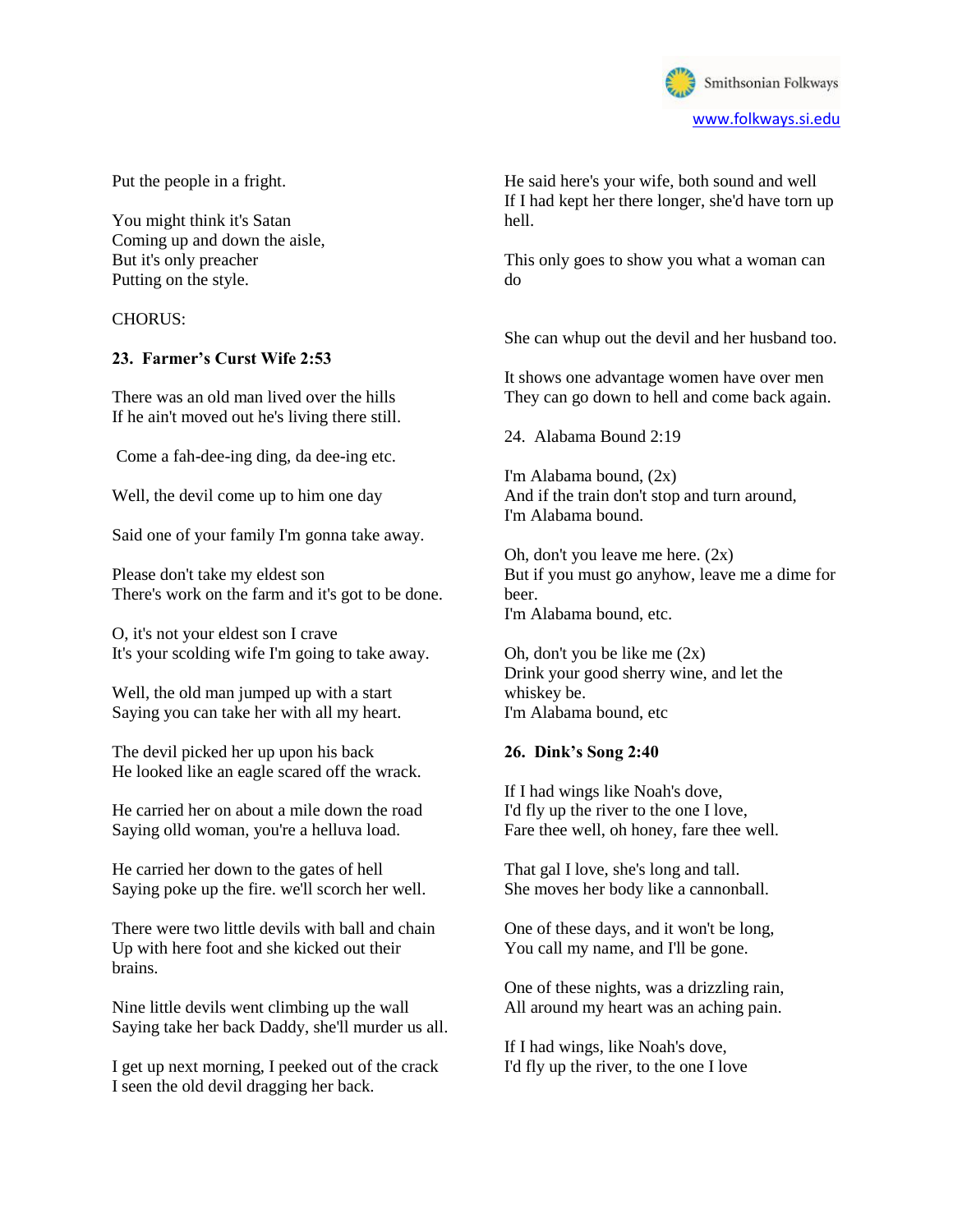

## American Favorite Ballads, Vol. 3 Lyrics **Pete Seeger** SFW40152



\*All Lyrics Appear With Permission of Publishers

## **1. Gypsy Davy 5:03**

Black Jack Davy come a -riding along Singing so loud, and gaily, He sang so loud the wildwoods rung; He charmed the heart of a lady.

Chorus: Come a raddle-raddle lingo-lingo ling, Raddle-raddle lingo, Davy (repeat)

How old are you, my pretty little miss? How old are you, my honey? She answered him with a tee-hee-hee, I'll be sixteen next Sunday. Come, go with me, my pretty little miss; Go with me, my honey. I'll take you across the deep blue sea; You'll never want for money.

## Chorus

Won't you pull off those high-heeled shoes Made of Spanish leather? Won't you puton some low-heeled shoes? We'll ride off together.

## Chorus

She soon pulled off those high-heeled shoes Made of Spanish leather. She put on those low-heeled shoes. They rode off together.

### Chorus

It was late at night when the Lord came home Inquiring for his lady. The servants said on every hand "She's gone with the Gypsy Davy. "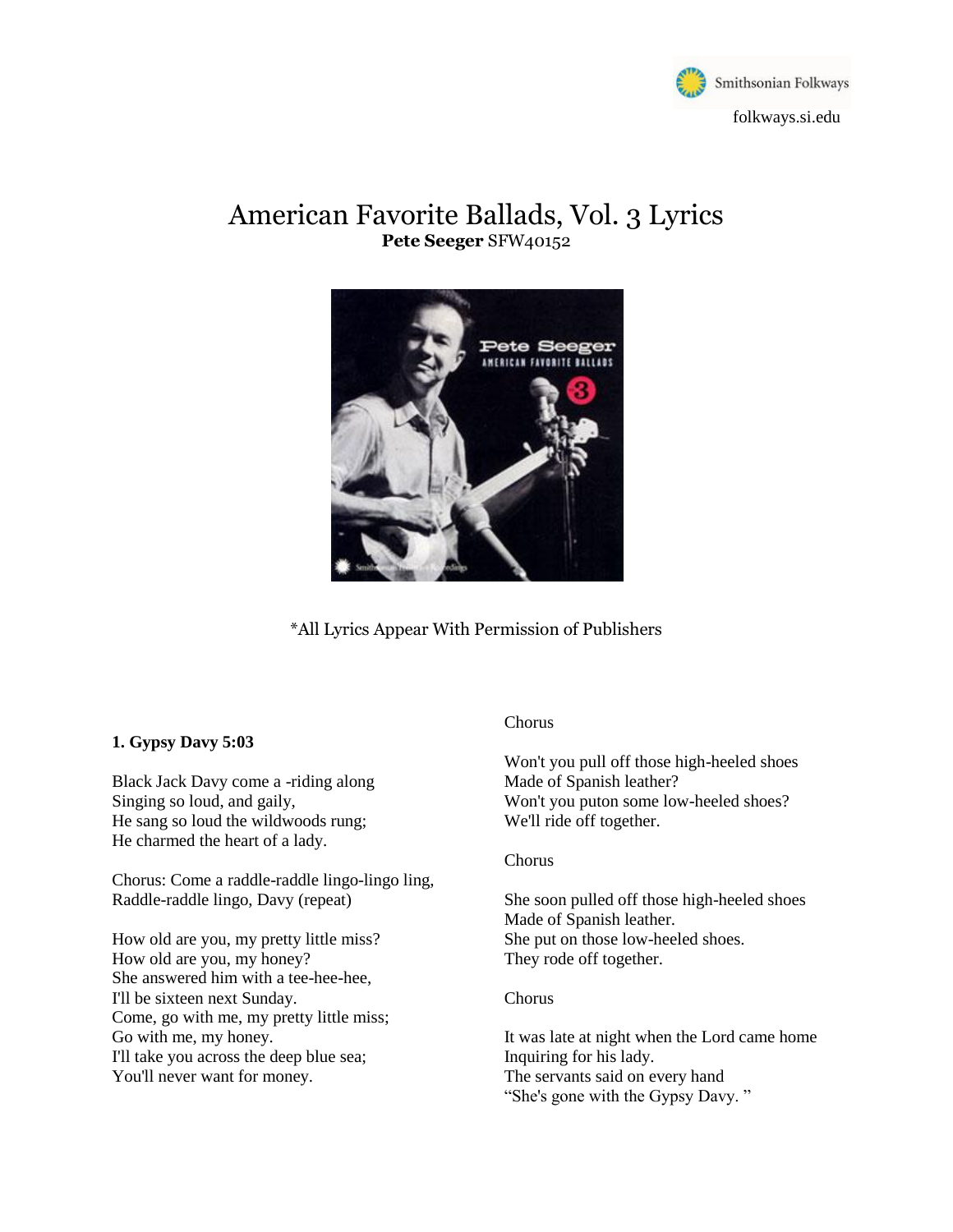

## Chorus

"Go saddle me my buckskin mare; The gray is not so speedy. I'll ride all day, and I'll ride all night Till I overtake my lady."

## Chorus

He rode till he came to the deep, below. The stream was deep and muddy. The tears come a-trickling down his cheeks, For there he spied his lady.

## Chorus

"How can you leave your house and land? How can you leave your baby? How can you leave your husband dear, To go with Gypsy Davy? "

## Chorus

"Very well can I leave my house and land; Very well can I leave my baby. Much better can I leave my husband dear To go with Gypsy Davy. "

## Chorus

"I won't come back to you, my love; I won't come back my husband. No, I wouldn't give a kiss from David's lips For all your land and money. "

"Last night I lay on a goose-feather bed Beside my husband and baby. Tonight I lay on the cold, cold ground Beside the Gypsy Davy."

She soon run through her gay clothing, Her velvet shoes and stockings, Her golden rings on her finger was gone, And the gold plate off her bosom.

## Chorus

"Once I had a house and land,

A feather-bed and money, but now I have come to an old straw pad, With nothing but Gypsy Davy."

## **2. Deep Blue Sea 2:16**

## **3. New River Train 3:00**

Chorus: I'm riding on that New River Train. (2x) It's the same old train that brought me here. It's soon gonna carry me again. Oh, darling, you can't love but one. (2x) Oh, you can't love but one, and have any fun. Darling, you can't love two.  $(2x)$ You can't love two, and still to me be true. Darling, you can't love three.  $(2x)$ You can't love three, and still be true to me. Darling, you can't love four. (2x) You can't love four, and love me anymore. Darling, you can't love five. (2x) You can't love five: get your honey from my beehive. Darling you can't love six.  $(2x)$ You can't love six, and do any tricks. Oh, darling, you can't love seven.  $(2x)$ You can't love seven and expect to go to heaven. Darling, you can't love eight. (2x) You can't love eight, and get through the Pearly Gates.

Oh, darling you can't love nine. (2x) You can't love nine, and still be mine. Oh, riding on that New River Train, (2x) The same old train that brought me here, soon gonna carry me again.

## **4. St. James Hospital 2:58 5. E-ri-e Canal (The Erie Was Rising) 3:21 6. St. Louis Blues 2:22**

I hate to see, that evening sun go down, I hate to see, that evening sun go down, Cause my baby, she done left this town.

Well, I'm feeling tomorrow, just like I feel today,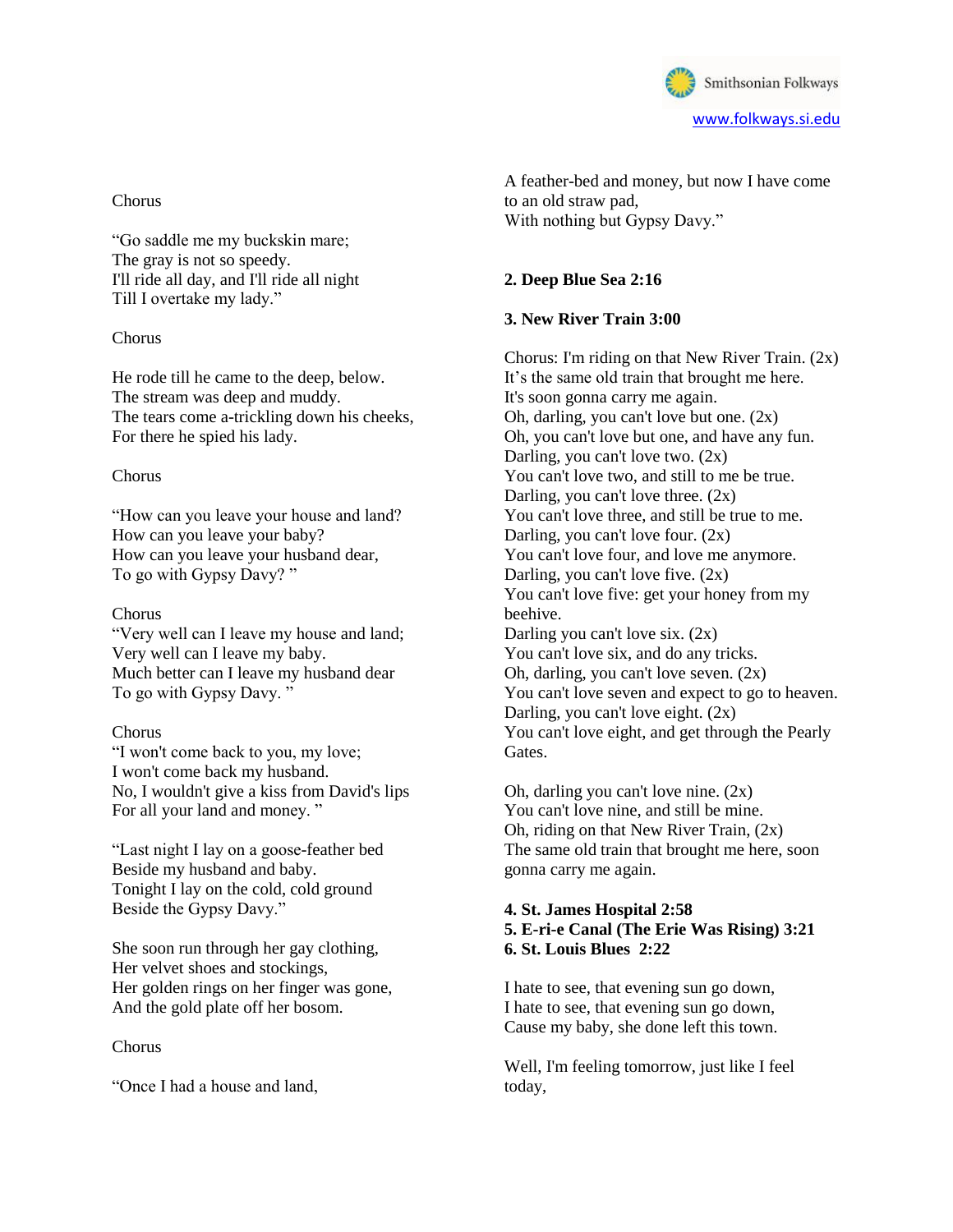

Well, I'm feeling tomorrow, just like I feel today, Gonna pack my troubles, and make my getaway.

St. Louis woman, with all her diamond rings, Took that man around, by her apron strings, Weren't for powder, and for store bought hair, That gal of mine could not have gone nowhere.

Got the St. Louis blues, just as blue as I can be, That gal got a heart, like a rock cast in the sea, Else she wouldn't have gone so far from me.

Oh, Mississippi river, long, deep, and wide, I got to find my sweet gal on the other side. Take me back to St. Louis, take me back to St. Louis,

Take me back to St. Louis, where I can lose those St. Louis blues.

## **7. Boll Weevil 3:56 8. The Girl I Left Behind 1:11 9. When First I Came to This Land 2:40**

When I first came to this land, I was not a wealthy man,

So I got myself a shack, and I did what I could. And I called my shack Break My Back, But the land was sweet and good, and I did what I could.

2nd verse cow: Called my cow, no milk now. 3rd verse duck: Called my duck, out of luck. 7

4th verse wife: Called my wife, run for your life. 5th verse son: Called my son, my work's done.

### **10. The Titanic 3:47 11. El-a-noy 1:46**

Way down upon the Wabash, such land was never known;

If Adam had passed over it, the soil he'd surely own.

He'd think it was the garden he'd played in as a boy,

And straight pronounce it Eden in the State of Elanoy.

chorus:

 Then move your fam'ly westward, Good health you will enjoy, And rise to wealth and honor in The state of Elanoy.

'Twas here the queen of Sheba came, with Solomon of old.

With bullock's load of spices, pomegranates and fine gold;

And when she saw this lovely land her heart was filled with joy

Straightway she said "I'd like to be a queen in Elanoy."

She's bounded by the Wabash, the Ohio and the Lakes.

She's crawfish in the swampy lands, the milksick and the shakes.

But these are slight diversions and take not from the joy

Of living in this garden land, the state of Elanoy.

Away up in the northward, right on the borderline

A great commercial city, Chicago, you will find. Her men are all like Abelard, her women like Heloise

All honest virtuous people, for they live in Elanoy.

Last chorus:

 Then move your family westward, Bring all your girls and boys And cross at Shawnee Ferry to The State of Elanoy.

## **12. Lady of Carlysle 3:23**

Down in Carlysle there lived a lady. Being both beautiful and gay, She was determined to live a lady; No man on earth could her betray, Unless it were a man of honor, A man of honor and high degree.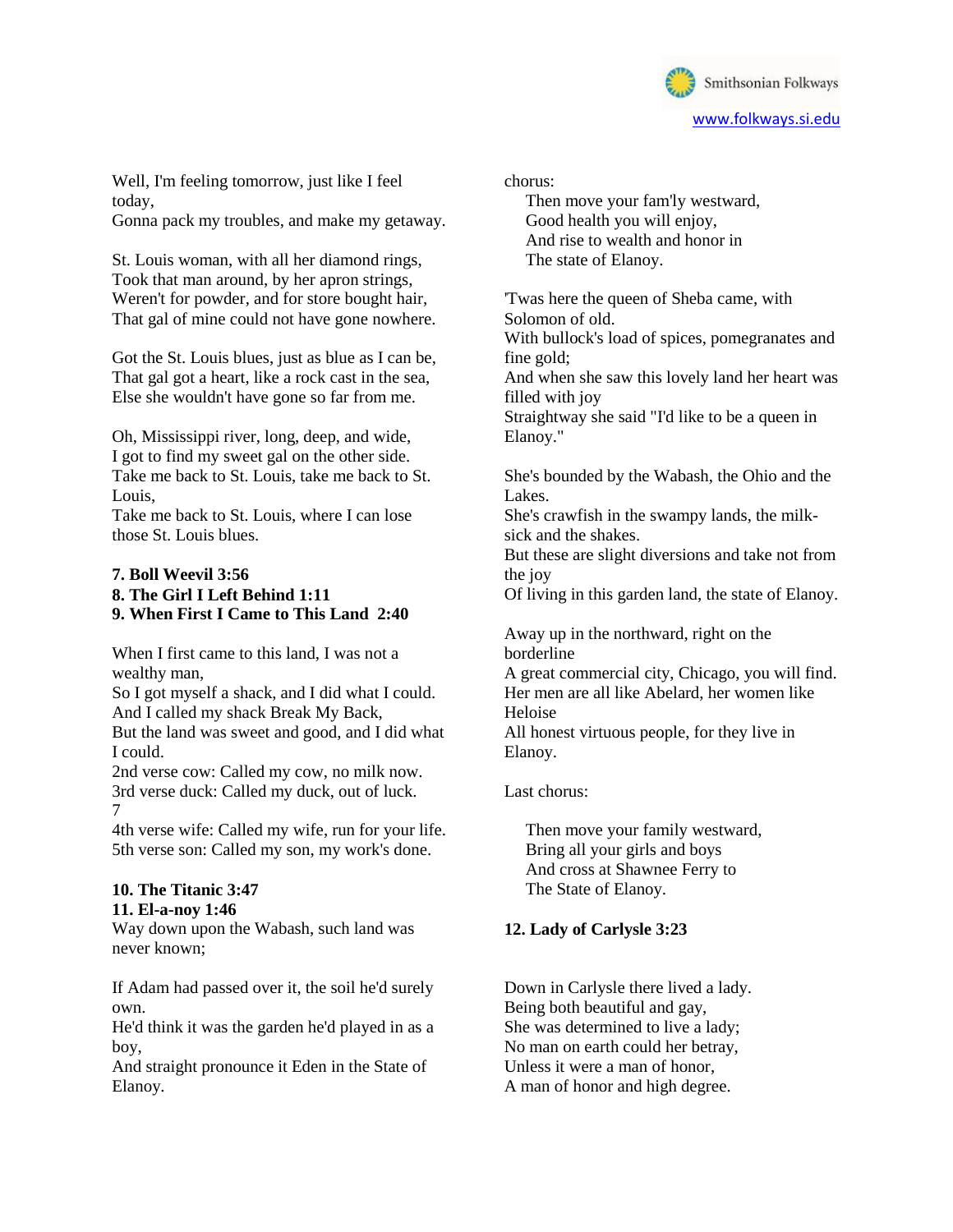

Then there approached two loving soldiers This fair lady for to see, One being a brave lieutenant, A brave lieutenant and a man of war, The other being a brave sea-captain, Captain of the ship that's come from far.

Then up spoke this fair young lady, "I can be but one man's bride; If you will return tomorrow morning, On this case we will decide."

She ordered her a span of horses, A span of horses at her command, And they rode down the hill together, Till they came to the lions' den.

And there they stopped and there they halted, While the two stood gazing around; And for the space of a half an hour, This young lady lies speechless on the ground.

Then after a while she did recover: She throw'd her fan to the lion's den; Said, "Which of you to gain a lady Will return my fan again? "

Then up spoke the brave lieutenant, In a voice both loud and high, "I know I am a dear lover of women, But I will not risk my life for love." Then up spoke the brave sea-captain, In a voice both loud and clear, "I know I am a dear lover of women; I will return your fan or die."

Then into the lions' den he boldly entered, The lions being both wild and fierce; He walked around and in among them, Then returned her fan again.

And when she saw her true love a-coming, Seeing no harm had come to him, She throw'd her head upon his bosom, Saying,"Here's the prize that you have won."

## **13. My Good Man 2:39**

Well, the other night when I got home, drunk as I could be, I spied a horse in the stable where my horse ought to be. I says to my wife, my pretty little wife, explain this thing to me, What's this horse doing in the stable, where my horse ought to be.

You blind fool, you drunken old fool, can't you never see,

That's nothing but an old milk cow, my granny gave to me.

I traveled this wide world over, ten thousand miles or more,

And a saddle on a milk cow's back, I never did see before.

The second night, I got home, drunk as I could be,

I spied a hat on the hat rack, where my hat ought to be.

I says to my wife, my pretty little wife, explain this thing to me,

What's this hat doing here on the hatrack where my hat ought to be.

You blind fool, you drunken old fool, can't you never see,

That's nothing but an old chamber pot my granny gave to me.

I've traveled this wide world over, ten thousand miles or more,

And a J. B. Stetson chamber pot, I never did see before.

I got home the third night, drunk as I could be, I spied some pants upon the chair where my pants ought to be.

I says to my wife, my pretty little wife, explain this thing to me,

What's these pants doing here upon the chair where my pants ought to be.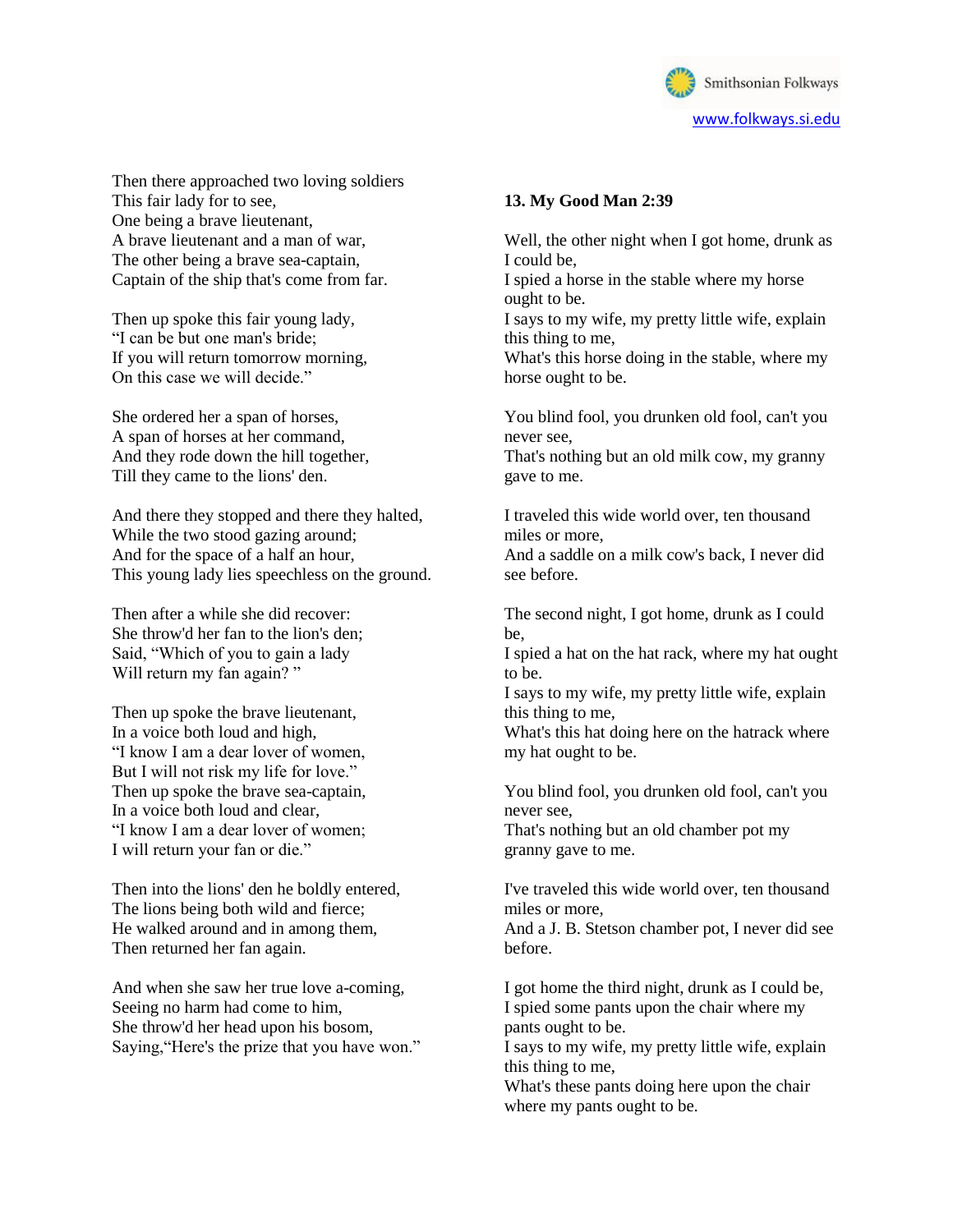

You blind fool, you drunken old fool, can't you never see,

That's nothing but an old dish rag, my granny gave to me.

I've traveled this wide world over, ten thousand miles or more,

And zippers on a dishrag I never did see before.

I got home the fourth night, drunk as I could be, I spied a head on the pillow, where my head ought to be.

I says to my wife, my pretty little wife, explain this thing to me,

What's this head doing here on the pillow, where my head ought to be.

You blind fool, you drunken fool, can't you plainly see,

That's nothing but an old cabbage head, my granny gave to me.

I've traveled this wide world over, ten thousand miles or more,

And a mustache on a cabbage head I never did see before.

Well, the fifth night, I got home, drunk as I could…

- **14. Golden Vanity 3:56**
- **15. Ain't it a Shame 1:47**
- **16. Swanee River 3:01**

Way down upon the Swanee River, far, far away,

There's where my heart is turning ever, That's where the old folks stay.

All the world is sad and dreary, Everywhere I roam,

Old brother, how my heart grows weary, Far from the old folks at home.

All up and down the whole creation, Sadly I roam, Still longing for the old plantation,

And for the old folks at home.

When will I see the bees a'humming, All round the comb, When will I hear the banjos strumming Down in my good old home.

**17. Sometimes I Feel Like a Motherless Child 4:31** 

**18. The Boys from County Mayo (Shamrock) 2:21**

- **19. No Irish Need Apply 1:56**
- **20. Paddy Works on the Railroad 2:26**
- **21. Arkansas Traveler 2:39**
- **22. When I Was Single 1:17**
- **23. Wond'rous Love 1:37**
- **24. Ground Hog 3:47**
- **25. Old Blue 2:18**
- **26. She'll Be Comin' Round the Mountain 1:51**
- **27. Erie Canal (My Gal Sal) 2:38**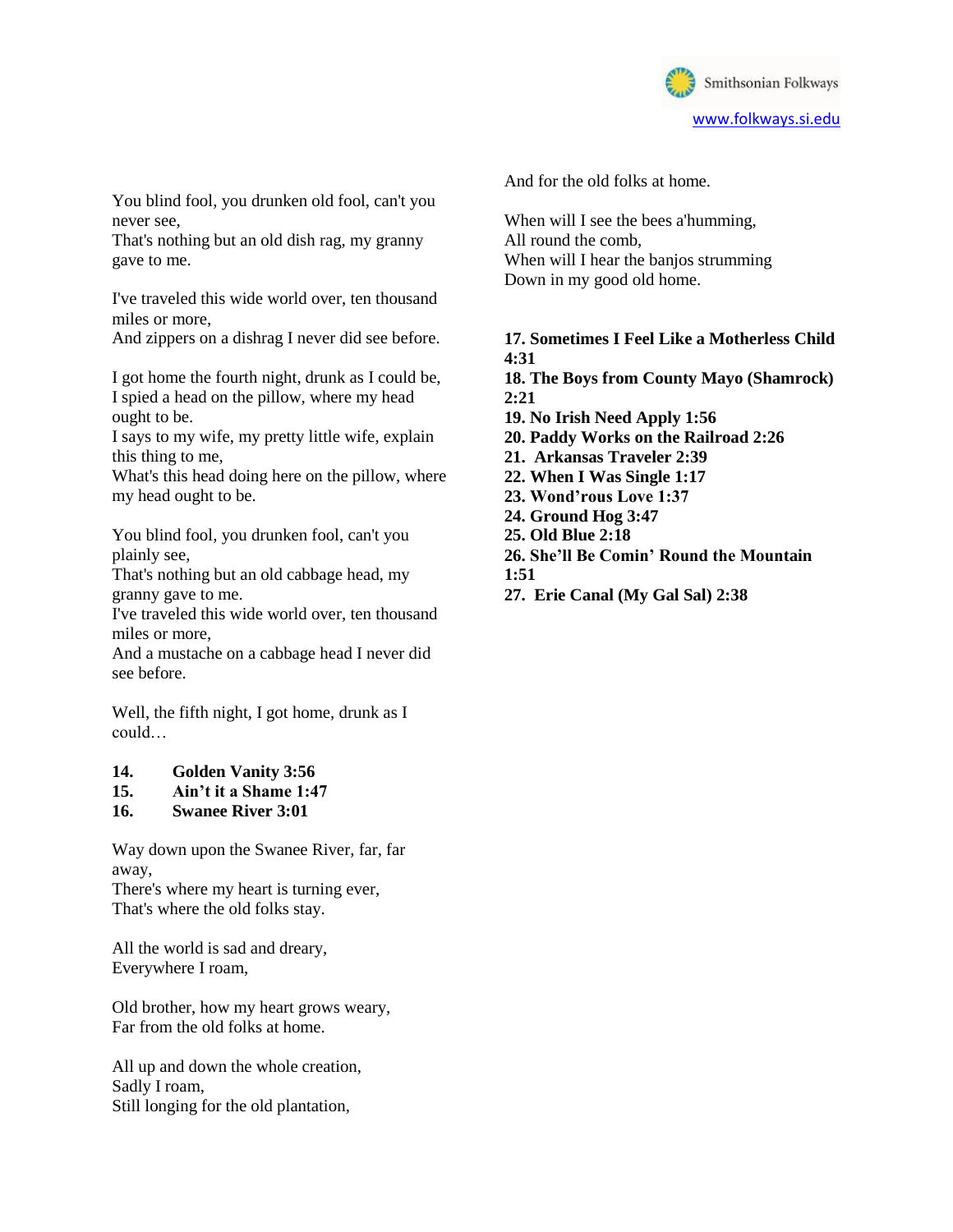

# **American Favorite Ballads, Vol. 4 Lyrics**

**Pete Seeger** SFW40153



\*All Lyrics Appear With Permission of Publishers

## **1. The Banks of Ohio 3:32**

I asked my love to take a walk, Just to walk a little way, And as we walked and as we talked Of our golden wedding day.

Chorus: Then only say that you'll be mine, In no other arms you'll find. Down beside where the waters flow, On the banks of the Ohio.

I drew a sword across her breast, Gently in my arms she pressed, Crying, "Willie, Oh Willie, don't you murder me, For I'm unprepared for eternity!"

## Chorus:

I took her by her lily-white hand, I led her down where the waters stand. I picked her up and pitched her in, And watched her as she floated down.

Chorus:

I started back home twixt twelve and one, Crying, "My God! What have I done - I've murdered the only woman I love Because she would not be my bride."

Chorus: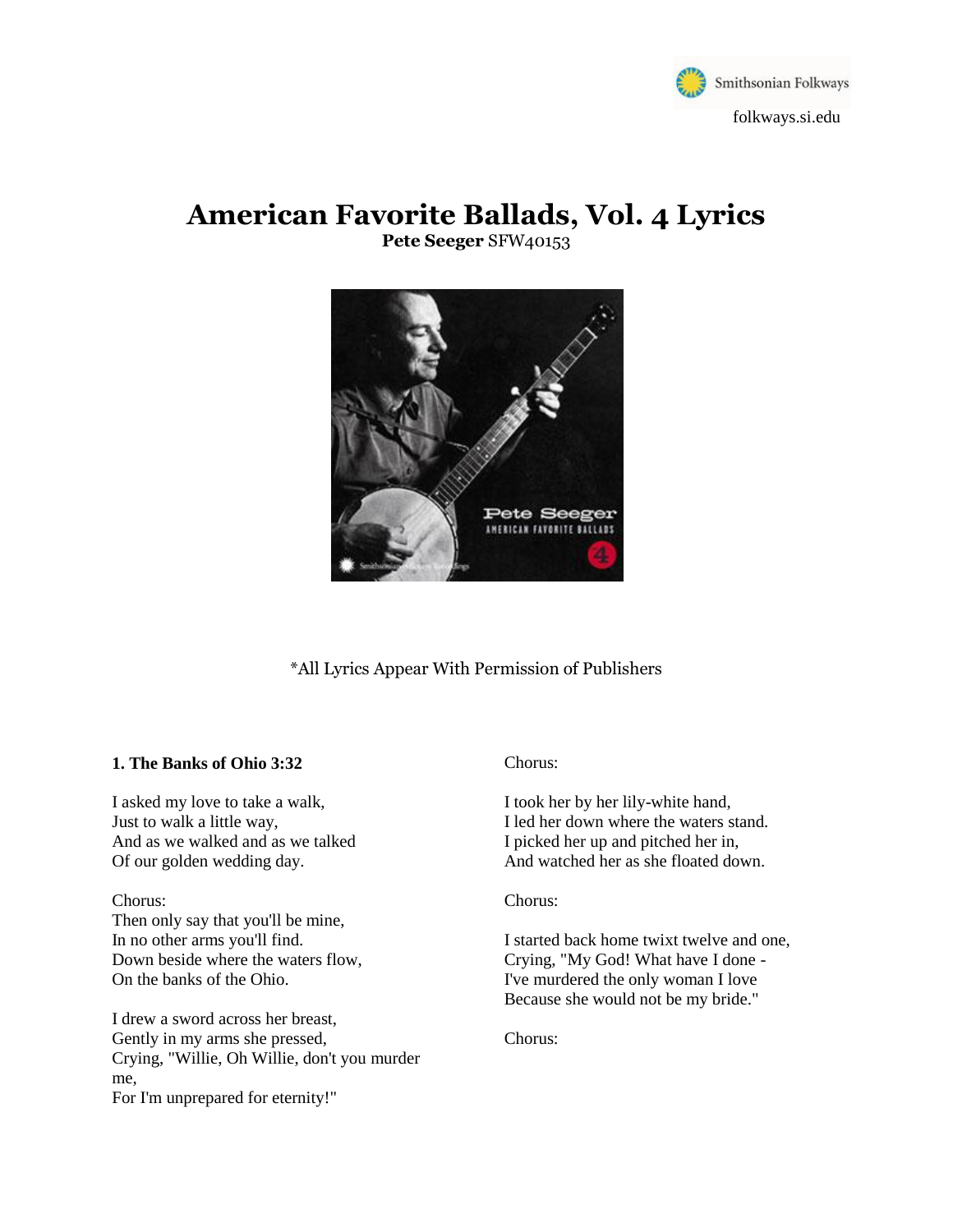

## **2. You are My Sunshine 1:46**

J. H. Davis-C. Mitchell

You are my sunshine, my only sunshine, You make me happy when skies are gray. You'll never know, dear, how much I love you, Please don't take my sunshine away.

The other night, dear, as I lay sleeping, I dreamt I held you in my arms. When I awoke, dear, I was mistaken, And I hung my head and cried.

(Repeat first verse)

## **3. Hallelujah, I'm a Bum 1:40** H. McClintock

Oh, springtime has come We're just out of jail Without any money Without any bail.

Chorus: Hallelujah, I'm a bum, Hallelujah, bum again, Hallelujah, give us a handout To revive us again.

I went to a door And asked for some bread, The lady said, "Bum, bum, The baker is dead."

## Chorus:

Well, I went to a house And I knocked on the door The lady said, "Bum, bum, You been here before."

## Chorus:

Oh, why don't you work Like other men do? How can I work When the skies are so blue?

## Chorus:

Oh, springtime has come We're just out of jail, Without any money, Without any bail.

Chorus:

## **4. The Foggy Dew 1:59**

I once was a bachelor, I lived all alone I worked by the weaver's trade The only only thing I did that was wrong Was to woo a fair young maid.

I wooed her in the summertime Part of the winter too And the only only thing I ever did that was wrong Was to keep her from the foggy foggy dew.

It was all lately in the night When I was fast asleep She came and knelt close by my bed And then began to weep.

She wept, she cried, she tore her hair Ah me, what could I do? So all night long I held her in my arms Just to keep her from the foggy foggy dew.

Now I am a bachelor, I live with my son We work at the weaver's trade And every every time I look into his eyes It reminds me of the fair young maid.

It reminds me of the summertime Part of the winter too And the many many times I held her in my arms Just to keep her from the foggy foggy dew.

## **5. Molly Malone 2:22**

In Dublin's fair city Where girls are so pretty 'Twas there I first met sweet Molly Malone She wheeled a wheelbarrow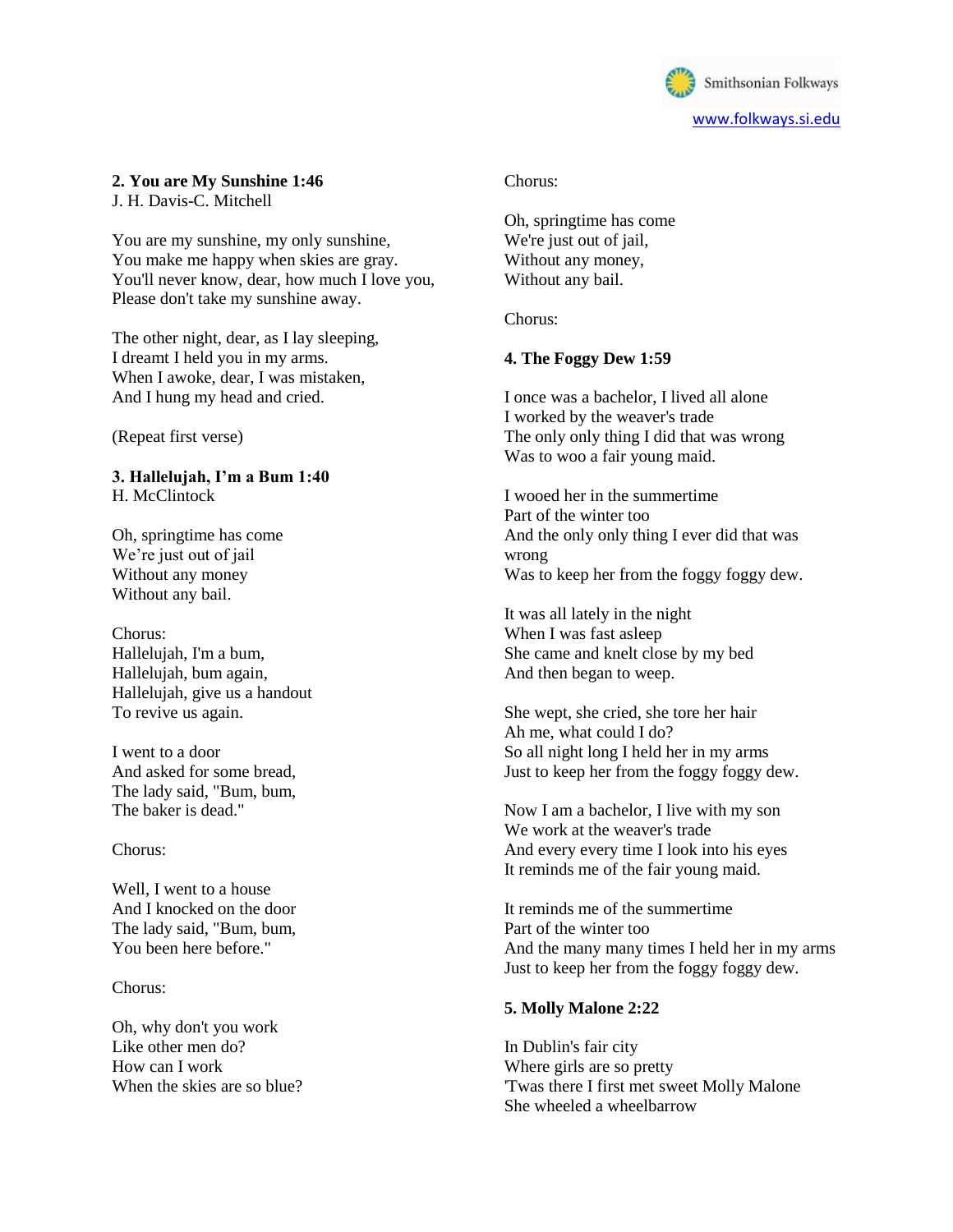

Through streets long and narrow Crying cockles and mussels, alive, alive-o

Chorus: Alive, alive-o Alive, alive-o Crying cockles and mussels Alive, alive-o

She was a fishmonger And sure 'twas no wonder For her father and mother were fishmongers too And they wheeled a wheelbarrow Through streets long and narrow Crying cockles and mussels alive, alive-o.

Chorus:

She died of a fever Of which none could relieve her And thus I lost my Molly Malone Now her ghost wheels a barrow Through streets long and narrow Crying cockles and mussels alive, alive-o.

Chorus:

## **6. Old Maid's Song 1:40**

I had a sister Sally, she was younger than I am She had so many sweethearts, she had to deny them

But as for my own part, I never had any And if you knew my heart, I'd be thankful for any

## Chorus:

Come a landsman, a pinsman, a tinker or a tailor A fiddler, or a dancer, a pall boy or a sailor A gentleman or a poor man, a fool, or a witty Don"t you let me die an old maid, but take me out of pity

I had a sister Susan, she was ugly and misshapen Before she was sixteen years old, she was taken Before she was eighteen, a son and a daughter And here am I at four and forty, and never had an offer

Chorus:

## **7. Oh, How He Lied 1:43**

He told her he loved her but oh, how he lied, Oh, how he lied; oh, how he lied, He told her he loved her but oh, how he lied, Oh, how he li-i-i-ied.

They were to be married, but she up and died…

He went to the funeral, but just for the ride…

She went to heaven and flip-flop she flied…

He went the other way and frizzled and fried…

She looked down from heaven and laughed till she cried…

## **8. Where the Old Allegheny and Monogahela Flow 2:44**

I live in that city that is built amongst the hills, Where smoke is always pouring from the big rolling mills; And steamboats on the rivers go towing to and fro,

Where the old Allegheny and Monongahela flow.

## **9. Leatherwing Bat 3:11**

Hi, said the little leatherwing bat I'll tell you the reason that The reason that I fly by night Is 'cause I've lost my heart's delight

Chorus: How-do-dow a little oh day How-do-dow a little oh day How-do-dow a little oh day Hey lee, lee li lee oh.

Hi, said the woodpecker, settin' on a fence, Once I courted a handsome wench,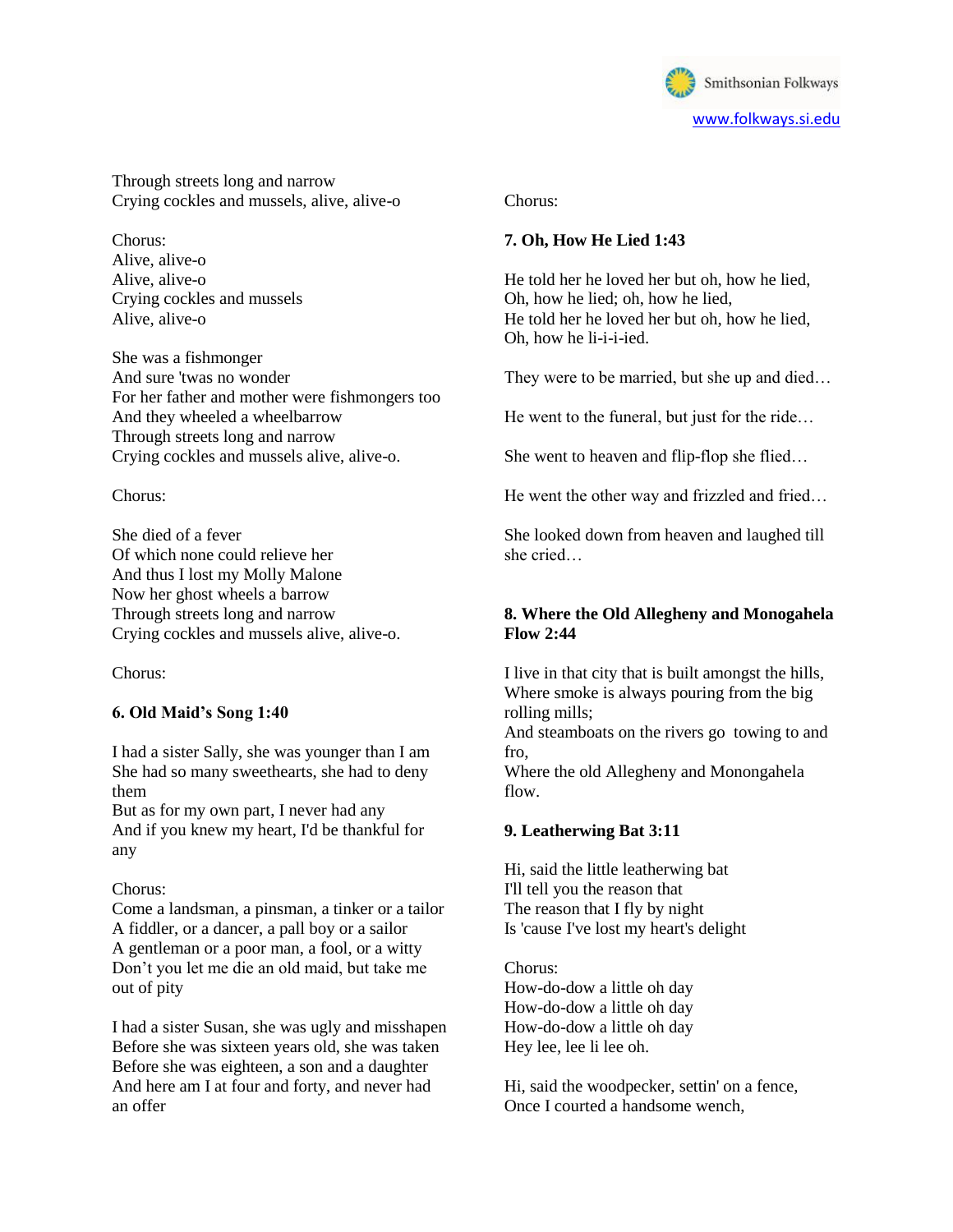

But she got saucy and from me fled Ever since then, my head's been red.

## Chorus:

Hi, said the little bird so blue, If I'd a been a young man, I'd a had two So if yone got saucy and wanted to go I'd have me a new string to my bow.

## Chorus:

Hi, said the owl with head so white, A lonesome day and a lonesome night, I thought I heard some pretty girls say Court all night and sleep all day.

## Chorus:

Hi, said the lonesome turtle dove, I'll show you how to gain her love, Keep her up both night and day, Never give her time to say go away.

Chorus (Twice):

## **10. Johnnie Has Gone for a Soldier 2:29**

Here I sit on Buttermilk Hill, Here I sit and cry my fill, And my tears could turn a mill, Johnny has gone for a soldier.

Chorus: Shule, Shule, Shule agrah, Me oh my, I loved him so, But only time will heal my woe, Johnny has gone for a soldier.

I'll sell my rock, I'll sell my reel To buy my love a sword and shield, But now he lies murdered on the field, Johnny has gone for a soldier.

Chorus: (Twice)

## **11. Farther Along 2:34**

Tempted and tried, we're oft made to wonder, Why it should be thus all the day long; While there are others living about us Never molested, though in the wrong.

## Chorus:

Farther along, we'll know all about it. Farther along, we'll understand why, Cheer up my brothers, live in the sunshine We'll understand it all by and by.

When death has come and taken our loved ones, Leaving our home life so lonesome and drear, While there are others living about us Never molested, year after year.

## Chorus:

## **12. Go Down Moses 2:57**

When Israel was in Egypt land Let my people go. Oppressed so hard they could not stand Let my people go.

Chorus: Go down, Moses Way down in Egypt land Tell old Pharaoh to let my people go

Thus saith our Lord, bold Moses said… If not I'll strike your first born dead…

Chorus:

God told Moses what to do… To let those Hebrew children through…

Chorus:

## **13. All My Trials 3:07**

Hush little baby don't you cry, You know your mother's bound to die. All my trials. Lord, soon be over. Chorus: Too late, my brothers,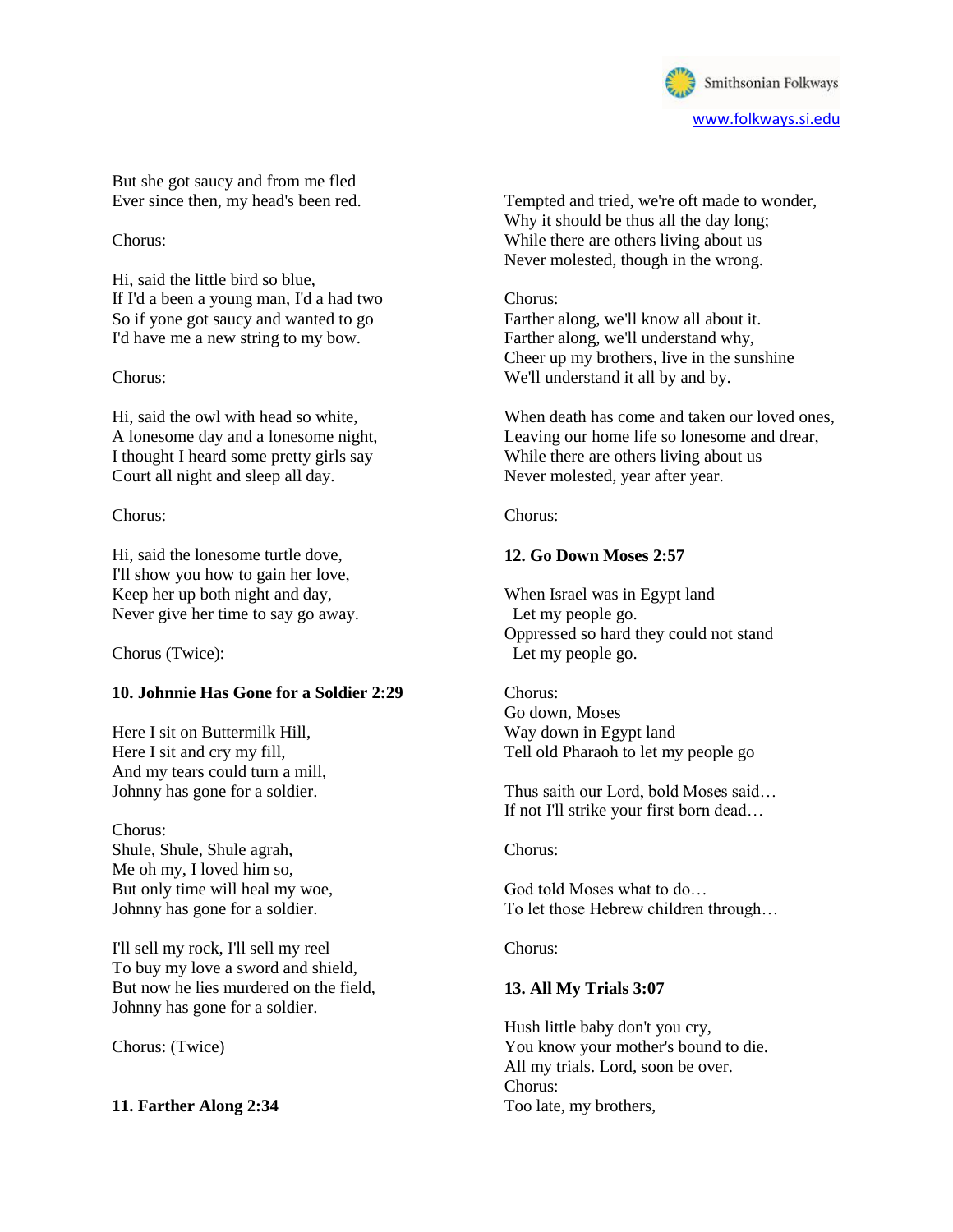

Too late, but never mind. All my trials. Lord, soon be over.

If religion was a thing that money could buy, The rich would live and the poor would die. All my trials. Lord, soon be over.

## Chorus:

I had a little Book t"was given to me, And every leaf spelled, Victory. All my trials. Lord, soon be over.

## Chorus:

Well, the tallest tree in Paradise, Don't you know, it's the Tree of Life? All my trials. Lord, soon be over.

(Repeat first verse and Chorus)

## **14. Monsieur Banjo 2:13**

Look at the dandy, oh there Michie Banjo, Doesn't he put on airs? Hat cocked on one side, Michie Banjo, Walkin' a-stick in his hand. Hat cocked on one side, Michie Banjo, Walkin' a-stick in his hand. Look at the dandy, oh there Michie Banjo, Doesn't he put on airs?

Look at the dandy, oh there Michie Banjo, Doesn"t he put on airs? Boots that go crack crack, Michie Banjo, Yellow gloves, my eye, Michie Banjo, Boots that go crack crack, Michie Banjo, Yellow gloves, my eye, Michie Banjo, Look at the dandy, oh there Michie Banjo, Doesn"t he put on airs?

Look at the dandy, oh there Michie Banjo, Doesn"t he put on airs? Great big diamond ring, Michie Banjo, Silver watch and chain, Michie Banjo, Great big diamond ring, Michie Banjo, Silver watch and chain. Look at the dandy, oh there Michie Banjo,

Doesn't he put on airs? Doesn't he put on airs, Michie Banjo, Doesn't he put on airs?

## **15. No More Auction Block 1:58**

No more auction block for me, No more, no more. No more auction block for me, Many thousand gone.

No more peck of corn for me… No more peck of corn for me…

No more driver's lash for me… No more driver's lash for me…

No more auction block for me… No more auction block for me…

## **16. Hole in the Bucket 2:22**

There's a hole in the bucket, dear Liza, dear Liza. There's a hole in the bucket, dear Liza, there's a hole.

Then fix it, dear Willy…

With what shall I fix it...

With straw...

But how shall I cut it…

With a knife…

But the knife needs sharpening…

Then sharpen it…

With what shall I sharpen it...

With a stone…

But the stone needs water…

Then fetch it…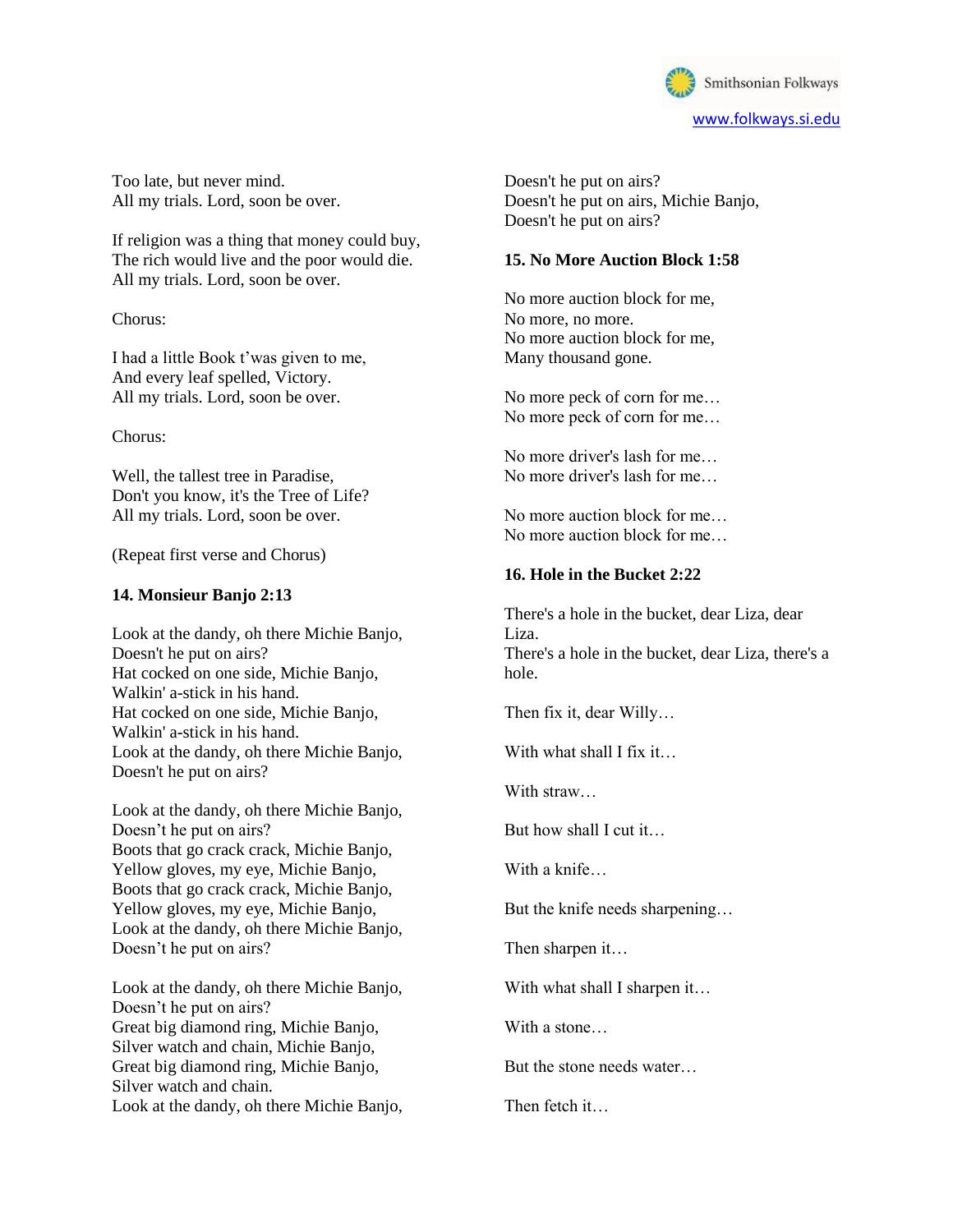

## With what shall I fetch it…

In a bucket…

There's a hole in the bucket…

## **17. What Shall We Do with a Drunken Sailor 2:18**

What shall we do with a drunken sailor, What shall we do with a drunken sailor, What shall we do with a drunken sailor, Early in the morning.

Chorus: Way, hey up she rises, Way, hey up she rises, Way, hey up she rises, Early in the morning.

Put him in the long boat till he's sober…

Chorus: Put him in the scuppers with a hose-pipe on him…

Chorus: Tie him to the top of his yardarm under…

Chorus: Shave his belly with a rusty razor…

Chorus:

**18. Army Life 2:08** Gitz Rice

Well, the coffee that they give you They say is mighty fine; It's good for cuts and bruises And it tastes like iodine.

Chorus: I don't want no more of Army life, Gee, but I want to go home.

The biscuits that they give you

They say are mighty fine, One rolled off the table And it killed a pal of mine.

Chorus:

The chickens that they give you They say are mighty fine. One rolled off the table And started marking time.

Chorus:

Well, the girls in the PX They say are mighty fine; Most are over ninety And the rest are under nine.

Chorus:

Oh, they treat us all like monkeys And make us stand in line. Give you fifty dollars And take back forty-nine.

Chorus:

## **19. Blue Mountain Lake 2:47**

Come all you bold fellers, where'er you may be, Come set down a-while and listen to me; The truth I will tell you without a mistake Of the rackets we had about Blue Mountain Lake.

Derry, down, down, down, derry down.

There's the Sullivan brothers and Big Jimmy Lou,

Old Mose Gilbert and Dandy Pat too, As fine lot of fellers as ever you seen, And we all worked for Griffith on township nineteen.

Derry, down, down, down, derry, down.  $(x2)$ 

Bill Mitchell, you know, he kept our shanty, And as mean a damn man as you ever did see,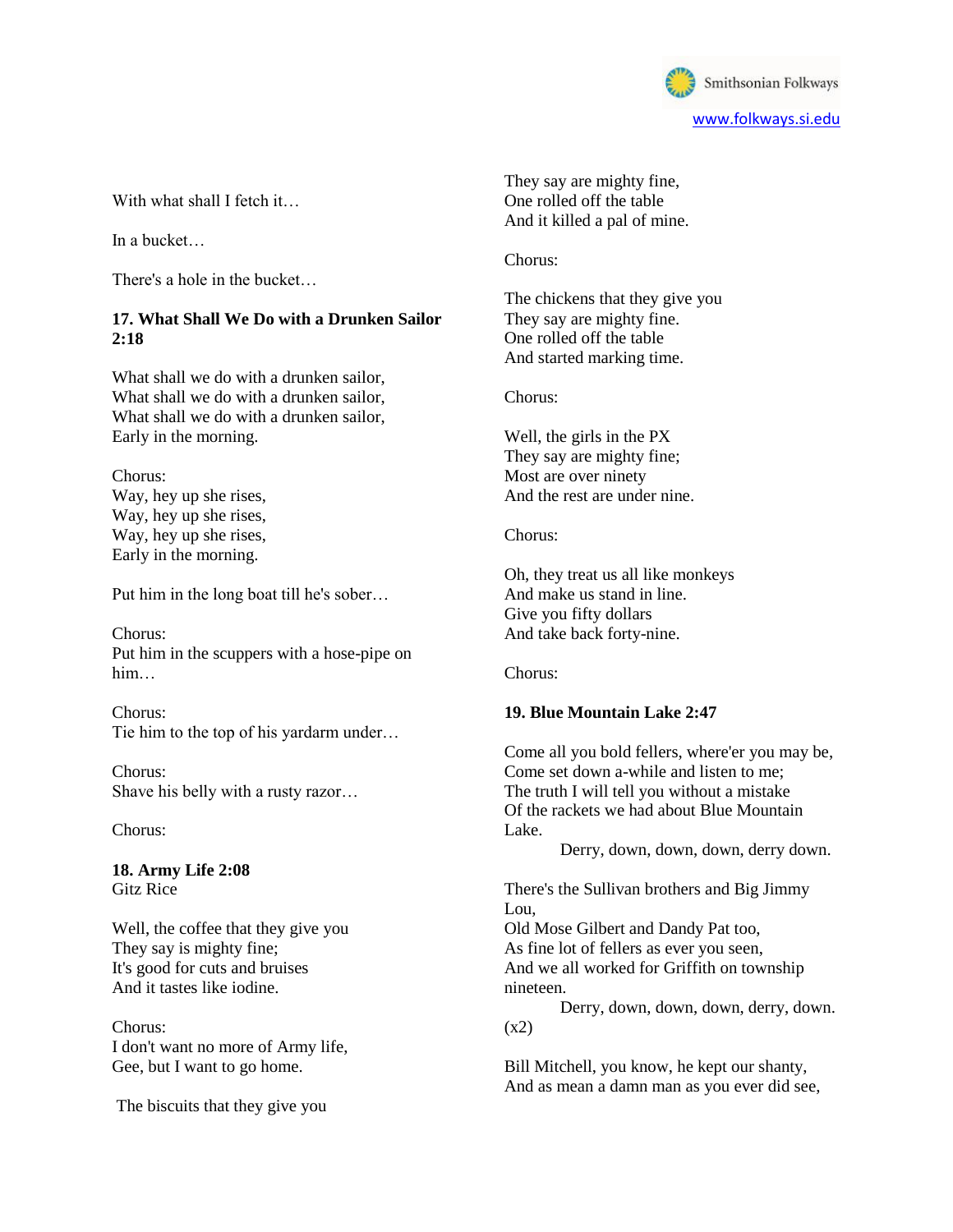

He'd lay round the shanty from morning till night,

And, if a man said a word, he was ready to fight. Derry, down, down, down, derry down.  $(x2)$ 

One morning 'fore daylight Jim Lou, he got mad, Knocked hell out of Mitchell and the boys was all glad,

His wife, she just stood there, and, the truth I will tell,

She was tickled to death to see Mitchell catch hell.

Derry, down, down, down, derry down.  $(x2)$ 

Old Griffith he stood here, the crabby old Drake, And a hand in the racket, we thought he would take,

But a couple of the boys come and took him away

"Becripes," said old Griffith, "I've nothing to say."

Derry, down, down, down, derry down.  $(x2)$ 

You can talk of your fashions and styles to be seen,

But there's none like Nellie the cook of nineteen, She's short, thick and stout, without a mistake, And we all call her Nellie, the belle of Long Lake,

Derry, down, down, down, derry down.  $(x2)$ 

Well, my song's about over, adieu to you all, Christmas is coming and I'm going to Glens Falls,

And, when I get there, I'll go out on a spree, "Cause when I get drunk, boys, the devil's in me,

Derry, down, down, down, derry down.  $(x2)$ 

## **20. Lady Margaret 2:56**

Lady Margaret sitting in her high hall door Combing her long yellow hair.

She saw sweet William and his new made bride

Riding from the church so near.

She throw'd down her ivory comb She throw'd back her long yellow hair. Said, "l'll go down to bid him farewell Never more go there."

It was all lately in the night, When they were fast asleep. Little Margaret appeared all dressed in white, Standing at their bed feet.

"Well, how do you like your pillow," said she, "How do you like your sheet? And how do you like that gay young lady Lying in your arms asleep?"

"Very well do I like my pillow," says he, "Very well do I like my sheet. But better do I like that fair young lady Standing at my bed feet."

Once he kissed her lily-white hand, Twice he kissed her cheek. Three times he kissed her cold corpsy lips Fell in her arms asleep.

O, is little Margaret in her room Or is she in the hall? No little Margaret"s in her coal-black coffin Face turned to the wall.

## **21. John Hardy 3:36**

John Hardy was a desperate little man He carried two guns every day, He shot down a man on the West Virginia line, You ought've seen John Hardy getting away. Poor boy, seen John Hardy getting away.

John Hardy traveled to the Freestone Bridge There, he thought he was free, But up stepped the marshall, took him by the arm, Says, "Johnny come along with me." Poor boy, "Johnny come along with me."

John Hardy had a mo and pa,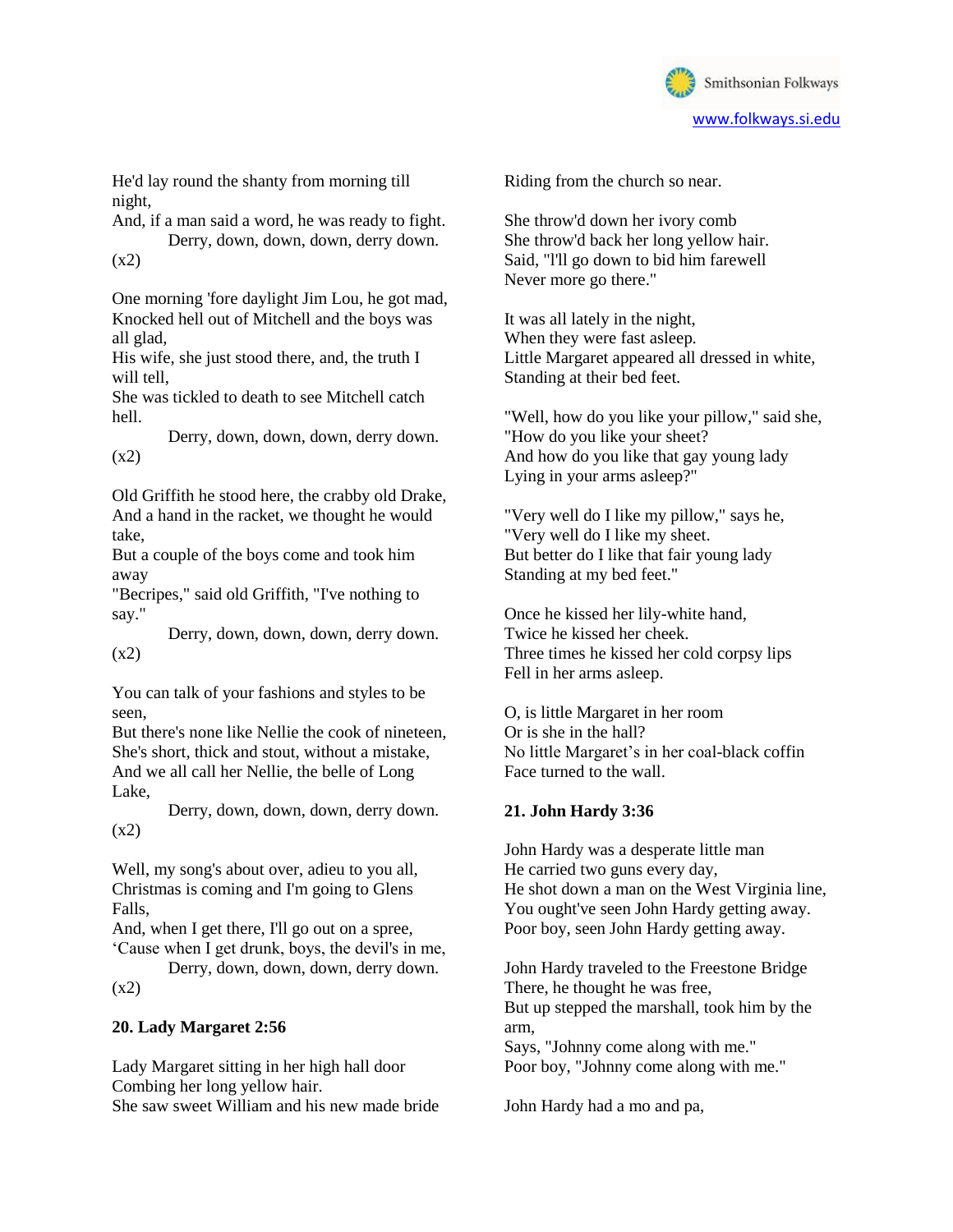

Sent for them to go his bail, But no bail's allowed on a murdering charge So they laid John Hardy back in jail. Poor boy, laid John Hardy back in jail.

John Hardy had a little girl The dress that she wore was blue, She come skipping to that old jail hall Says, "Johnny I been true to you." Poor boy, "Johnny I been true to you."

John Hardy stood in his jail cell The tears running down each eye, Said I been the death of many a poor man And now I am ready to die. Poor boy, now I am ready to die.

I been to the east, I been to the west I"ve traveled the wide world 'round, I been to the river and I been baptized You can take me to my hanging ground. Poor boy, take me to my hanging ground.

Well, they hung John Hardy on the following morn They strung him way up in the sky,

The last words I heard that poor boy say,

"My six-shooter never told a lie." Poor boy, "My six-shooter never told a lie." (Twice)

## **22. Johnson 2:54**

Johnson he was riding along fast as he could ride,

When he thought he heard a woman, he heard a woman cry.

Johnson getting off his horse, searching the woods all around,

When he came upon a woman with her hair pinned to the ground.

"Woman, dearest woman, who brought you here for to span,

Who that brought you here this morning with your hair pinned to the ground?"

"It were three bold and struggling men with swords keen in hand,

Who that brought me here this morning with my hair pinned to the ground."

Well, Johnson being a man of his own, being a man and bold,

He taken off his overcoat to cover her from the cold.

Johnson getting on his horse, the woman getting on behind,

Then they rode down that lonesome highway their fortunes for to find.

They were riding all alone fast as they could ride,

When she threw her fingers to her lips and gave three shivering cries.

Out sprung three bold and struggling men with swords keen in hand

Who that commanded Johnson, commanded him to stand.

I will stop, then said Johnson, I"ll stop, then said he,

For I never was in all my life afraid of any three.

Johnson killing two of them, not watching the woman behind;

While he was at the other one, she stabbed him from behind.

The day was free and a market day, the people all passing by,

Who that saw this awful murdering, saw poor Johnson die.

## **23. John Riley 2:24**

As I went walking one Sunday morning, To breathe the sweet and pleasant air, Who should I spy but a fair young maiden, Whose cheek was like the lily fair.

I stepped up to her, so quickly saying,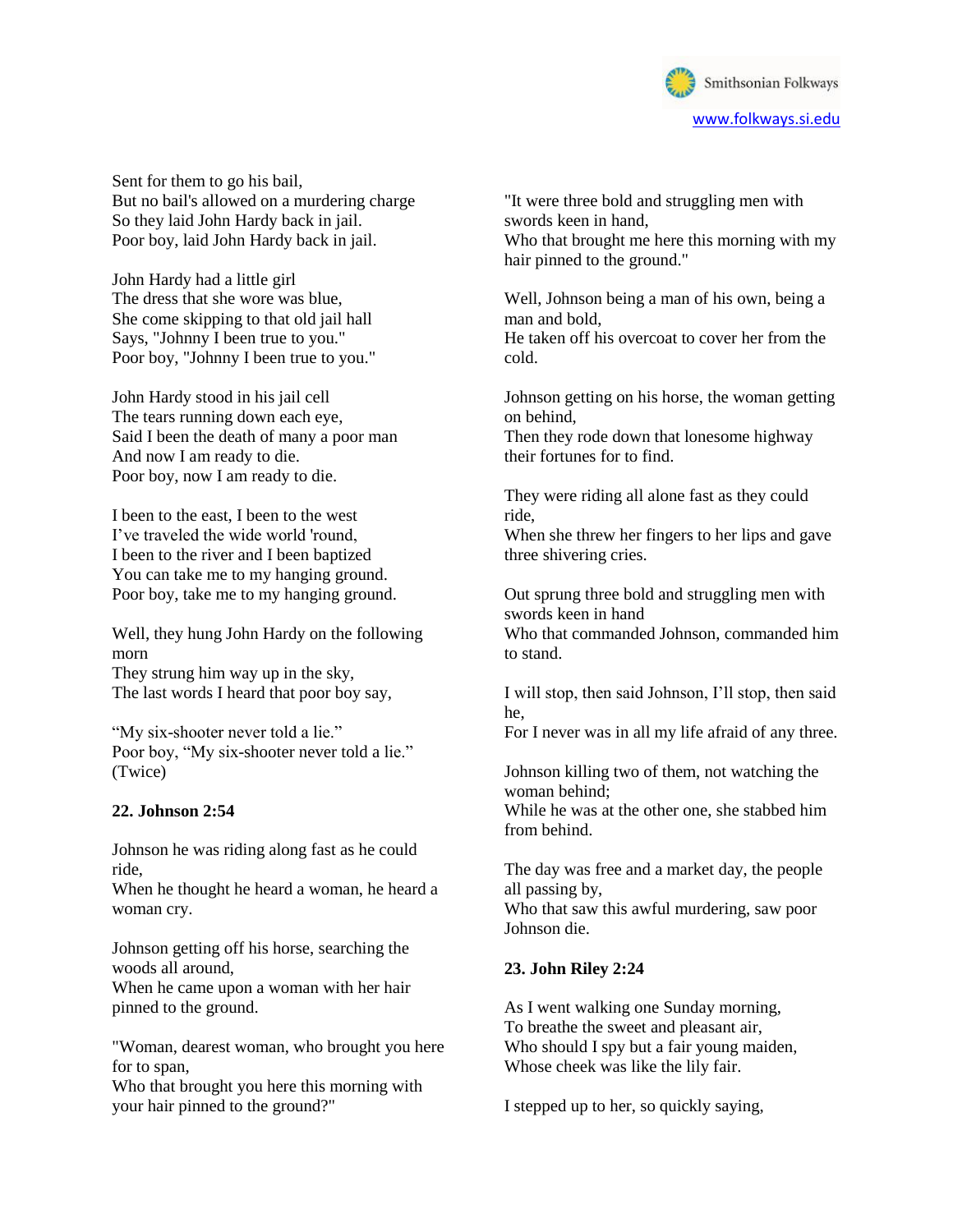Smithsonian Folkways www.folkways.si.edu

Would you like to be a sailor's wife? Oh, no, kind sir, I'd rather tarry, And to live single all my life.

What makes you differ from another's wishes I'm sure you're useful and handsome too. Set sail with me to Pennsylvania, Adieu to England for evermore.

The truth, kind sir, I'll plainly tell you, I could have been married three years ago, To one John Riley who left this country, He is the cause of all my woe.

I'll not go with you to Pennsylvania, Neither go with you to that distant shore, For my heart is with Riley, I can't forget him although I may never see him no more.

Now when he saw she loved him truly, He gave her kisses one, two, and three, Saying I am Riley your long lost lover, Who"s been the cause of your misery.

If you be he and your name is Riley, I will go with you to a distant shore, We will set sail to Pennsylvania, Adieu young friends for evermore.

### **24. Washer lad (Four Pence a Day)**

The ore is waiting in the tubs; The snow's upon the fell. Can 'e folk asleep and yet-- But lead is reet to sell.

> Come, me little washer lad, Come, let's away. We're bound down to slavery For four pence a day.

'Tis early in the mornin' We rise at five o'clock: And the little slaves come through the door And knock, knock, knock.

Come, me little washer lad,

Come, let's away. It's very hard to work For four pence a day.

Me daddy was a miner, And lived down in the town; 'Twas hard work and poverty That always kept him down.

He aimed for me to go to school, But brass he couldn't pay: So I had to go to the washin' rack For four pence a day.

Four pence a day, me lad, For workin' like a horse; And never a pleasant word from Me gruffy looking boss.

> His conscience it may fail, And his heart it may give way; Then he'll raise us our wages To nine pence a day.

### **25. Talking Blues**

Chris Bouchillion

Now you want to go to heaven Let me tell you what to do, Gotta grease your feet in a little mutton stew, You just slide out of the devil's hand And ooze over in the promised land. Take it easy, boys Go greasy.

Now there ain't no use in me working so hard I got a gal in the rich folks' yard They kill a chicken, she sends me the head She thinks I'm working, I'm a laying up in bed Having a good time, I'm dreaming about her Dreaming about two other women, too.

I was down in the hen-house on my knees Thought I heard a chicken sneeze 'Twas only the rooster, though, saying his prayers, Giving out thanks to the hens upstairs.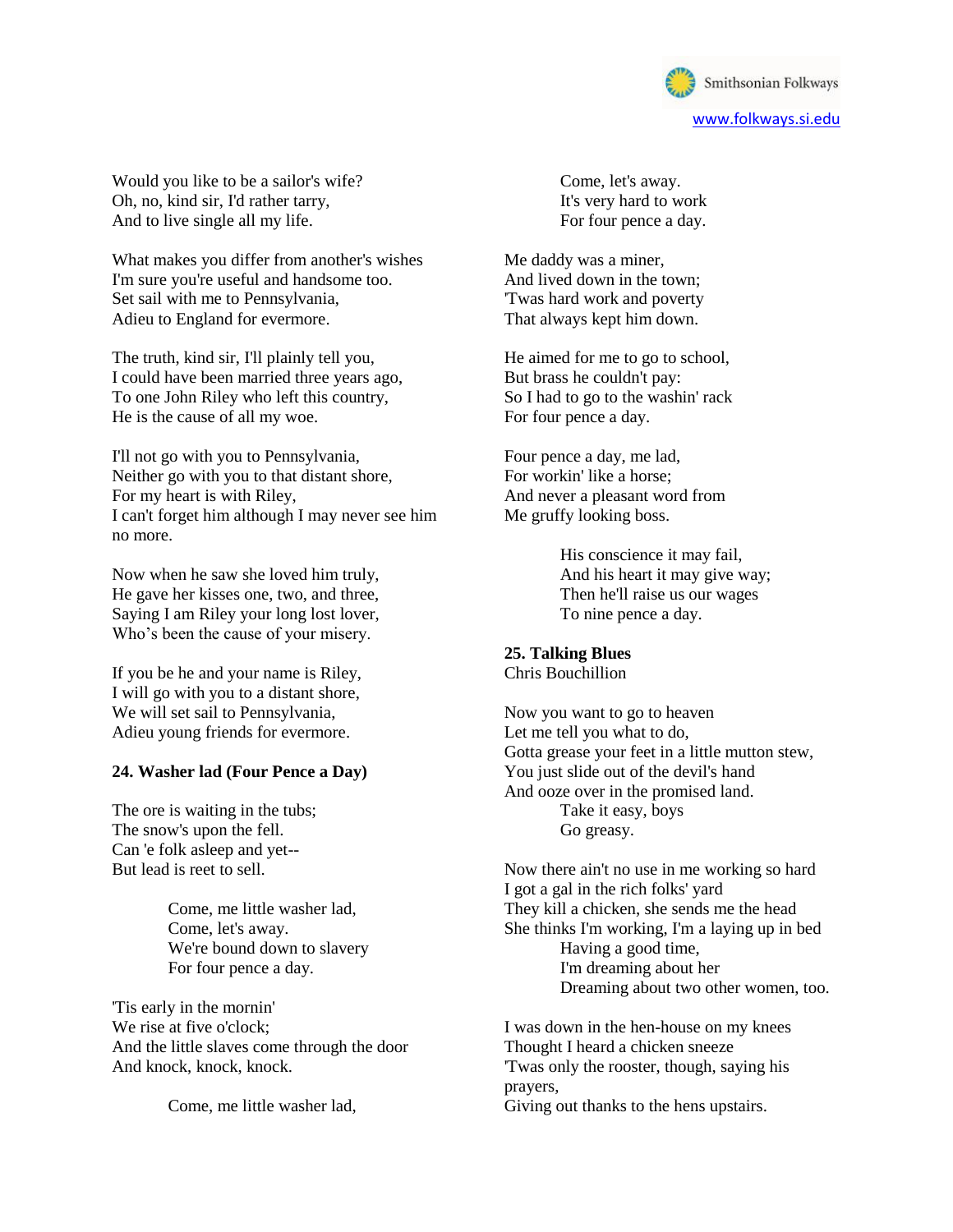

Well the rooster was preaching Hens a singing 'Course, little young pullets doing the best they could.

Now, ma's in the kitchen greasing her feet, Paw's in the backroom squeezing the yeast, Sister's in the bedroom squeezing the hops, Brother's at the window just watching for the cops,

> Making home brew. Getting drunk Fooling around.

I was standing in the corner by the mantel piece Standing in the corner by a bucket of grease I stuck my foot in that bucket of grease Went slipping and a-sliding down the mantel piece

> I was hunting Cigarette stubs, matches, Yesterday's beer bottles.

### **26. Lolly Too Dum 3:37**

As I went out one morning To breathe the pleasant air Lolly-too-dum, too-dum, lolly too-dum day. As I went out one morning To breathe the pleasant air I overheard a mother Just scolding her daughter fair Lolly-too-dum, too-dum, lolly too-dum day.

Now you go wash them dishes And hush your silly tongue… You know you want to marry And that you are too young…

Oh pity my condition ma, Just like you would your own… For 14 long years I have lived all alone…

Why, supposing I'd let you marry, Just where would you get your man… Why, Lord sakes, mama, I could marry that handsome Sam…

Why, supposing he should slight you Like you done him before… Why, Lord sakes, mama I could marry 40 more…

There's peddlers and tinkers And boys from the plow… Why, Lord sakes, mama, I could marry 40 now…

Well now my daughter's married And well for to do… Six daughters married Now I'm in the market, too…

Why, Lord sakes, mama Who would marry you?… There's no one in the wide world Would want a wife as old as you…

Why, there's doctors and lawyers, And men of all degree… And some of them will marry, And some will marry me…

Well, now I am married And well for to be… Ha ha, jolly girls, That fit is off of me…

## **27. T.B. Blues 4:04**

Jimmie Rodgers

Well my gal's trying to make a fool out of me My gal's trying to make a fool out of me She's trying to make me believe I ain't got that old T. B.

Chorus: I got the T. B. Blues When it rained down sorrow, it rained all over me When it rained down sorrow, it rained all over me Cause my body rattles like a freight on that old S. P. I got the T. B. Blues.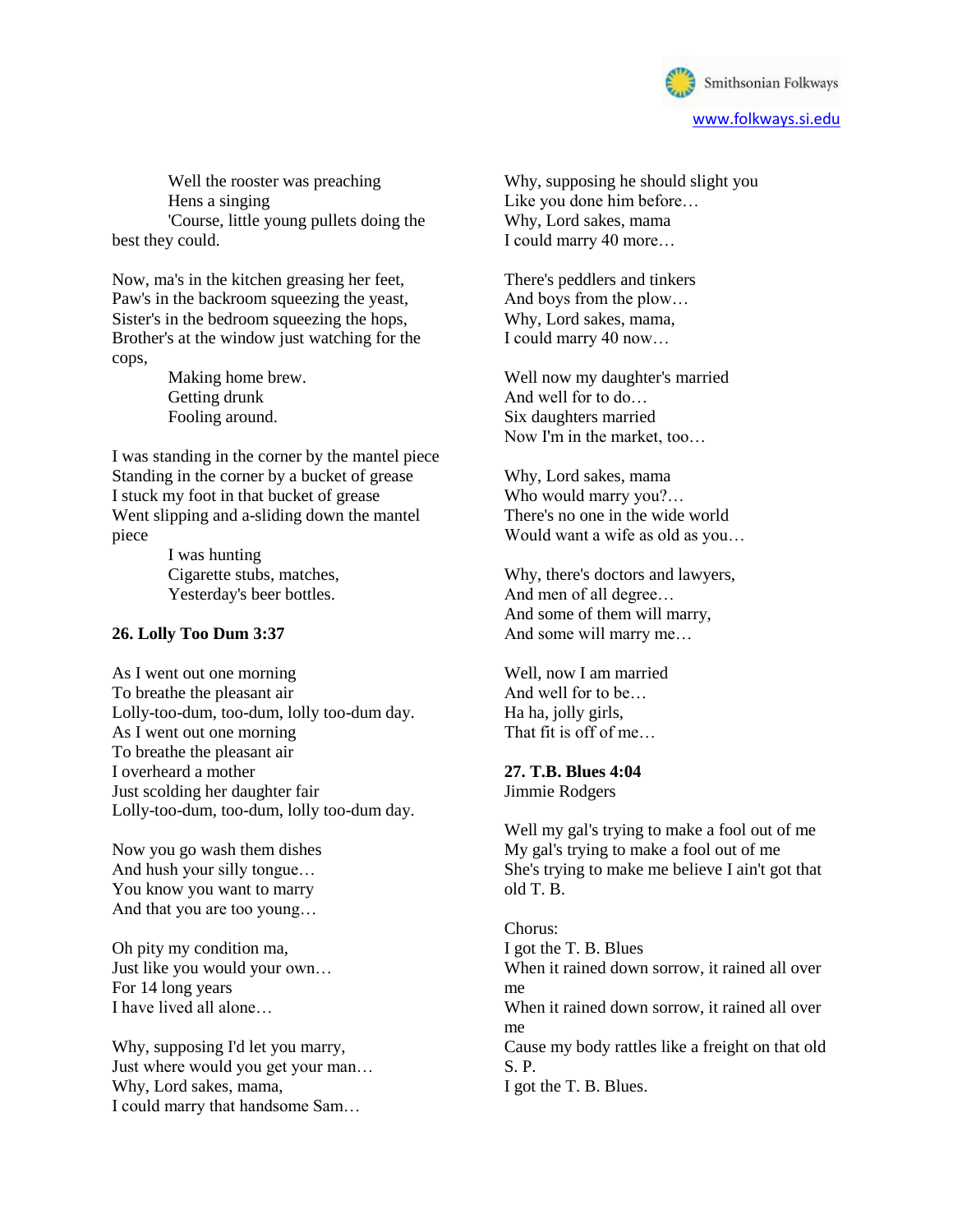

Ooh TB, TB, TB, TB, you robber TB, TB, took my life away Oh I never can remember just when you came in me to stay.

Well, I'm fighting like a lion, but I know I'm bound to lose Well, I'm fighting like a lion, but I know I'm bound to lose 'Cause there never was a body whipped these old T.B. Blues.

Chorus:

**28. Summertime 3:45**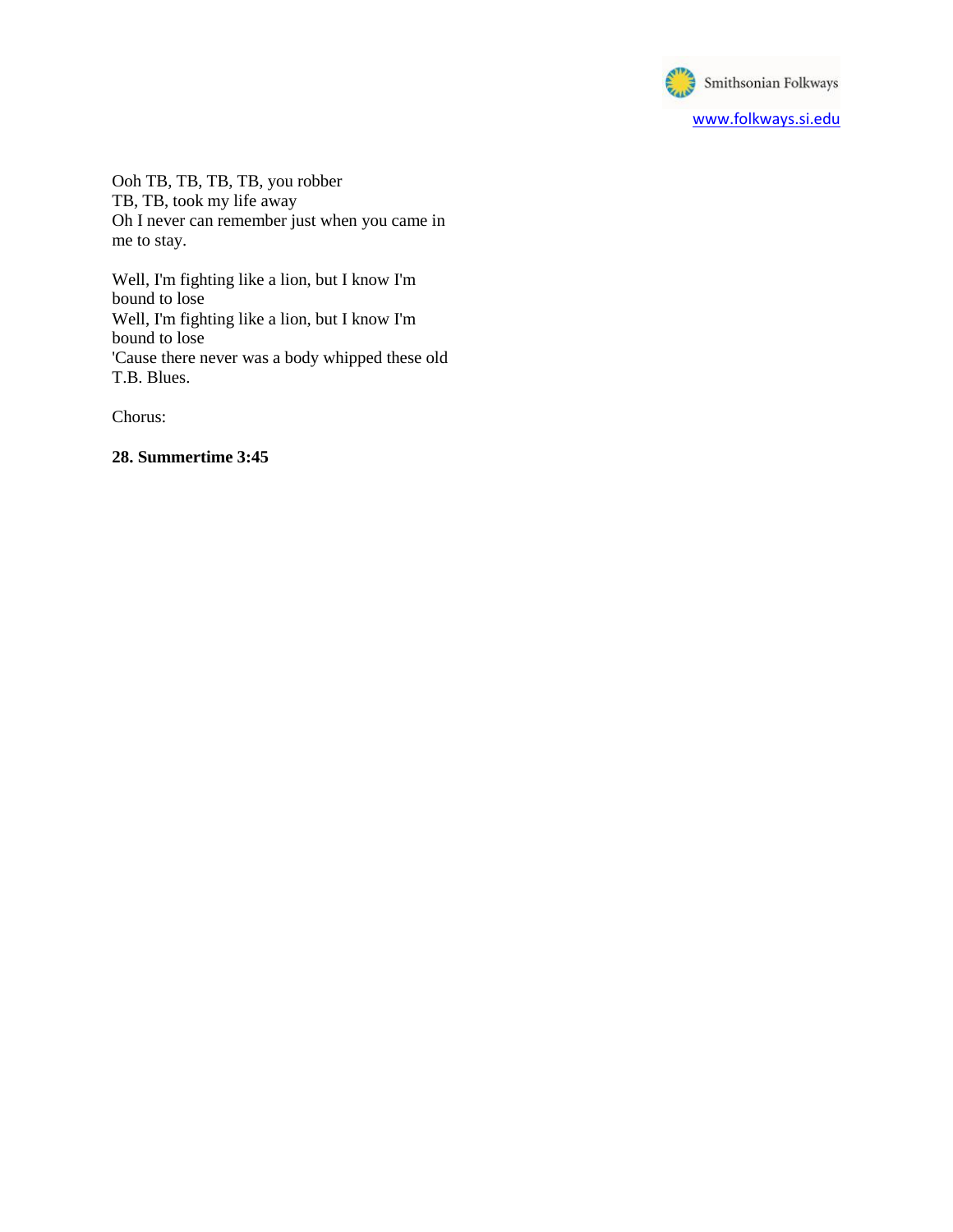

# **American Favorite Ballads, Vol. 5 Lyrics**

**Pete Seeger** SFW40154



\*All Lyrics Appear With Permission of Publishers

## **1. Trail to Mexico 2:45**

I made up my mind to change my way And quit my crowd that was so gay, And leave the girl who promised me her hand And head down south to the Rio Grande.

"Twas in the spring of "53 When A.J. Stinson hired me; He said, "Young feller, I want you to go And drive this herd down to Mexico."

Oh, it was a long and toilsome go As we rode on to Mexico, With laughter light and cowboy song, To Mexico as we rolled along.

When I arrived in that distant land I wanted to see my love but I could not stand, So I wrote a letter, a letter to my dear But not a word from her could I hear.

When I returned to my native land They said she'd married a richer man, They said she"d married a richer life Therefore, wild cowboy, seek another wife.

Oh, it"s curse your gold, and your silver too, Confound the girls who won"t prove true. I"ll head out West where the bullets fly And stay on the trail till the day I die.

## **2. Red River Valley 2:05**

From this valley they say you are going We will miss your bright eyes and sweet smile, For they say you are taking the sunshine That has brightened our pathways a while.

Chorus: Come and sit by my side, if you love me, Do not hasten to bid me adieu, But remember the Red River Valley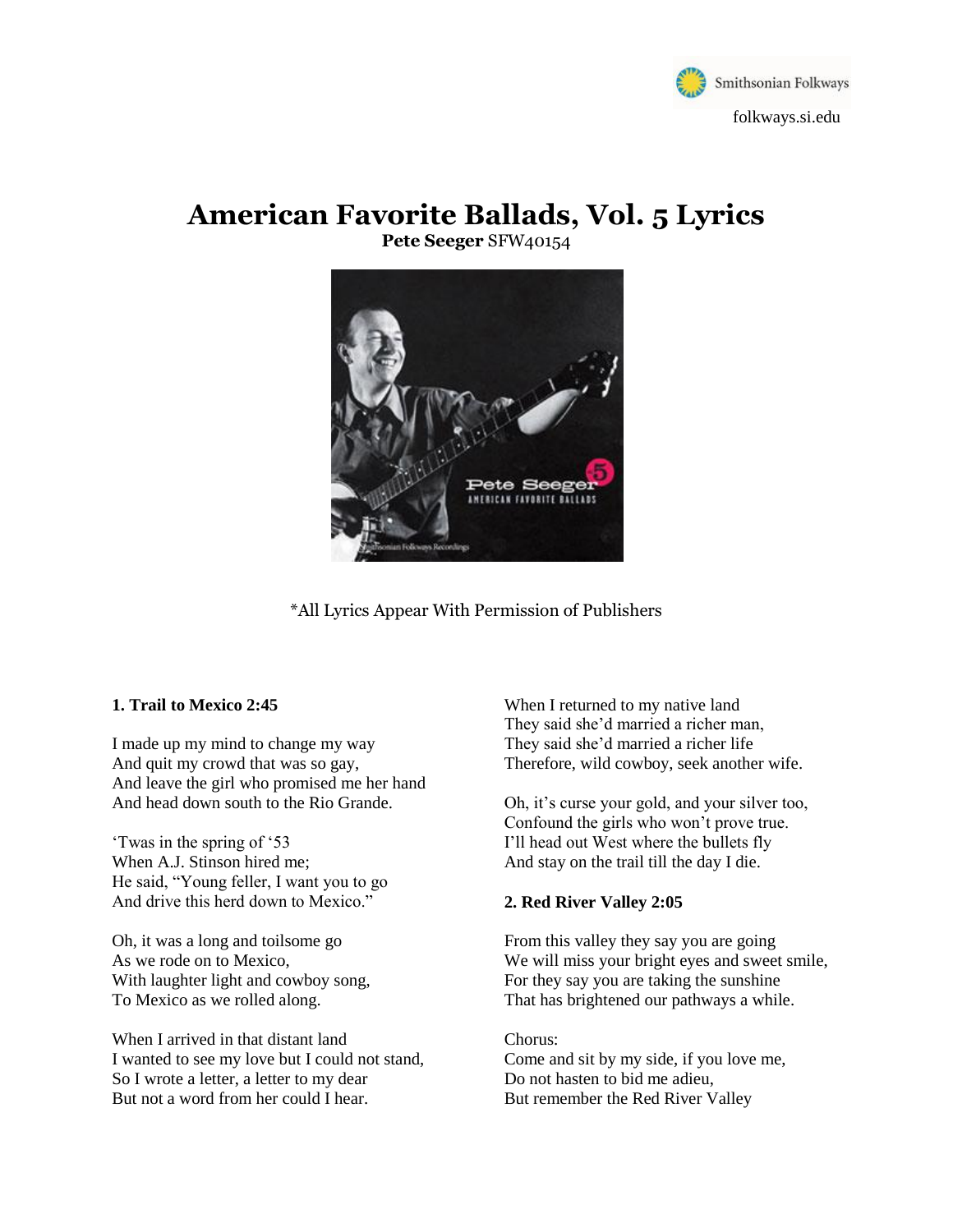

And the boy who has loved you so true.

For a long, long time I"ve been waiting For those sweet words you never would say, But now everybody has told me That you are going away.

## Chorus

## **3. Old Joe Clark 3:56**

Old Joe Clark, the preacher's son, Preached all over the plain, The only text he ever knew Was "High, low jack and the game."

Chorus 1: Round and round, old Joe Clark, Round and round, I say, Round and round, old Joe Clark, I'm gone away.

Old Joe Clark had a mule, His name was Tommy Brown, And every tooth in that mule"s head Was sixteen inches around.

Chorus  $2^1$ Fare thee well, Old Joe Clark, Fare thee well, I say, Fare thee well, Old Joe Clark, I'm gone away.

Old Joe Clark had a yeller cat, She"d neither sing or pray, She stuck her head in the buttermilk jar And washed her sins away.

### Chorus 2

Old Joe Clark had a house Sixteen stories high, And every story in that house Was full of chicken pie.

## Chorus 1

I went down to Old Joe"s house,

He invited me to supper, I stumped my toe on the table leg And stuck my nose in the butter.

### Chorus 2

Now I wouldn"t marry a wider, Tell you the reason why, She"d have so many children She"d make those biscuits fly.

## Chorus 2

Eighteen miles of mountain road fifteen miles of sand, If ever I travel this road again, I"ll be a married man.

### Chorus 2

Sixteen horses in my team, The leaders, they are blind, Every time the sun goes down, Pretty girl on my mind.

Chorus 2

Rock, rock, Old Joe Clark, Rock, rock I say, Rock, rock, Old Joe Clark, I'm gone away.

## **4. St. James Infirmary 2:30**

It was down in old Joe"s barroom, In a corner by the square, The drinks were served as usual, And a goodly crowd was there.

On my left stood Joe McKinney, His eyes bloodshot and red, He said, "You can set 'em, up, bartender," And these were the words he said:

"I was down by St. James Infirmary, I saw my sweetheart there; She was laying out on a cold white table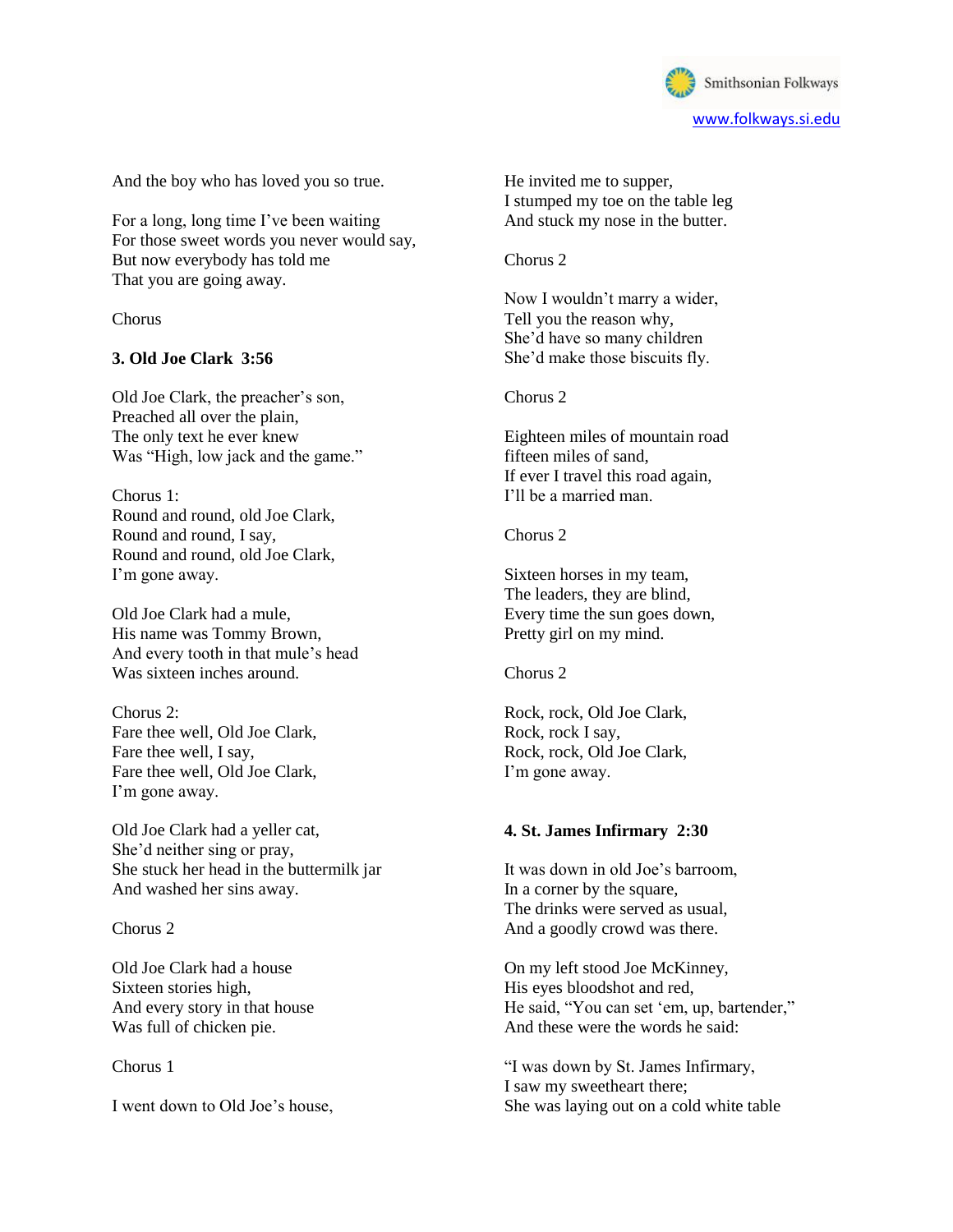

So cold, so white, so bare."

"I went up to the doctor, She"s mighty low, he said; I went back to my baby, Good God, she's laying there dead."

"Let her go, let her go, God bless her, Wherever she may be; You can search this whole wide world over But there"ll never be another for me."

"Now when I die, just bury me In my long black coat and silk hat; Place a twenty-dollar gold piece on my watchchain To show the good Lord I"m standin" pat."

"And now my story's over, You can pass around another shot of booze And if anybody should ask you, I've got those gambler's blues."

5. Greer County Bachelor 2:32

My name is Tom Hight, an old bachelor I am, You"ll find me out West in the county of fame, You"ll find me out West on an elegant plan A-starving to death on my government claim.

## Chorus:

Hurrah for Greer County! The land of the free, The land of the bedbug, grasshopper, and flea; I"ll sing of its praises, I"ll tell of its fame, While starving to death on my government claim.

My clothes they are ragged, my language is rough;

My bread is corndodgers, both solid and tough; And yet I am happy and live at my ease, On sorghum, molasses, and bacon and cheese.

My house it is built of the national soil, Its walls are erected according to Hoyle, Its roof has no pitch, but is level and plain, I always get wet if it happens to rain.

### Chorus

How happy am I when I crawl into bed! A rattlesnake hisses a tune at my head, A gay little centipede, quite without fear Crawls over my pillow and into my ear.

Now all you claim holders, I hope you will stay, Chew your hardtack till you"re toothless and gray;

But for myself, I"ll no longer remain To starve like a dog on my government claim.

Hurrah to Greer County, where blizzards arise Where the sun never sinks, the flea never dies I"ll sing of its praises, I"ll tell of its fame, While starving to death on my government claim.

Good-bye to Greer County, good-bye to the West,

I"ll travel back East to the girl I love best, I"ll travel back East and marry me a wife, Call quits on corndodgers the rest of my life.

## **6. Ox Driver's Song 1:52**

I pop my whip, I bring the blood, I make those leaders take the mud, I grab the wheels and I turn them around One long pull and we"re on hard ground.

### Refrain:

To my ral to my ral to my rideo To my ral to my ral to my rideo To my rideo, heh, rodeo To my ral to my ral to my rideo

It was in the month of October, O, I hitched my team in order, O, To drive to the Hills of Saludio To my ral to my ral to my rideo.

Refrain

When I got there the Hills were steep,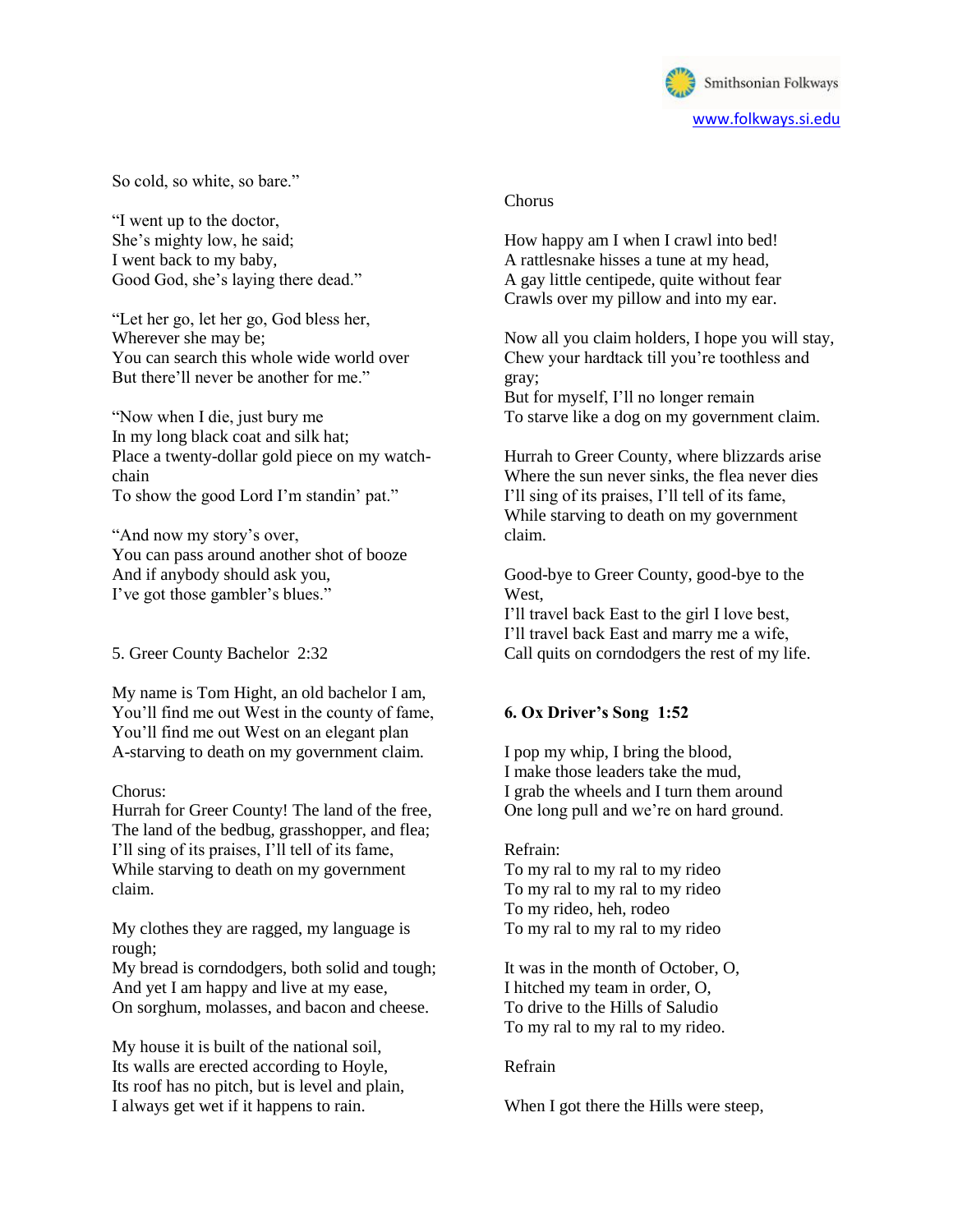

Would make a tender person weep, To hear me cuss and pop my whip To see them oxen pull and slip.

## Refrain

When I get home I'll have revenge, I"ll leave my family among my friends I"ll bid adieu to the whip and line And drive no more in the winter time.

Refrain

## **7. Buffalo Gals 2:18**

As I was walking down the street, Down the street, down the street, A pretty little girl I chanced to meet And we danced by the light of the moon.

## Chorus:

Buffalo gal, won"t you come out tonight? Come out tonight, come out tonight, Buffalo gal, won"t you come out tonight And dance by the light of the moon?

I danced with a gal with a hole in her stocking, And her heel kept a-knockin" and her toes kept a rocking,

I danced with a gal with a hole in her stocking, And we danced by the light of the moon.

Chorus (3x)

## **8. Joe Bowers 2:56**

My name it is Joe Bowers, I"ve got a brother Ike,

I'm just here from Missouri, and all the way from Pike;

I"ll tell you why I left there and why I came to roam,

And leave my aged parents so far away from home.

I used to court a girl there, her name was Sally Black,

I asked her if she"d marry, she said it was a whack;

She says to me, "Joe Bowers, before we"ve hitched for life,

You ought to get a little home to keep your little wife."

Says I, "My dearest Sally, oh Sally, for your sake,

I"ll go to California and try and raise a stake." Says she to me, "Joe Bowers, you"re just the one to win."

She gave me a kiss to seal the bargain and throwed a dozen in.

I"ll never forget my feelings when I bid adieu to all.

Sal she cotched me around the neck, and I began to bawl.

When I began they all commenced, you never heard the like,

How they took on and cried and cried the day I left old Pike.

When I got to this country, I had nary a red; I had such wolfish feelings, I wished myself most dead.

But the thoughts of my dear Sally soon made this feeling git,

And whispered hope to Bowers Lord, I wish I had "em yet.

At last I went to mining, put in my biggest licks, Come down upon the boulders just like a thousand bricks;

I worked both late and early, in rain, in sun and snow,

I was working for my Sally, "twas all the same to Joe.

One day I got a letter from my dear brother Ike, It came from old Missouri all the way from Pike. It taught me the darndest news that ever you did hear,

My heart it is a-breaking, so please excuse this tear.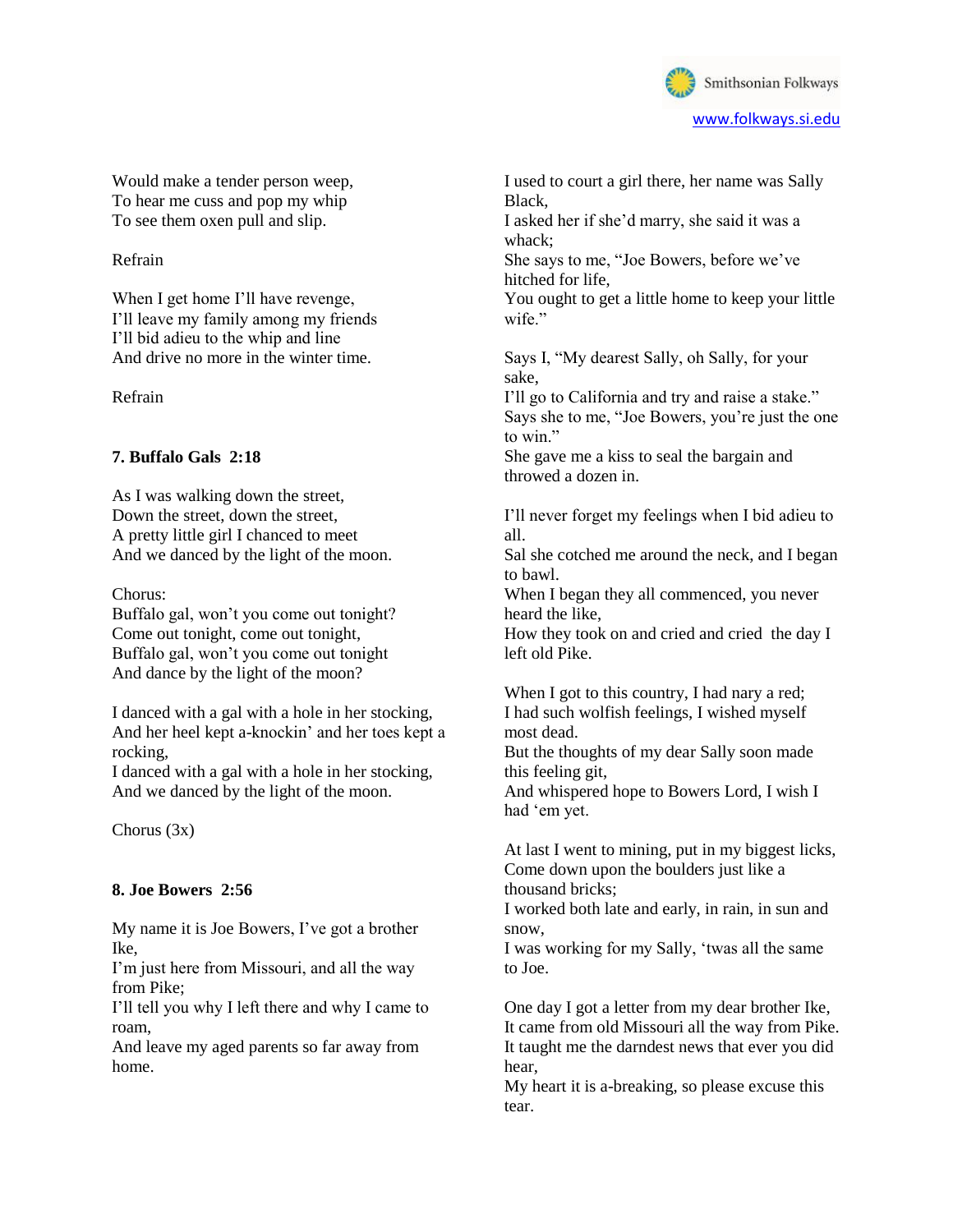

It said my Sal was false to me, that her love for me had fled,

That she had gotten married to a butcher whose hair was red;

It told me more than that; it's enough to make me swear,

That Sal had had a baby and the baby had red hair.

Now I told you everything about this sad sad affair,

About Sally"s marrying the butcher and the baby had red hair;

But whether it was a boy or girl the letter never said,

It only said the baby"s hair was inclined to be red.

## **9.Texian Boys 1:27**

Come all you Missouri girls, and listen to my noise,

Don't you go trust those Texian boys; 'Cause if you do, your fortune will be Johnny-cake and venison and sassafras tea, Johnny-cake and venison and sassafras tea.

They'll take you out to some live-oak hill, Leave you to starve against your will, Leave you alone out there on the plain, 'Cause that is the way with the Texians, That is the way with the Texians.

They'll take you to a house with a hewed-log wall,

But it ain't got no windows at all; Clapboard roof and a puncheon floor, That's the way all Texas o'er, That's the way all Texas o'er.

When they come a courtin' I'll tell you what they wear,

An old leather coat all patched and bare, An old straw hat more brim than crown, A pair of dirty socks they wore the winter round, A pair of dirty socks they wore the winter round. Oh, brandy is brandy any way you mix it, But a Texian is a Texian any way you fix it, When other good folks have all gone to bed The devil is a-workin in the Texian's head.

## **10. My Sweetheart is a Mule in the Mines 0:25**

My sweetheart's the mule in the mines, I drive her without any lines, On the bumper I sit and I chew and I spit All over my sweetheart's behind.

## **11. Johnny Gray 1:55**

There once was a little feller, His name was Johnny Gray; He was born a-way out west in Pennsylvania.

Chorus: Blow ye winds of morning, Blow ye winds hi ho, Blow ye winds of morning, Blow, blow, blow.

Johnny fell in love All with a nice young girl; The name of her most positive was Louisa Isreana Curl.

Chorus

Johnny asked her father Her father he said no; Consequently she was sent beyond the Ohio.

## Chorus

Well, Johnny went west-a-trading For furs and other things; Consequently he was scalped by herds of Indians.

Chorus:

When Miss Louisa heard of it She straightaway went to bed; She never did get up until she died.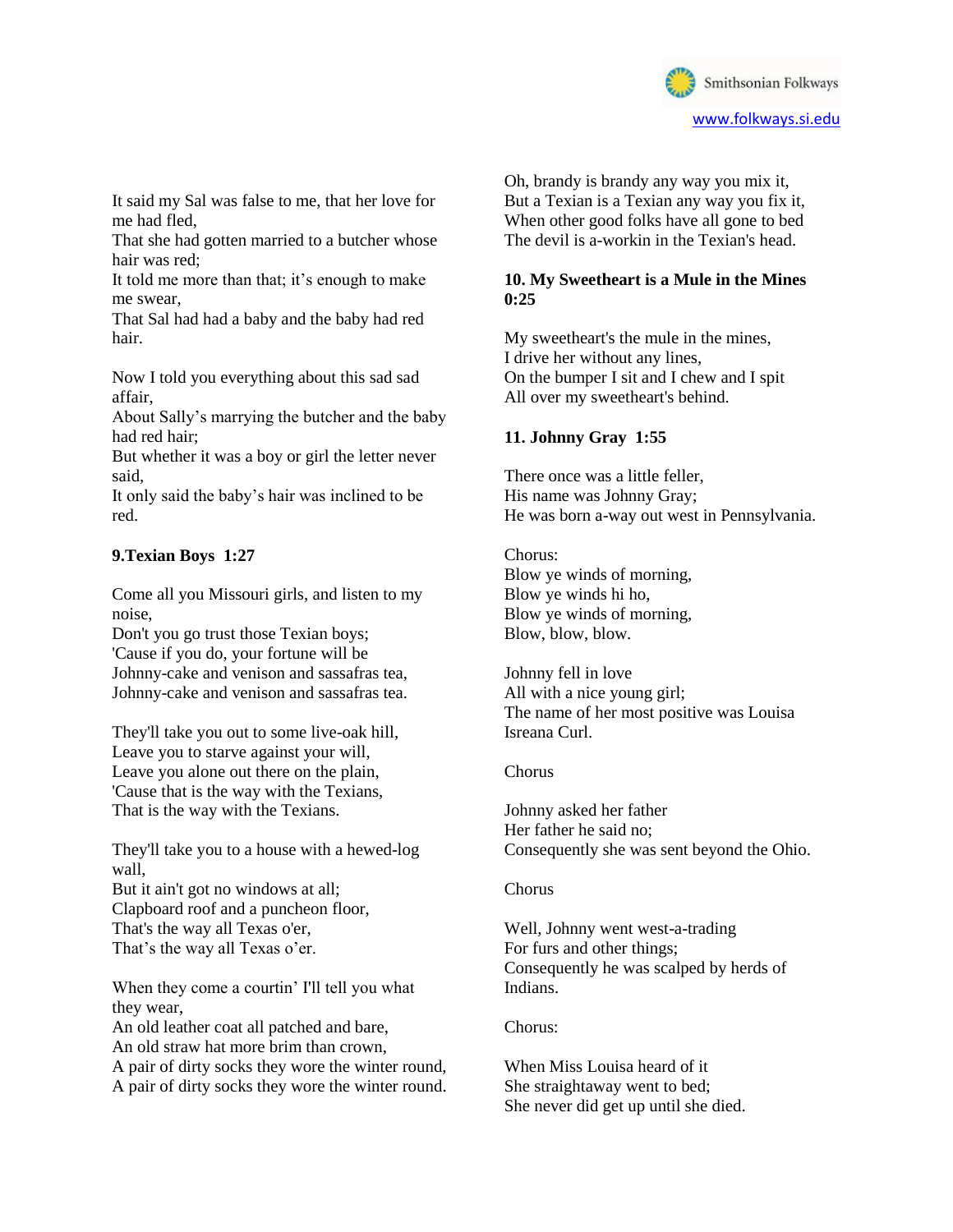

Chorus

**12. Cowboy Yodel 0:51**

## **13. Sioux Indians 3:38**

I'll sing you a song, though it may be a sad one, Of trials and troubles and where first begun. I left my dear family, my friends and my home, To cross the wide mountains and deserts to roam,

To cross the wide mountains, and deserts to roam.

We heard of Sioux Indians, all out on the plain, A-killing poor drivers and burning their train, A-killing poor drivers with arrow and bow, When captured by Indians no mercy they'd show…

We traveled three weeks till we come to the Platte,

We pitched out our tents at the head of the flat; We spread down our blankets on the green, grassy ground,

While our horses and oxen were grazing all around…

While taking refreshment we heard a loud yell, The whoop of Sioux Indians coming out of the dell;

We sprang to our rifles with a flash in each eye. "Boys," says our brave leader, "We'll fight till we die."…

They made a bold dash and came near to our train,

The arrows fell around us like hail and like rain; We fought them with courage, we spoke not a word,

Till the end of the battle was all that was heard…

We shot their bold chief at the head of the band. He died like a warrior with a gun in his hand. When they saw their bold chief lying dead in his gore,

They whooped and they yelled, and we saw them no more…

We traveled by day, guarded camp during night, Till Oregon's mountains looked high in their might; Now at Pocahontas beside a clear stream, Our journey is ended in the land of our dream…

## **14. Ida Red 1:57**

Ida Red, Ida Red, I'm in love with Ida Red.

Ida Red, Ida Blue, I'm in love with Ida, too.

Ida Red, Ida Green, Prettiest gal you've ever seen.

Ida Red is about half-grown, Jumps on a man like a dog on a bone.

Ida Red, Ida Red, I'm in love with Ida Red.

Ida Red is big and plump, 84 inches around the rump.

Ida Red, Ida Red, I'm in love with Ida Red.

## **15. Holler 1:18**

Go down! Go down! you little red, red rising sun And don't you never (Great God Almighty!) Never bring day, oh, never bring day.

Well, I wish, I wish to God I had never (Great God Almighty!) Never been born.

For then, for then I would not Have known (Great God Almighty!) About this cruel world.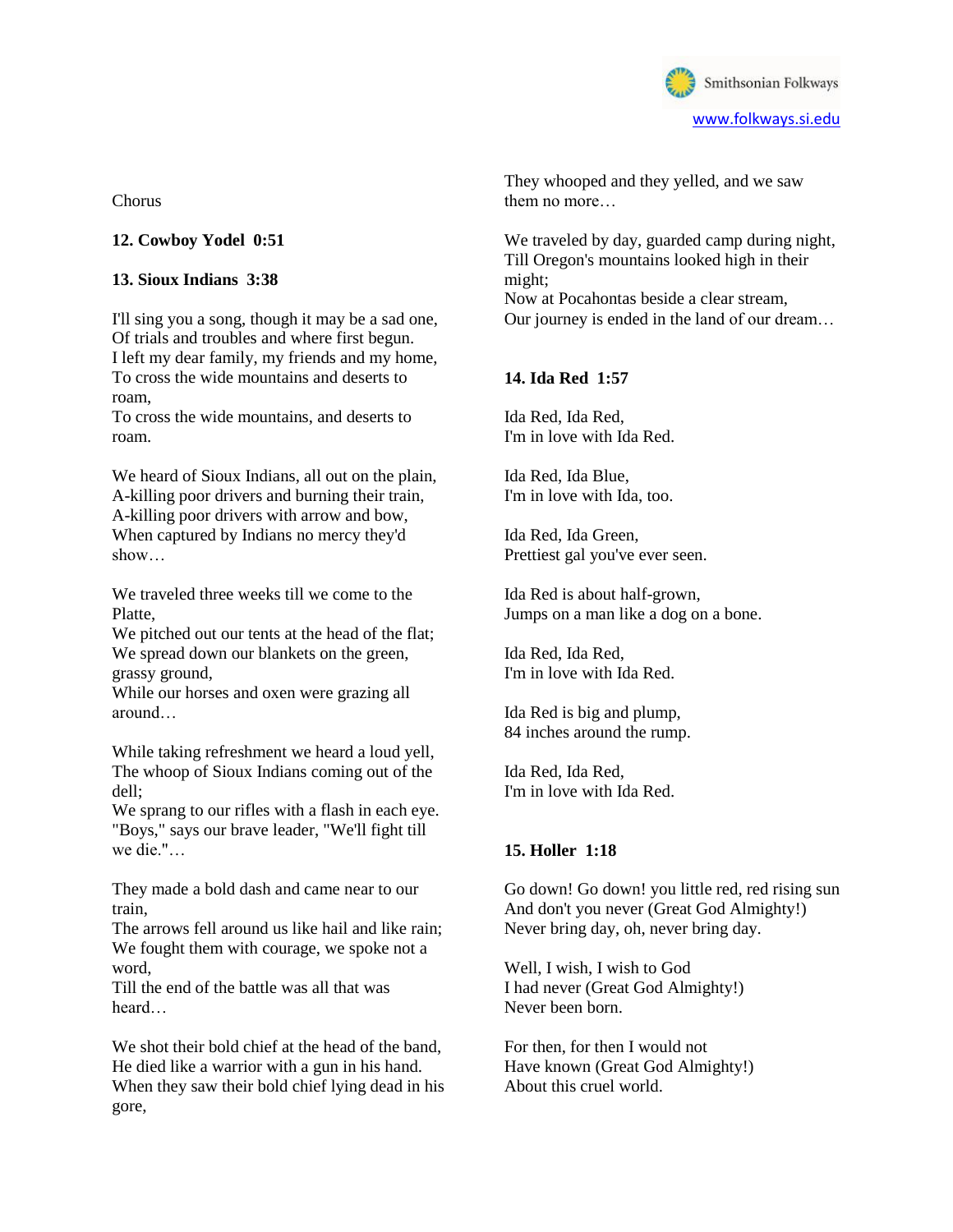

## **16.Cumberland Gap 1:22**

Lay down boys, take a little nap, We're all going down to Cumberland Gap. Cumberland Gap, Cumberland Gap, We're all goin" down to the Cumberland Gap.

Me and my wife, my wife Pat, We all live down to Cumberland Gap. Cumberland Gap, Cumberland Gap, We all live down to Cumberland Gap.

I got a gal in Cumberland Gap, She's got a baby calls me pap. Cumberland Gap, Cumberland Gap, We're all going down to Cumberland Gap.

Cumberland Gap it ain"t very far, It's just three miles from Middlesboro. Cumberland Gap, Cumberland Gap, We're all going down to Cumberland Gap.

## **17. Wake Up Jacob 0:18**

Wake up, Jacob, day's a-breaking Peas in the pot and hoe-cake's a-baking, Early in the morning, almost day. If you don"t come soon I'm going to throw it all away. Wake up!

## **18. Sweet Betsy From Pike 3:30**

Oh, don't you remember sweet Betsy from Pike, She crossed the wide mountains with her lover Ike.

And one yoke of oxen and a big yellow dog, A tall Shanghai rooster, and one spotted hog.

Chorus (2x) Hoodle dang fol di die do, Hoodle dang fol di day.

Out on the prairie one bright starry night They broke out the whiskey and Betsy got tight, She sang and she shouted and danced o'er the plain,

Made a great show for the whole wagon train.

## Chorus

They soon reached the desert where Betsy give out,

And down in the sand she lay rolling about. Ike in great terror looked on in surprise, Saying, "Betsy, get up, you'll get sand in your eyes."

## Chorus

The wagon tipped over with a terrible crash, And out on the prairie rolled all sorts of trash. A few little baby things done up with care, They looked rather suspicious, but it was all on the square.

## Chorus

The Shanghai run off and the cattle all died, The last piece of bacon that morning was fried. Poor Ike got discouraged and Betsy got mad, The dog wagged his tail and looked wonderfully sad.

## Chorus

One morning they climbed up a very high hill, And with great wonder looked down into old Placerville. Ike shouted and said as he cast his eyes down, "Sweet Betsy, my love, we've come to Hangtown."

## Chorus

Long Ike and Sweet Betsy attended a dance. Ike wore a pair of his Pike County pants. Sweet Betsy was covered in ribbons and rings, Said Ike "You're an angel, but where are your wings?"

Chorus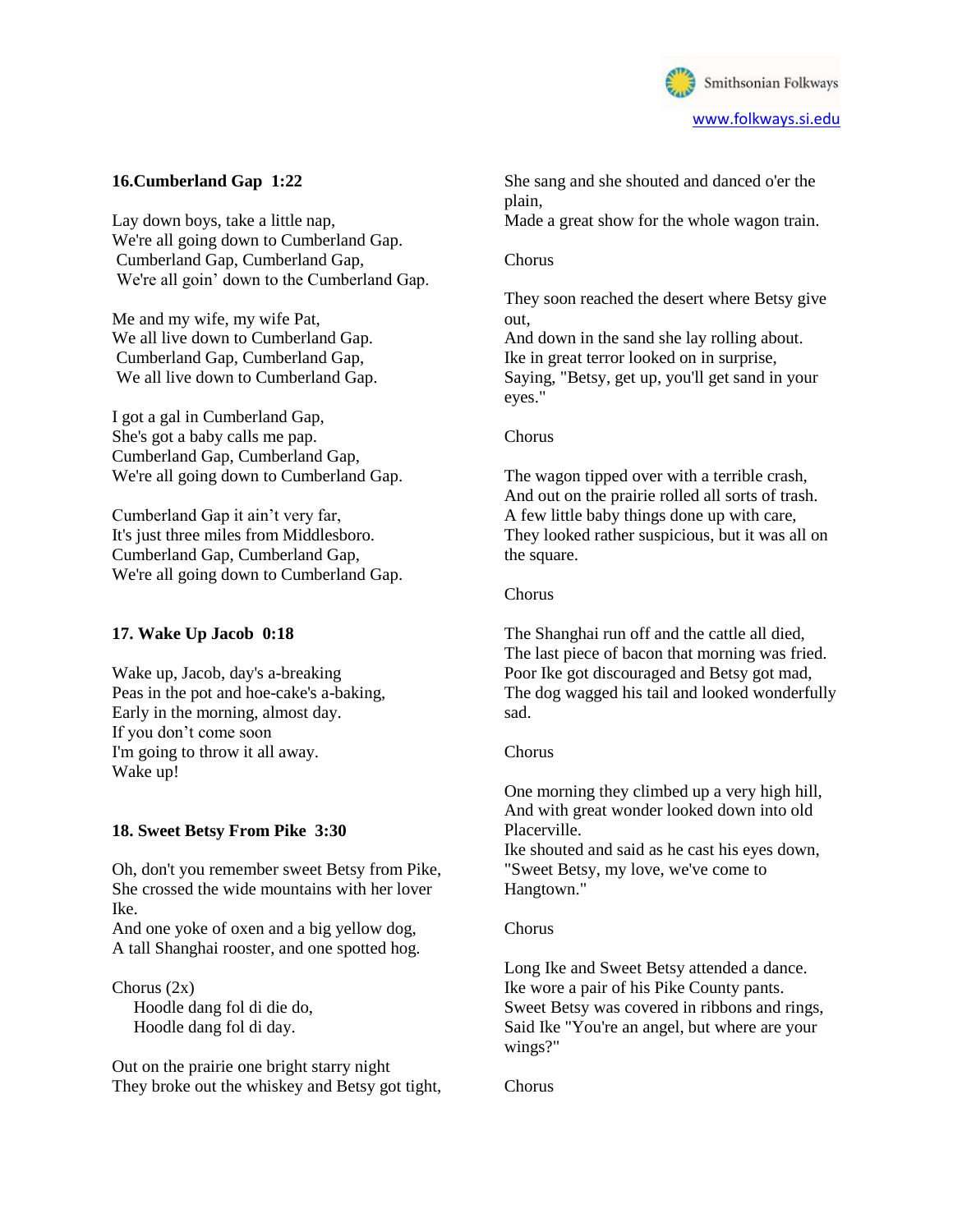

Long Ike and sweet Betsy got married, of course,

But Ike, getting jealous, obtained a divorce. And Betsy, well satisfied, said with a shout, "Goodbye, you big lummox, I'm glad you backed out."

## Chorus

## **19. Buffalo Skinners 2:44**

'Twas in the town of Jacksboro In the spring of seventy-three, A man by the name of Crego Came stepping up to me, Saying, "How do you do, young fellers, And how would you like to go, And spend one summer pleasantly On the range of the buffalo?"

It's me being out of employment, To old Crego I did say, "This going out on the buffalo range Depends upon the pay. But if you pay good wages, And transportation too, I think sir, I will go with you To the range of the buffalo."

Well, it's now we've crossed Pease River, boys, Our troubles they have begun, First old stinker that I cut, Christ, How I cut my thumb! While skinning the doggone old buffalo, Our lives they had no show, For the Indians watched to pick us off, While skinning the buffalo.

The season being near over, Old Crego he did say, The crowd had been extravagant, Was in debt to him that day. We coaxed him and we argued, But still it was no go -- We left his damned old bones to bleach On the range of the buffalo.

It's now we've crossed Pease River

And homeward we are bound, No more in that hell-fired country Will ever we be found. Going back to our wives and sweethearts, Tell others not to go, For God's forsaken the buffalo range, And the damned old buffalo.

## **20. Whiskey, Rye Whiskey 2:14**

Chorus: Rye whisky, rye whisky, rye whisky, l cry, If you don't give me rye whisky, I surely will die.

If the ocean was whisky and I was a duck, I'd dive to the bottom and never come up.

## Chorus

Way up on Clinch Mountain I wander alone I'm as drunk as the devil, just leave me alone.

Chorus

I'll eat when I'm hungry, I'll drink when I'm dry If a tree don't fall on me, I'll live till I die.

Chorus (2x)

## **21. Stewball 4:51**

Way out in (uh huh) California (uh huh) Where old Stewball (uh huh) was born (was born)

All the jockeys (uh huh), they say that (uh huh) he blew there (uh huh) in a storm (in a storm)

Well, you bet on Stewball, and you might win You bet on Stewball, and you might win.

Now, old Stewball was a red horse Old Molly was blue I put "em on the racetrack, oh Molly, she flew, she flew

If you bet on Stewball…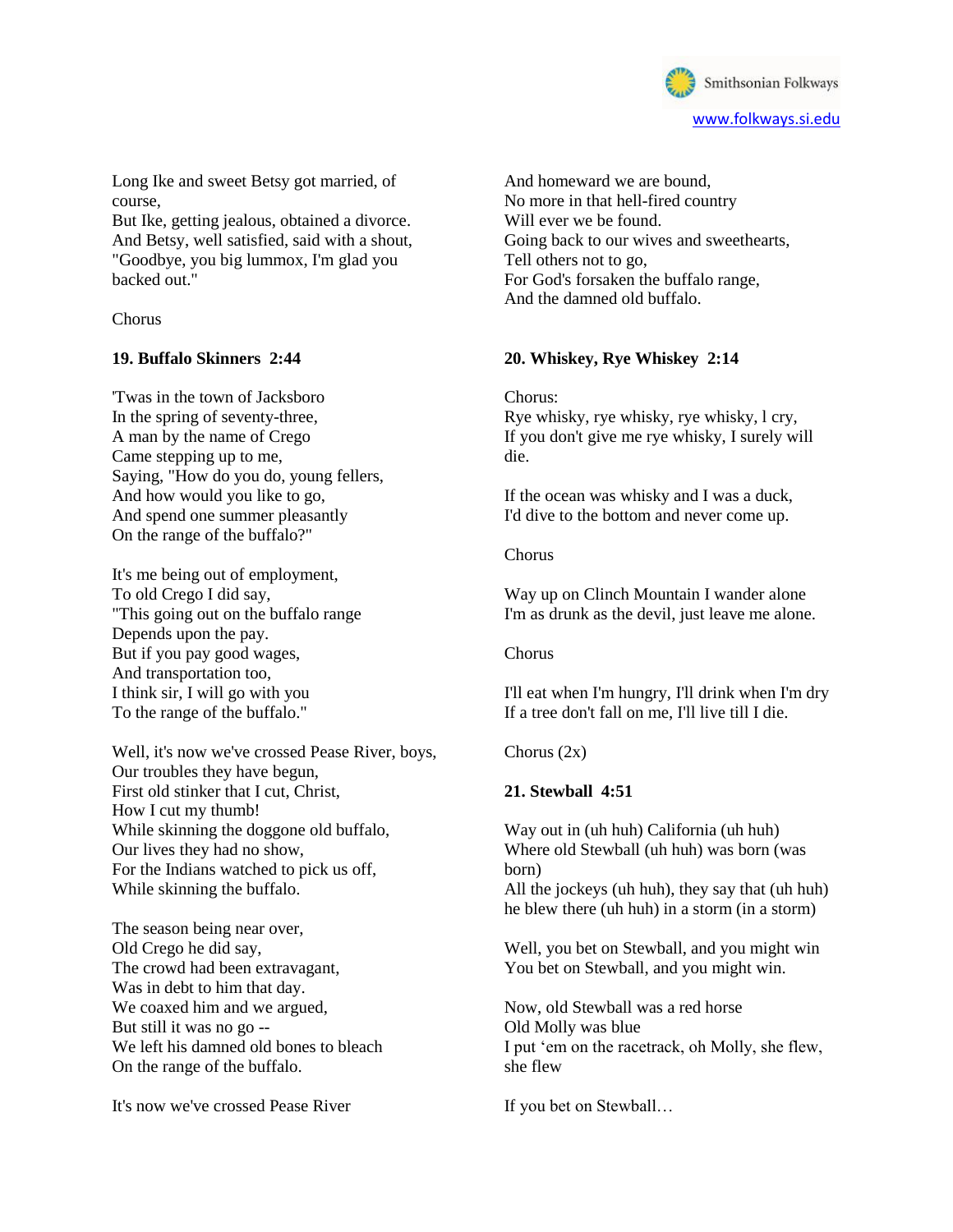

Young lady, and young gentlemen, If you want to have fun (have fun), Come on and go down to the racetracks Gonna see them ponies run, ponies run.

If you bet on Stewball…

There's a big bell, for to bang on For them horses to run (to run) Young lady, and young gentlemen, From Ball to Barcomb (??)

If you bet on Stewball…

Way out in Kentucky Where old Stewball come from (come from) It got stamped and put in the paper That she blew down in a storm.

If you bet on Stewball…

Well his bridle was silver, and his saddle was gold And the price on his blanket has never been told (been told)

If you bet on Stewball…

When the horses was saddled And the word was give on go, Old Stewball, he shot out like an arrow from a bow (from a bow)

If you bet on Stewball…

Well, the old folks they hollered And the young folks they bawled But the little children they just look-a-look At the marvel, Stewball.

If you bet on Stewball…

Well old Stewball was a-scrambling Up that nine mile high hill; Well that jockey looked behind him, And he spied old Wild Bill, Wild Bill. Now you bet on Stewball…

Old Molly was a-climbin" That great big long lane (long lane) And she said to her rider, Can"t you slack that left rein?

Now you bet on Stewball….

Now the races they ended, And the judges played the band (played the band), And old Stewball Beat Molly back to the grandstand.

Now you bet on Stewball… (x3)

## **22. Whoopie Ti-Yi Yo, Get Along Little Dogies 1:28**

It's early one morning, I was riding for pleasure; I spied a cowpuncher a-riding along His hat was throwed back and his spurs was a jinglin' And as he was riding he was singing this song:

## Chorus:

Whoopie-ti-yi-yo, get along little dogies, lt's your misfortune't ain't none of my own. Get along, get along, get along little dogies, You know that Wyoming will be your new home.

It's early in the spring we round up the dogies, Mark 'em and brand 'em and bob off their tails; Round up our horses, load up the chuck wagon, Then throw the dogies up on the trail.

## Chorus

## **23. Strawberry Roan 5:01**

I was lopin" around town just a-spendin' my time,

Out of a job, and not making a dime, When a stranger steps up and he says, "I suppose You're a bronc rider by the looks of your clothes."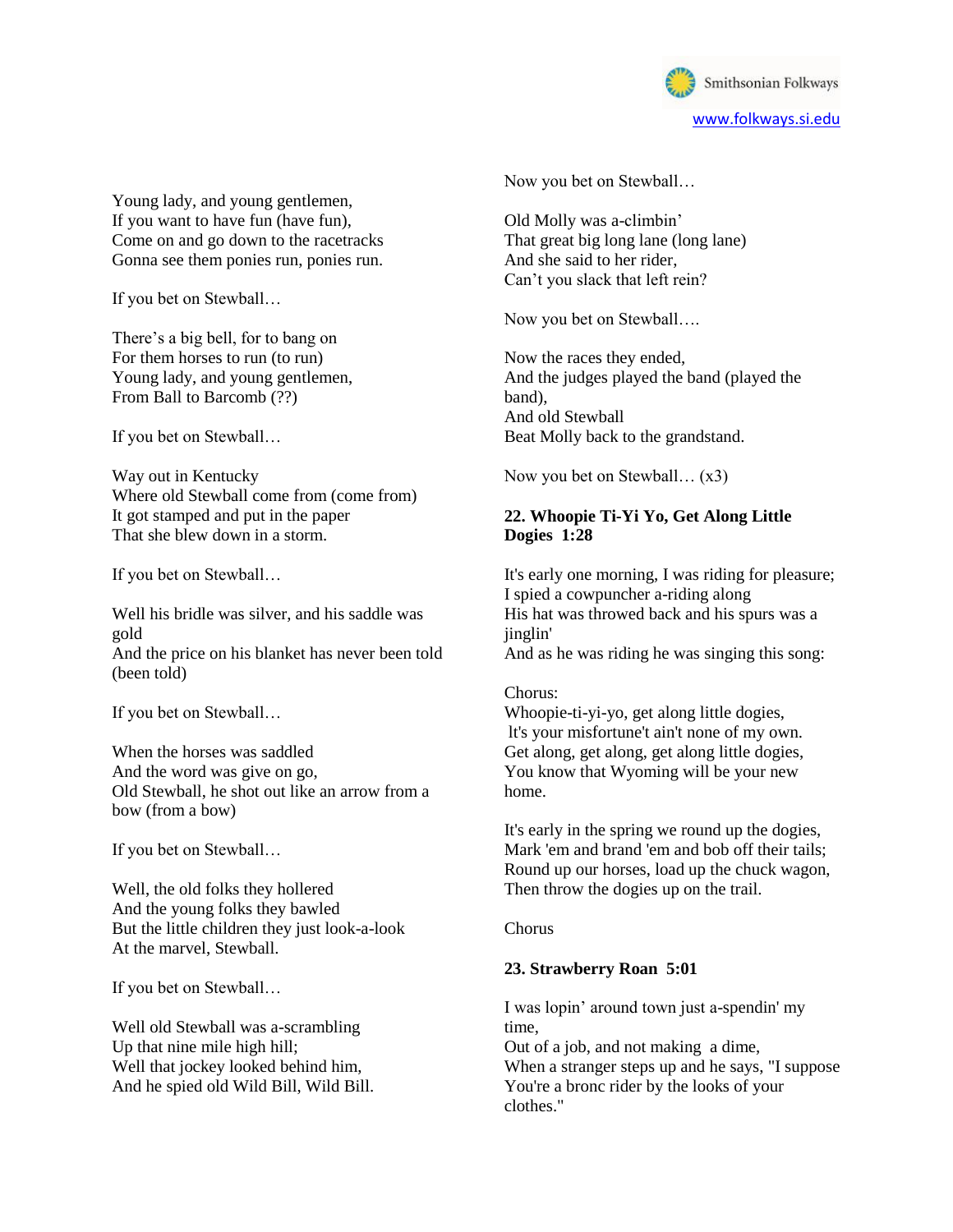

"You guesses me right, I"m a good one," I claim, "You happen to have any bad ones to tame?" Says he, "I've got one and a bad one to buck; At throwin' good riders he's had lots of luck."

I gets all excited and ask s what he pays To ride that old pony for a couple of days. He offers a slow buck. Says I, "I'm your man, For the bronc never lived that I couldn't fan."

## Chorus:

Well, it's oh, that strawberry roan, Oh, that strawberry roan! He's the worst buckin' bronco that ever was hold

He's never been rode, and he's twenty years old, That renegade strawberry roan.

"No, the bronc never lived, he never drew breath That I couldn't ride till he starved plumb to death."

Says he, "Get your saddle, I'll give you a chance."

So I got in the buckboard and rode to his ranch.

I stayed until morning, and right after chuck, I went out to see if that bronco could buck. Well down in the horse corrals standing alone, Was this little cavayo, a strawberry roan. His legs is all spotty and he has pigeon toes Little pig eyes and a big roman nose, Little pin ears that touch at the tip And a double square iron stamped on his hip.

## Chorus

Ewe-necked and old and a long lower jaw, I can see with a one eye, he was a regular outlaw.

Well I put on my spurs, I was sure feelin' fine, Pulled down my hat and I picked up my twine.

I throwed that loop on him, and well I knew then E'err he got rode, I'd sure earn the ten. I got the blinds on, it sure was a fight; Next comes my saddle and I screws it down tight.

Then I crawls on him and raises the blind, I was riding his middle to watch him unwind. Well, he went right to work, and I guess he unwound;

He quit spending much of his time on the ground

### Chorus

He went up toward the east, he come down toward the west,

To stay in his middle, I"m doing my best. He sure was frogwalkin' and weaving behind; My head went a-snapping and then I went blind

But I"ll tell you, no fooling, this bronco could step,

But I was still in his middle, and building a rep. With a phenomenal jump he goes up on high, And I'm sitting on nothing way up in the sky.

And then I turned over and came back to earth, Sat there a-cussin" the day of this birth, And I knows that the ponies I ain"t able to ride, Some of them living--they haven't all died. But I'll bet all my money that there's no man alive,

Can stay with that bronc when he makes his high dive.

## Chorus

## **24. Jay Gould's Daughter 2:37**

On a Monday morning it begin to rain 'Round the curve come a passenger train; On the blinds was hobo John, He's a good old hobo but he's dead and gone. (repeat)

Jay Gould's daughter said before she died Papa fix the blinds so the bums can't ride; If ride they must, they got to ride the rod, Let them put their trust in the hands of God. (repeat)

Jay Gould's daughter said, before she died, Two more trains I"d like to ride; Jay Gould said daughter what can they be,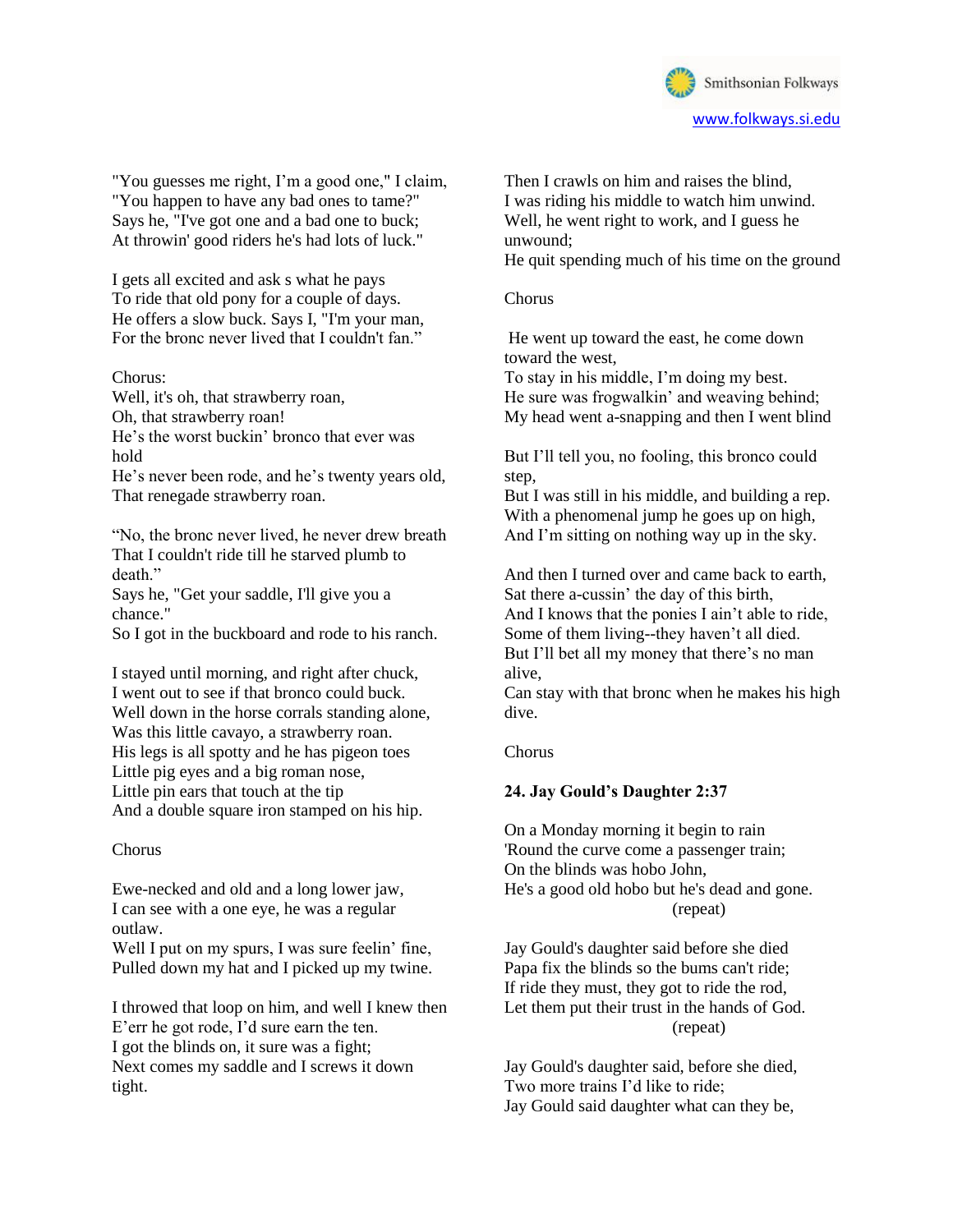

There's the Southern Pacific and the Santa Fee. (repeat)

Jay Gould's daughter said, before she died There's two more drinks I"d like to try; Jay Gould said daughter what can they be, A glass of water and a cup of tea. (repeat)

Charlie Snyder was a good engineer Told his fireman not to fear; Said pour on your water, boys, shovel on your coal,

Stick your head out the window, see the drivers roll.

(repeat)

## **25. Play Party 1:22**

I sent my brown jug down town (3x) So early in the morning.

It came back with a waltz-around… so early in the morning.

Railroad, steamboat, river and canoe, Lost my true love what shall I do.

Let her go, go, go, let her go, go, go Now she's gone on the raging canal.

Now she's gone, gone, gone... Now she"s gone on the raging canal.

(Repeat song)

## **26. I Never Will Marry 2:02**

One morning I rambled down by the sea shore The wind it did whistle and the water did roar I spied a fair damsel make a pitiful cry It sounded so lonesome in the water nearby. My love gone and left me, the one I adore, I fear I shall never see him anymore.

Chorus: I never will marry, I'll be no man's wife I expect to live single all the days of my life

Shells in the ocean shall be my death-bed The fish in deep waters swim over my head

Chorus

Shells in the ocean shall be my death-bed The fish in deep waters swim over my head

## **27. Riflemen of Bennington 2:14**

Why come ye hither, Redcoats, your minds what madness fills?

In our forests there is danger, and there's danger in our hills.

Oh hear ye not the singing of the bugle loud and free?

Full soon you'll know the ringing of the rifle from the tree.

Chorus: For the rifle, for the rifle. In our hands will prove no trifle.  $(2x)$ 

Have ye no graves at home across the briny water, That hither ye must come like bullocks to the slaughter? When ye meet our mountain boys and their leader, Johnny Stark, Lads who make but little noise, lads who always hit the mark!

## Chorus

Ye ride a goodly steed, ye may know another master; Ye forward come with speed, but ye'll learn to

back much faster, If we the work must do, then the sooner 'tis begun,

If flint and trigger do but hold, the quicker 'twill be done!

Chorus (2x)